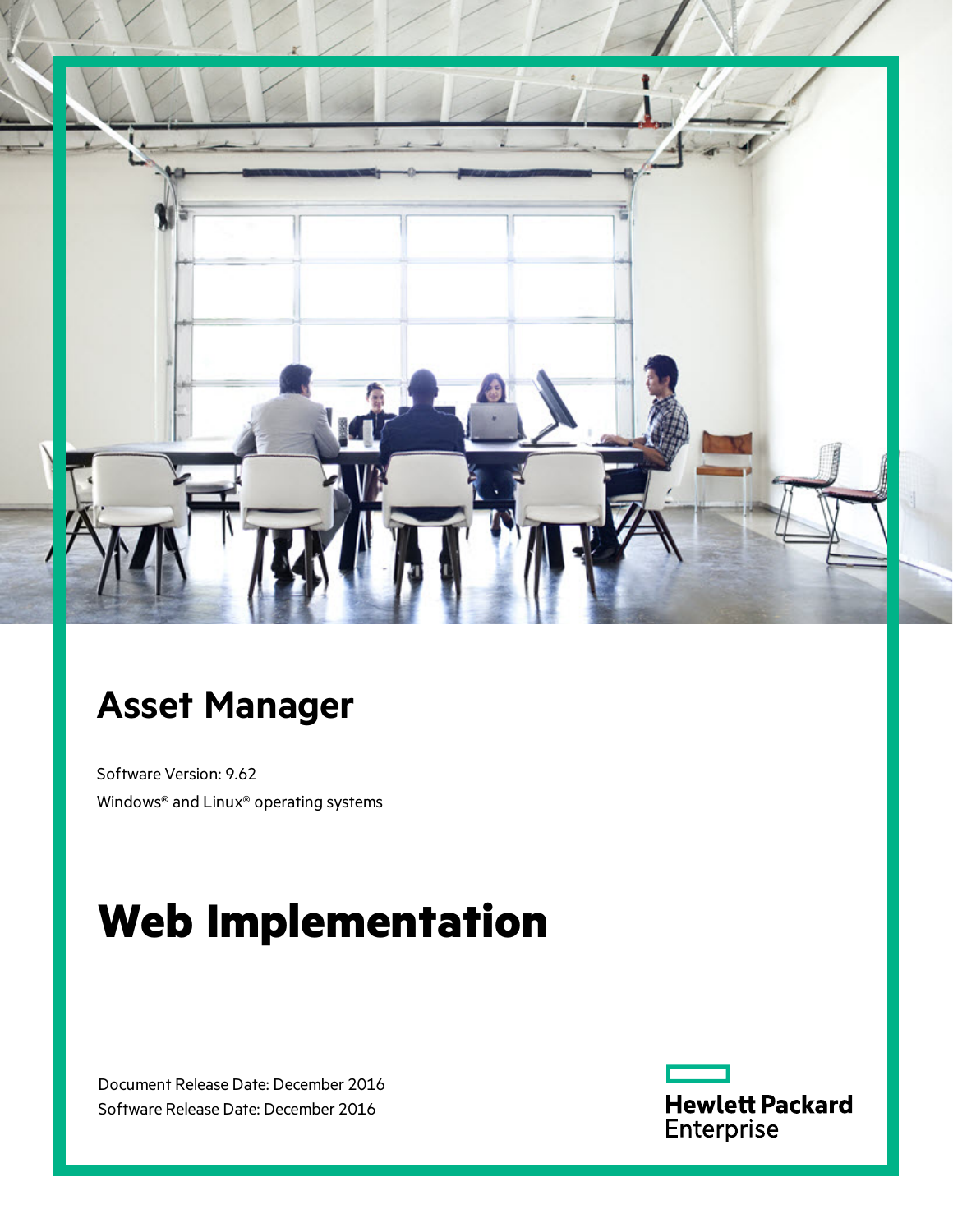### Legal Notices

#### **Warranty**

The only warranties for Hewlett Packard Enterprise products and services are set forth in the express warranty statements accompanying such products and services. Nothing herein should be construed as constituting an additional warranty. Hewlett Packard Enterprise shall not be liable for technical or editorial errors or omissions contained herein. The information contained herein is subject to change without notice.

### Restricted Rights Legend

Confidential computer software. Valid license from Hewlett Packard Enterprise required for possession, use or copying. Consistent with FAR 12.211 and 12.212, Commercial Computer Software, Computer Software Documentation, and Technical Data for Commercial Items are licensed to the U.S. Government under vendor's standard commercial license.

### Copyright Notice

© 1994 - 2016 Hewlett Packard Enterprise Development LP

### Trademark Notices

Adobe™ is a trademark of Adobe Systems Incorporated.

Microsoft® and Windows® are U.S. registered trademarks of Microsoft Corporation.

UNIX® is a registered trademark of The Open Group.

This product includes an interface of the 'zlib' general purpose compression library, which is Copyright © 1995-2002 Jean-loup Gailly and Mark Adler.

### Documentation Updates

To check for recent updates or to verify that you are using the most recent edition of a document, go to: <https://softwaresupport.hpe.com/>.

This site requires that you register for an HP Passport and to sign in. To register for an HP Passport ID, click **Register** on the HPE Software Support site or click **Create an Account** on the HP Passport login page.

You will also receive updated or new editions if you subscribe to the appropriate product support service. Contact your HPE sales representative for details.

### Support

Visit the HPE Software Support site at: <https://softwaresupport.hpe.com/>.

Most of the support areas require that you register as an HP Passport user and to sign in. Many also require a support contract. To register for an HP Passport ID, click **Register** on the HPE Support site or click **Create an Account** on the HP Passport login page.

To find more information about access levels, go to: <https://softwaresupport.hpe.com/web/softwaresupport/access-levels>.

**HPE Software Solutions Now** accesses the HPSW Solution and Integration Portal website. This site enables you to explore HPE Product Solutions to meet your business needs, includes a full list of Integrations between HPE Products, as well as a listing of ITIL Processes. The URL for this website is [https://softwaresupport.hpe.com/km/KM01702731.](https://softwaresupport.hpe.com/km/KM01702731)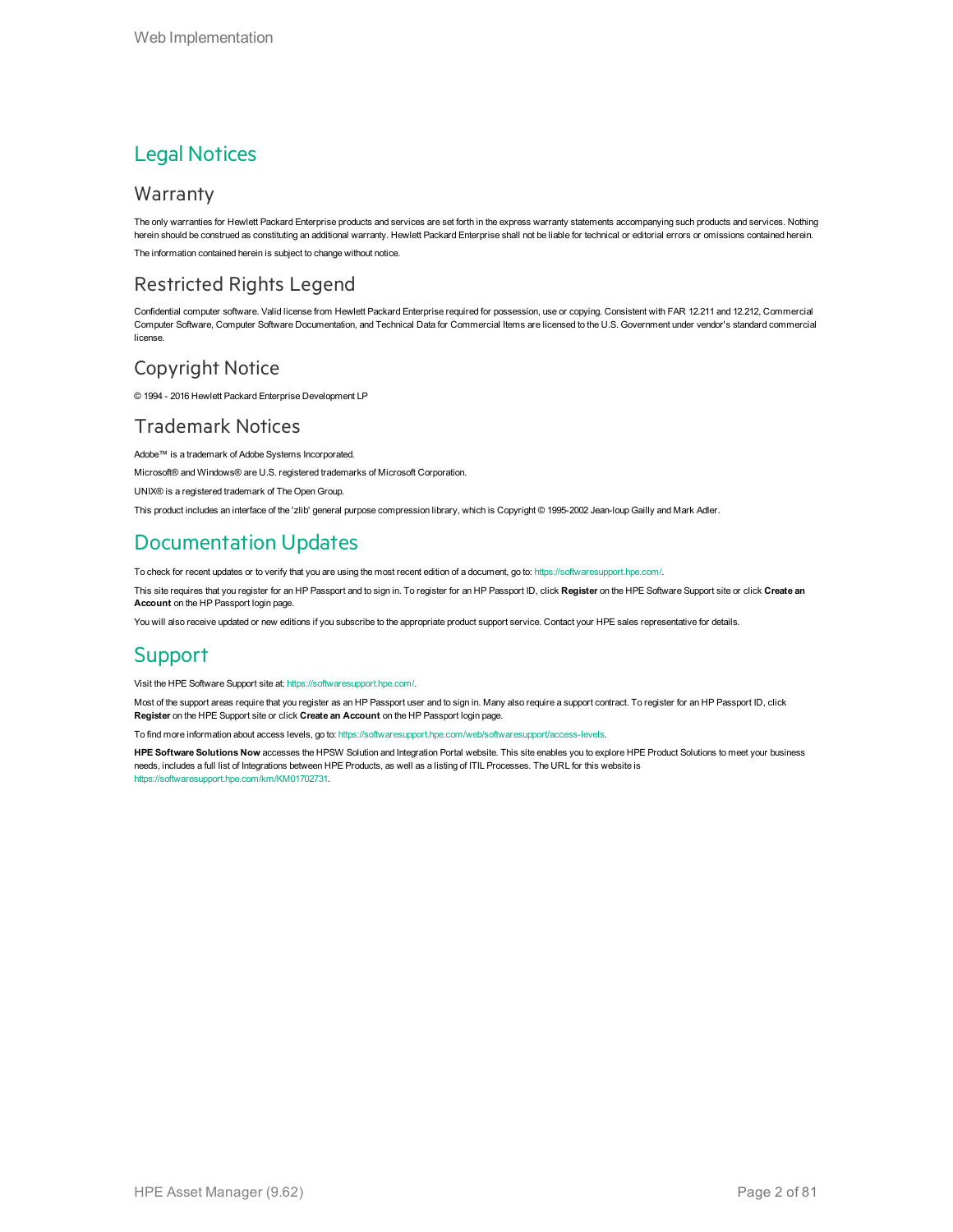## **Contents**

| Configuring the Web Tier and Web Service application server  15 |  |
|-----------------------------------------------------------------|--|
|                                                                 |  |
|                                                                 |  |
|                                                                 |  |
|                                                                 |  |
|                                                                 |  |
|                                                                 |  |
|                                                                 |  |
|                                                                 |  |
|                                                                 |  |
|                                                                 |  |
|                                                                 |  |
|                                                                 |  |
| Chapter 6: Differences between the Windows client and the Web   |  |
|                                                                 |  |
|                                                                 |  |
|                                                                 |  |
|                                                                 |  |
|                                                                 |  |
|                                                                 |  |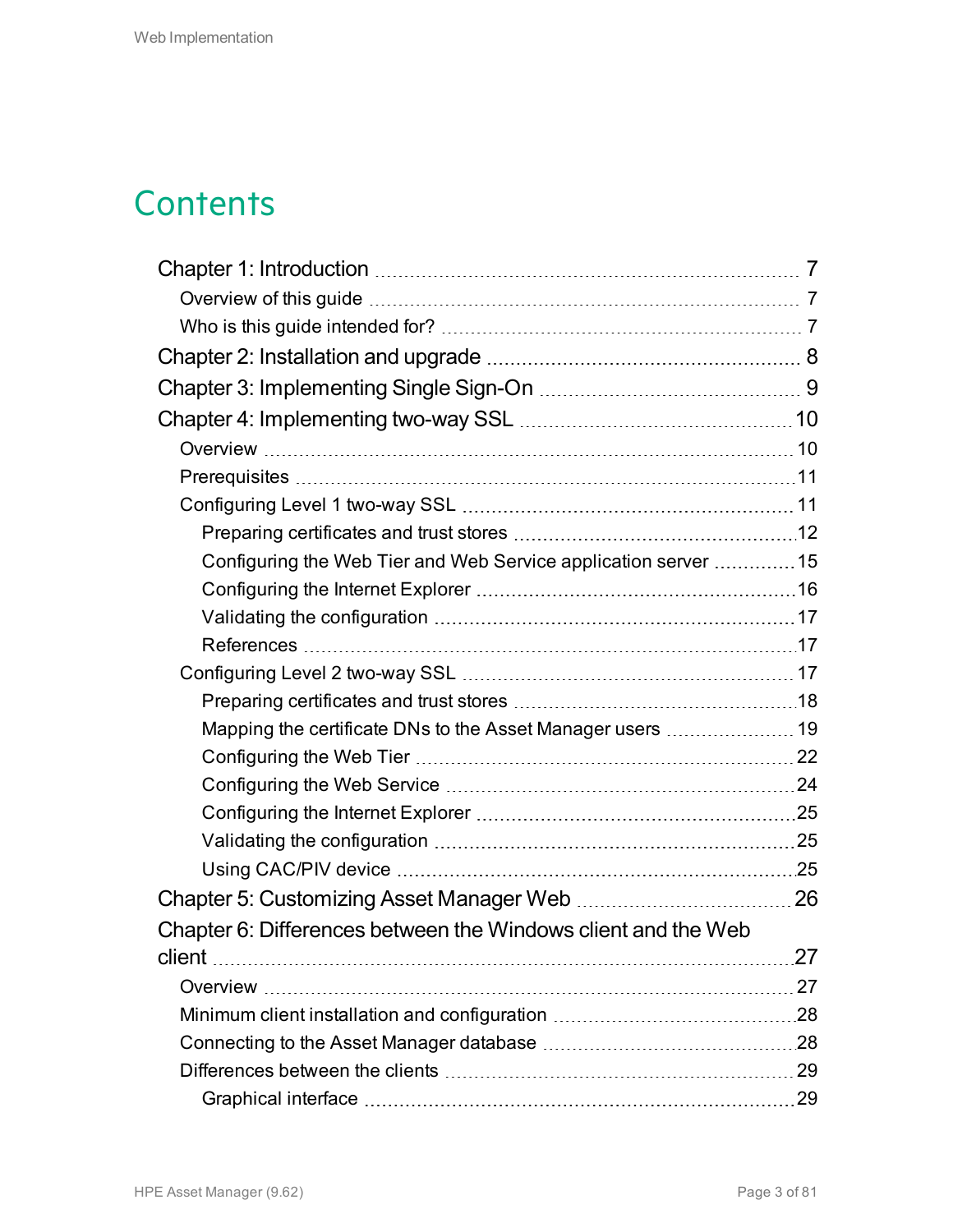|                                                                   | 36 |
|-------------------------------------------------------------------|----|
|                                                                   |    |
|                                                                   |    |
|                                                                   |    |
|                                                                   |    |
|                                                                   |    |
|                                                                   |    |
|                                                                   |    |
|                                                                   |    |
|                                                                   |    |
|                                                                   |    |
|                                                                   |    |
| Chapter 7: Performance Tips and Problem Diagnosis 67              |    |
|                                                                   |    |
|                                                                   |    |
| Check first that Asset Manager Web Tier works correctly 68        |    |
|                                                                   |    |
|                                                                   |    |
|                                                                   |    |
|                                                                   |    |
|                                                                   |    |
|                                                                   |    |
|                                                                   |    |
| Checking performance with low impact on the system (Tomcat,       |    |
|                                                                   |    |
| Checking performance for diagnosis with performance impact on the |    |
|                                                                   |    |
| Tracking performance by starting ADBLOGS in Asset Manager Web     |    |
|                                                                   |    |
|                                                                   |    |
| Tracking performance by storing the http requests sent (Tomcat,   |    |
| Diagnosing errors on the UserLogin and UPPEREmplDept_UserLogin    |    |
|                                                                   |    |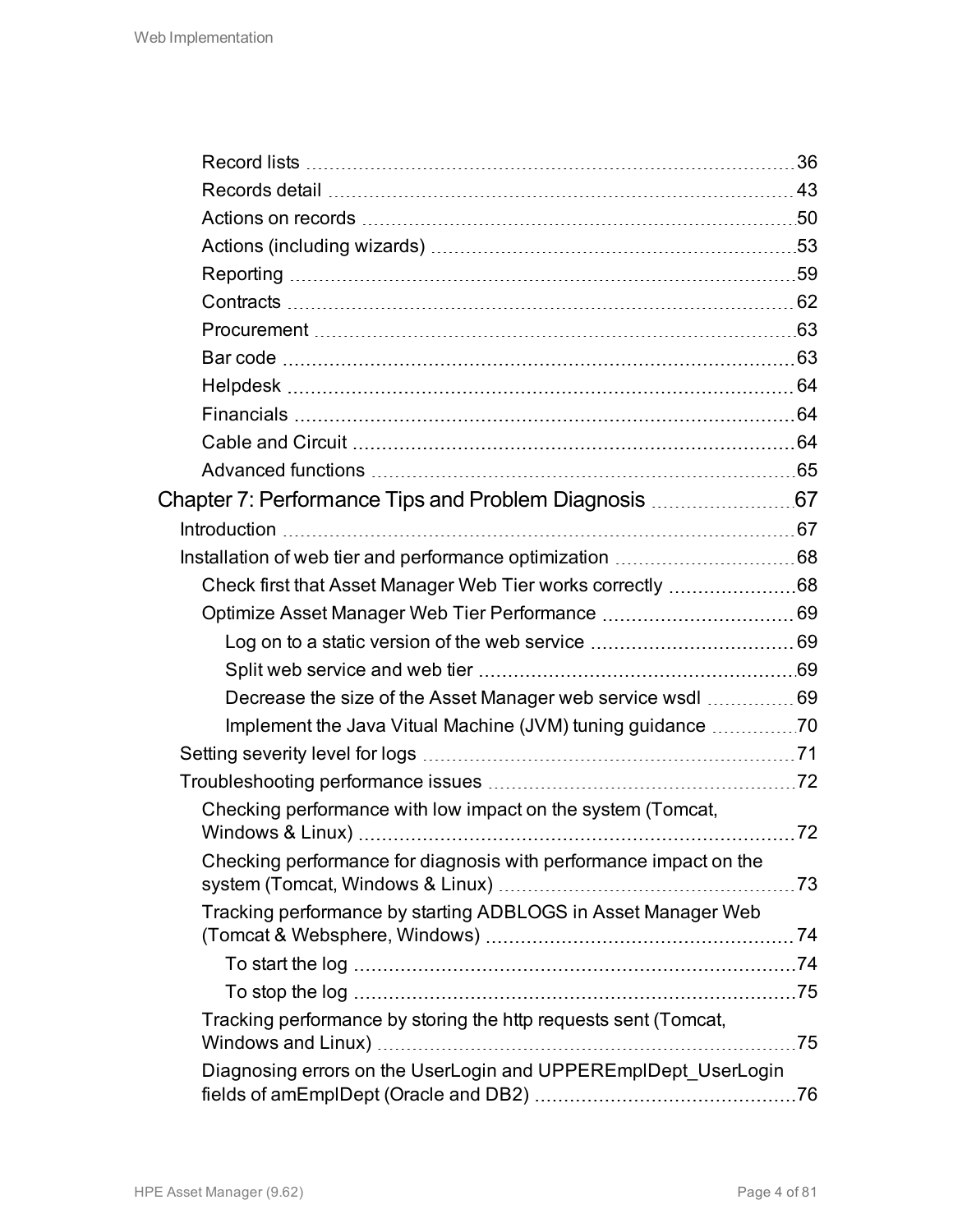| Customizing a functional domain for IBM Websphere 80 |  |
|------------------------------------------------------|--|
|                                                      |  |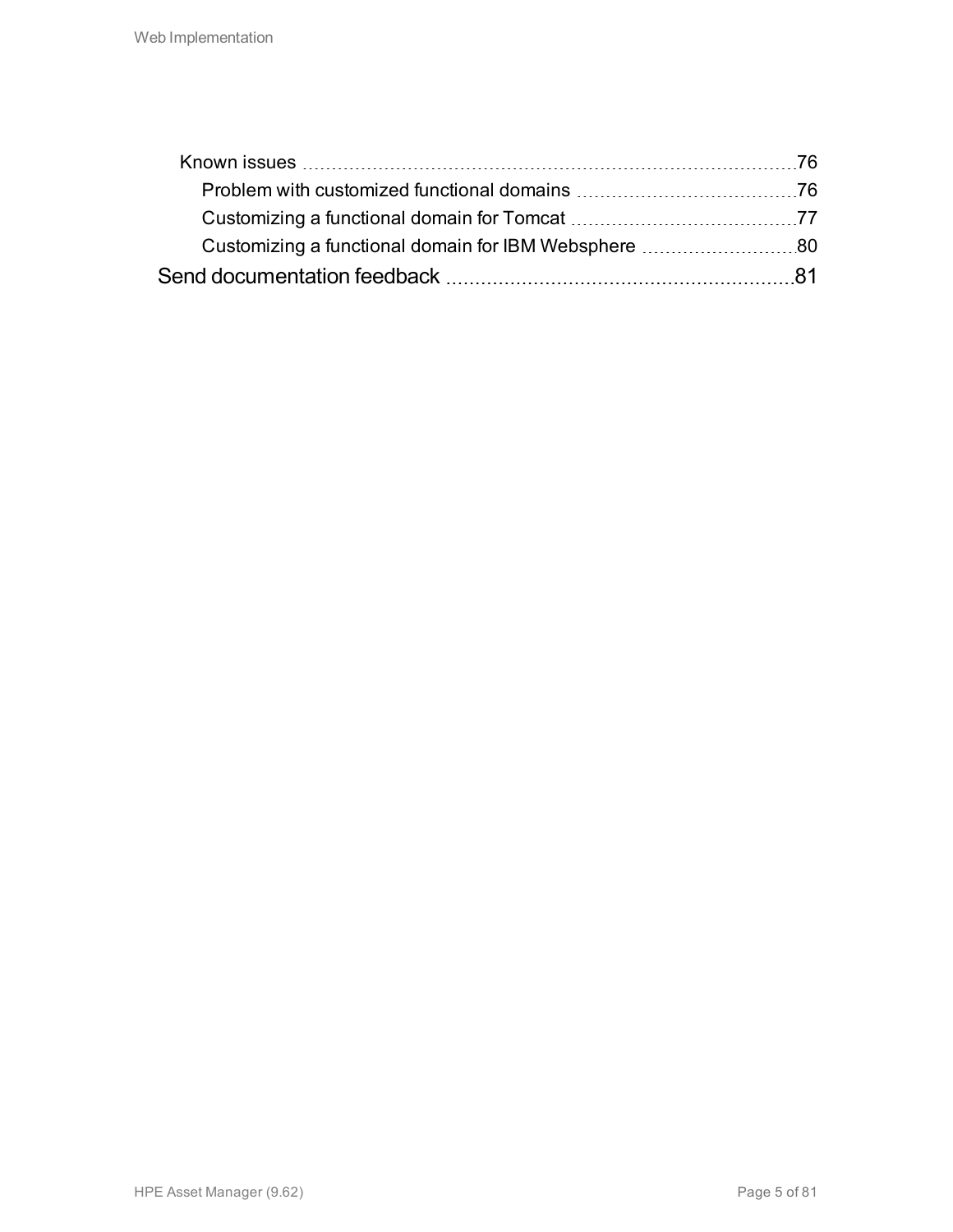Web Implementation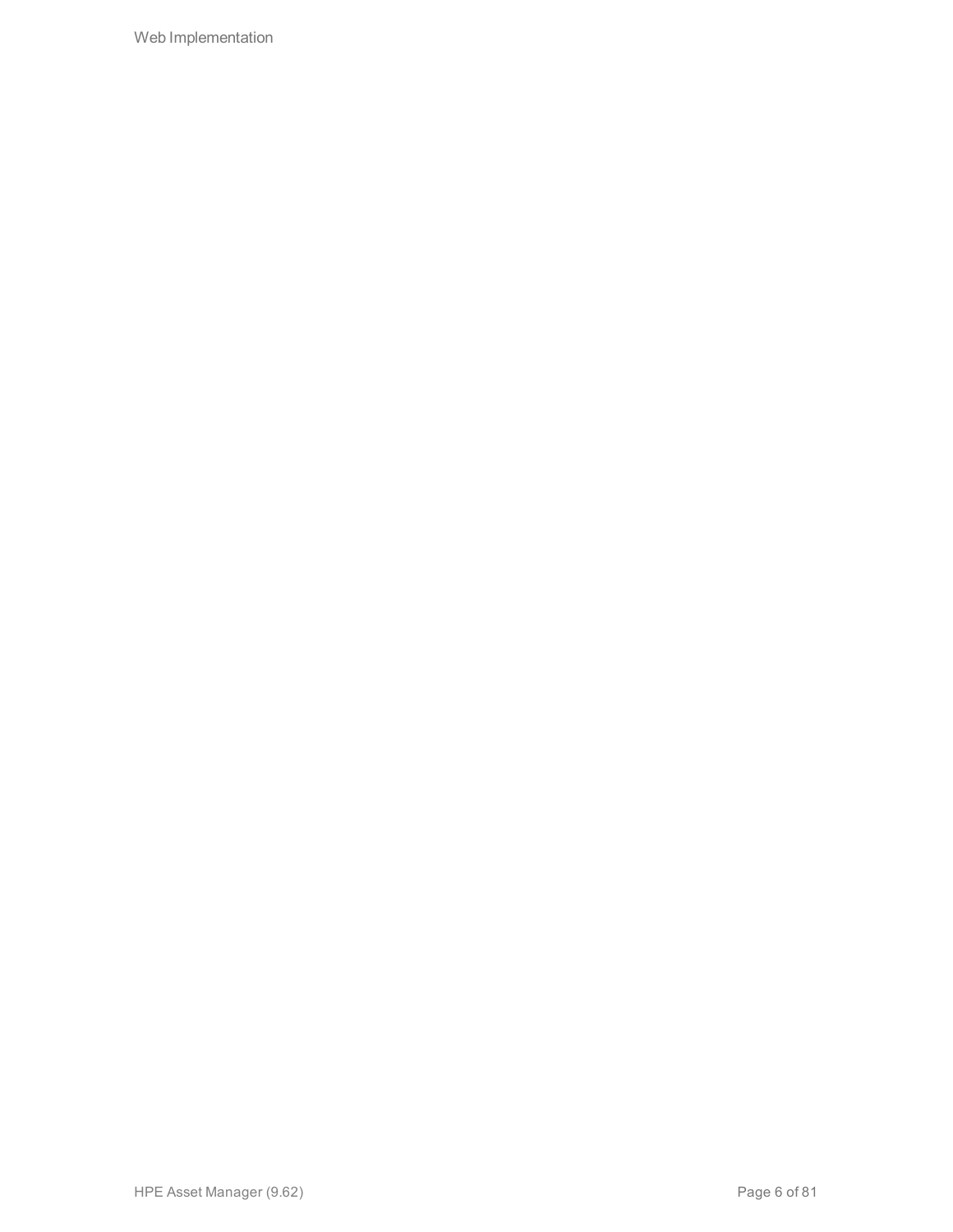## <span id="page-6-0"></span>Chapter 1: Introduction

This chapter includes:

### <span id="page-6-1"></span>Overview of this guide

This guide brings together information specific to implementations of Asset Manager Web:

- Installation and upgrade
- Single Sign-On implementation
- Two-way SSL implementation
- Customization
- Differences between the Windows and Web clients
- Troubleshooting and tips

### <span id="page-6-2"></span>Who is this guide intended for?

This guide is intended for:

- Administrators and support staff responsible for implementing, customizing and troubleshooting Asset Manager Web
- End users who would like to understand the differences between the Windows and Web clients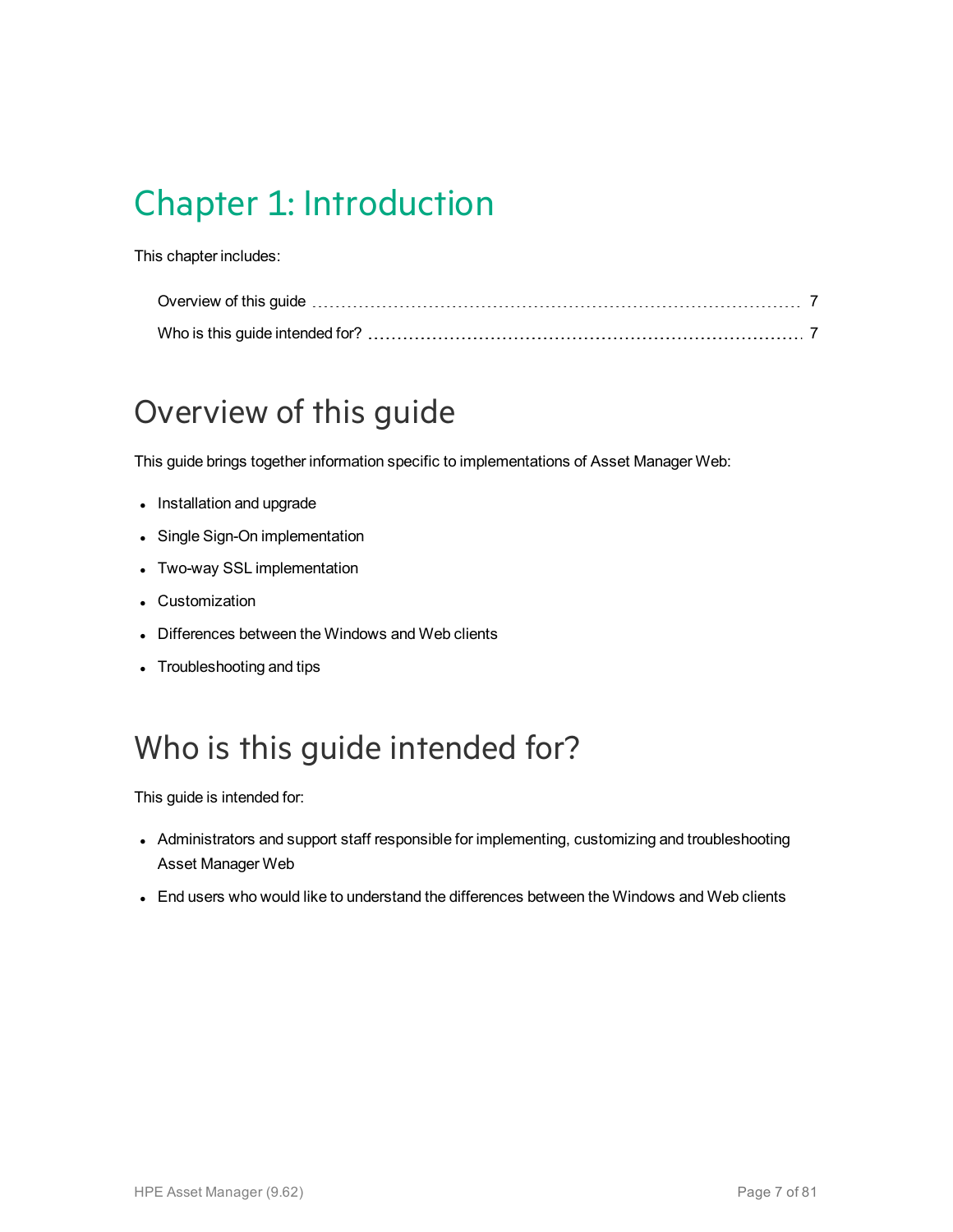## <span id="page-7-0"></span>Chapter 2: Installation and upgrade

Installation and upgrade of Asset Manager Web is fully described in the **Installation and upgrade** guide, chapter **Installing, configuring, removing and updating Asset Manager Web**.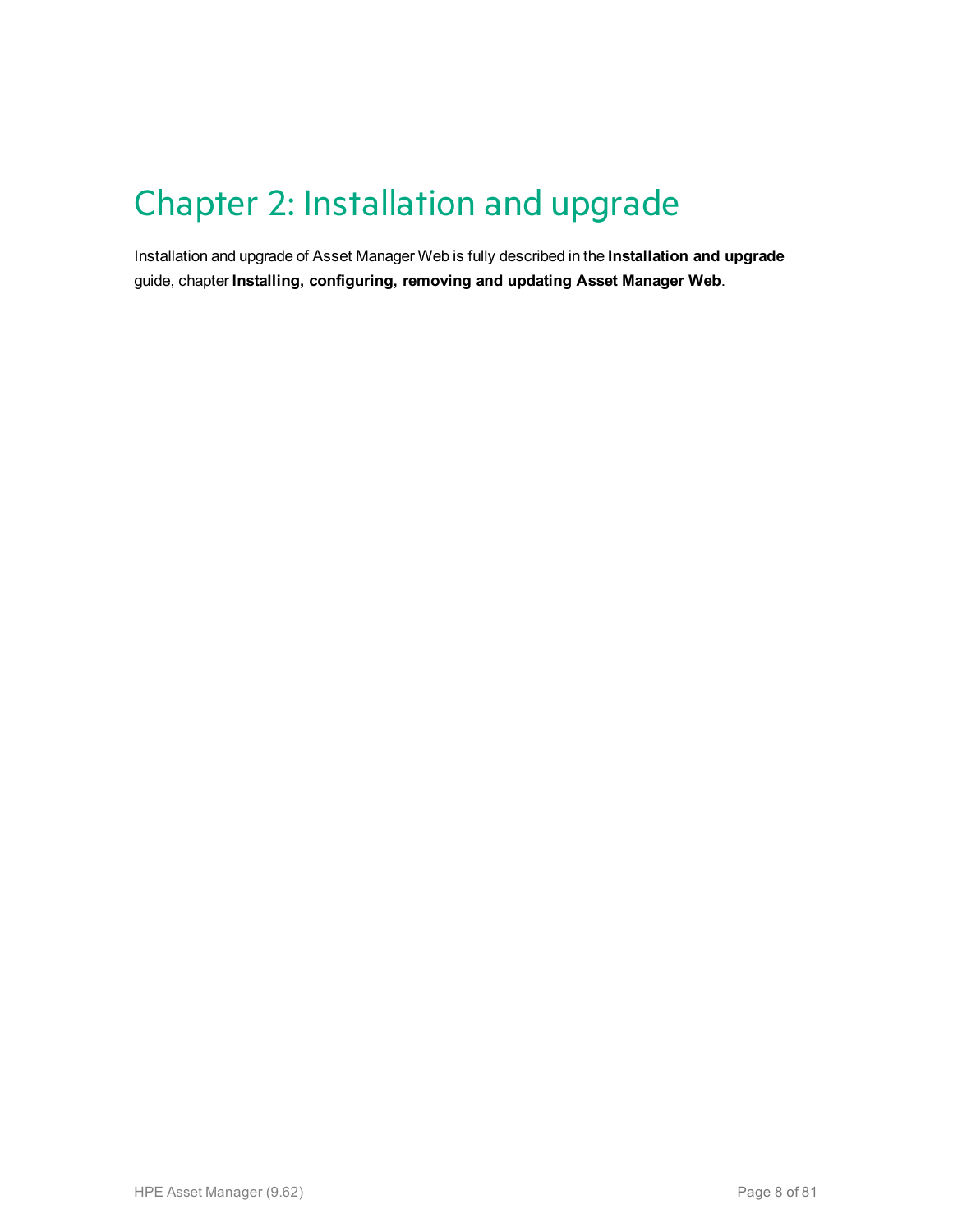## <span id="page-8-0"></span>Chapter 3: Implementing Single Sign-On

User access to the Asset Manager database can be managed via different authentication systems.

Some of these systems enable Asset Manager Web to access the Asset Manager database using authentication information that they have already provided when accessing another system, and do not require users to re-authenticate.

**Note: Single Sign-On (SSO) definition** A directory-based software solution that provides an organization's network users seamless access to all authorized resources after users have completed a single network authentication procedure.

A single password lets a user access all multi-platform applications and systems in the organization. Once the user has entered their password during initial authentication, the directory (for example, Active Directory under Windows) sends the password automatically to all other applications that require it without requesting the password information from the user again.

A user can only log on to one active session of the Web client.

**Caution:** To implement Single Sign-On, Asset Manager Web must be specially configured for use with Single Sign-On.

Single Sign-On implementation is fully described in the **Administration** guide, chapter **Controlling access to the database**, section **Managing user authentication for the Asset Manager database**.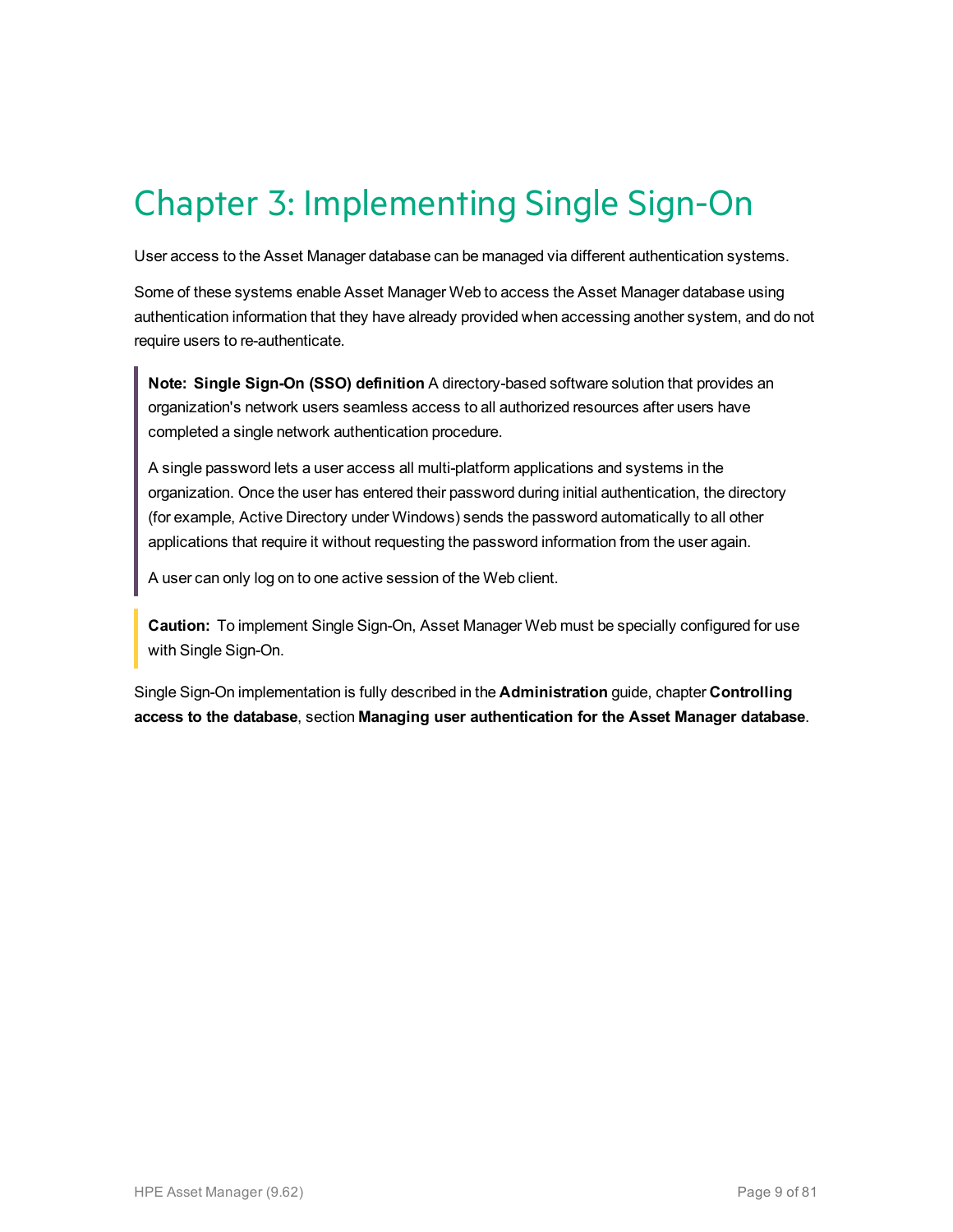## <span id="page-9-0"></span>Chapter 4: Implementing two-way SSL

Asset Manager Web client supports the Secure Sockets Layer (SSL) certificate authentication to secure the communication between the web browser and the application servers.

This chapter includes:

### <span id="page-9-1"></span>**Overview**

Asset Manager supports both of the two connection modes of the SSL: one-way and two-way. In the one-way mode, only the server certificate is verified while the client remains anonymous. In the twoway mode, which is more secure than the one-way mode, the client also holds a certificate so that both the server and client side can verify each other by scrutinizing the identity information in the certificate.

Asset Manager has two levels of two-way SSL implementation.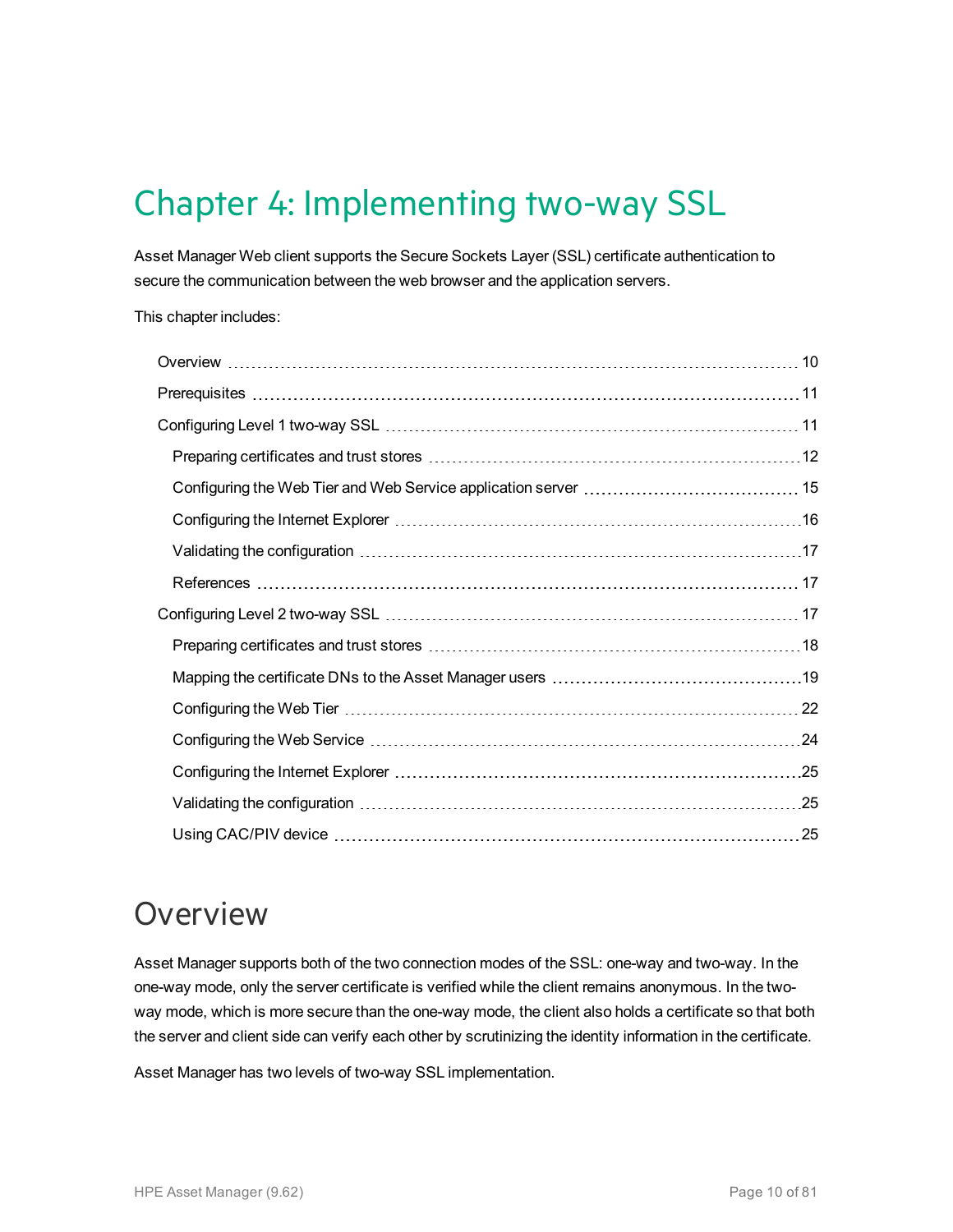- Level 1: in this level, the end user needs to provide both the certificate and the account information (login name and password) to log in the Web client.
- Level 2: in this level, the end user only needs to provide the certificate to log in the Web client.

### <span id="page-10-0"></span>**Prerequisites**

The identity certificates used in the SSL authentication can be either signed by the certificate creator or by a third-party certificate authority (CA). Before you start to configure the two-way SSL in your Asset Manager system, you have to decide whether you are going to sign your certificate by yourself or a third-party CA. If you choose the former, you have to generate your own CA key and use it to sign the identity certificates.

The following instructs how to generate your own CA key using OpenSSL key tool.

1. Create a private key **ca-key.pem**.

C:\OpenSSL\bin>openssl genrsa -out ca/ca-key.pem 1024

2. Create a certificate signing request (CSR) **ca-req.csr**.

C:\OpenSSL\bin>openssl req -sha256 -new -out ca/ca-req.csr -key ca/ca-key.pem ----- Country Name (2 letter code) [AU]:CountryName State or Province Name (full name) [Some-State]:StateName Locality Name (eg, city) []:CityName Organization Name (eg, company) [Internet Widgits Pty Ltd]:OrganizationName Organizational Unit Name (eg, section) []:UnitName Common Name (eg, YOUR name) []:Root Email Address []:ca@OrganizationName.com

3. C:\OpenSSL\bin>openssl x509 -req -sha256 -in ca/ca-req.csr -out ca/ca-cert.pem -signkey ca/ca-key.pem -days 3650

Use the private key **ca-key.pem** to sign the **ca-req.csr**.

4. Change the suffix of **ca-cert.pem** to **.crt** so that it can be exported to the Internet Explorer as the trusted root certificate.

### <span id="page-10-1"></span>Configuring Level 1 two-way SSL

This section includes:

Preparing [certificates](#page-11-0) and trust stores [12](#page-11-0)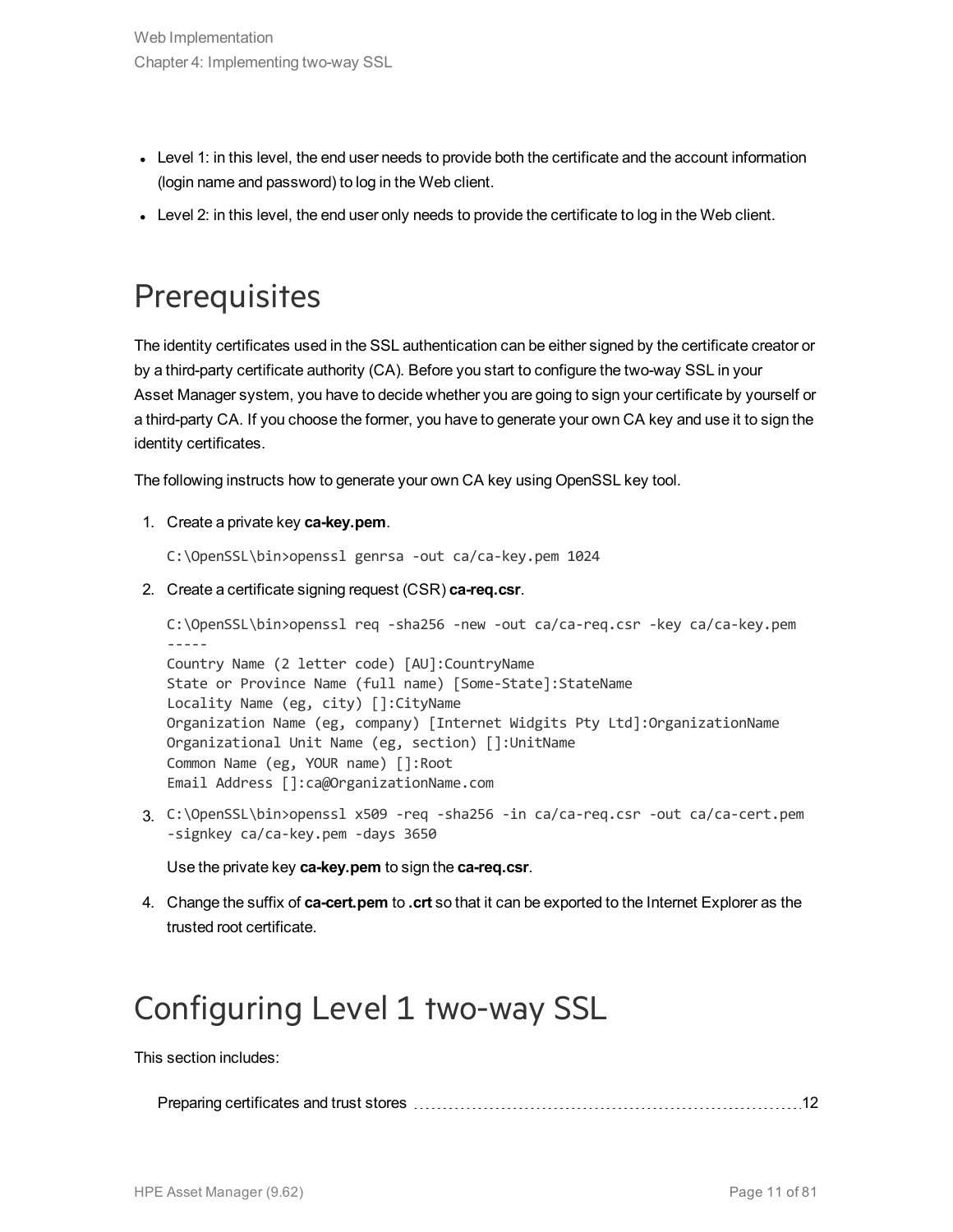### <span id="page-11-0"></span>Preparing certificates and trust stores

### <span id="page-11-1"></span>Certificate for end users

The following uses an example (an end user named Gerald, Colombo) to instruct you how to generate a certificate for an end user.

1. Create a private key **client-key.pem**.

C:\OpenSSL\bin>openssl genrsa -out client/client-key.pem 1024

2. Create a certificate signing request (CSR) **client-req.csr**.

```
C:\OpenSSL\bin>openssl req -sha256 -new -out client/client-req.csr -key
client/client-key.pem
-----
Country Name (2 letter code) [AU]:ca
State or Province Name (full name) [Some-State]:Ontario
Locality Name (eg, city) []:Toronto
Organization Name (eg, company) [Internet Widgits Pty Ltd]:HP
Organizational Unit Name (eg, section) []:Finance
Common Name (eg, YOUR name) []:GeraldColombo
Email Address []:Gerald.Colombo@hp.com
Please enter the following 'extra' attributes
to be sent with your certificate request
A challenge password []:123456
An optional company name []:Hewlett-Packard
```
3. If you choose the third-party CA to sign your key, send the CSR to the CA. Then you will receive the signed certficate from the CA.

If you choose to act as the CA by yourself, sign the **client-req.csr** using the CA keys generated before

```
C:\OpenSSL\bin>openssl x509 -req -sha256 -in client/client-req.csr -out
client/client-cert.pem -signkey client/client-key.pem -CA ca/ca-cert.pem -CAkey
ca/ca-key.pem -CAcreateserial -days 3650
```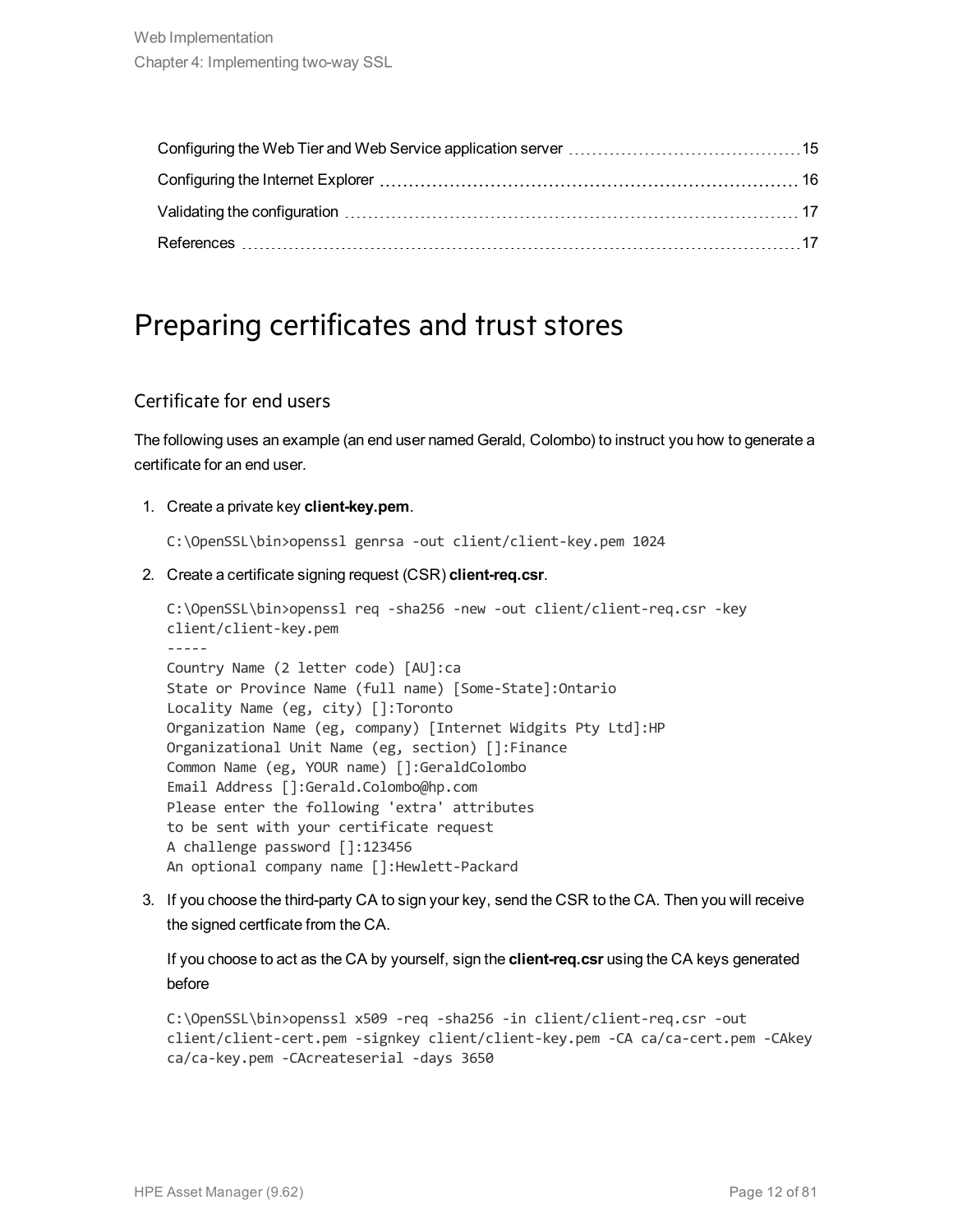Web Implementation Chapter 4: Implementing two-way SSL

4. Export the end user certficate **client-cert.pem** into PKCS #12 format **client.p12**.

```
C:\OpenSSL\bin>openssl pkcs12 -export -clcerts -in client/client-cert.pem -
inkey client/client-key.pem -out client/client.p12
Password: changeit
```
#### <span id="page-12-0"></span>Certificate for Web Tier application server

#### 1. Create a private key **webtier-key.pem**

C:\OpenSSL\bin>openssl genrsa -out webtier/webtier-key.pem 1024

#### 2. Create a certificate request **webtier-req.csr**.

C:\OpenSSL\bin>openssl req -sha256 -new -out webtier/webtier-req.csr -key webtier/webtier-key.pem ----- Country Name (2 letter code) [AU]:ca State or Province Name (full name) [Some-State]:Ontario Locality Name (eg, city) []:Toronto Organization Name (eg, company) [Internet Widgits Pty Ltd]:HP Organizational Unit Name (eg, section) []:Finance Common Name (eg, YOUR name) []: webtier Email Address []:webtier@hp.com Please enter the following 'extra' attributes to be sent with your certificate request A challenge password []:123456 An optional company name []:tsing

3. If you choose the third-party CA to sign your key, send the CSR to the CA. Then you will receive the signed certificate from the CA.

If you choose to act as the CA by yourself, sign the **webtier-req.csr** using the CA keys generated before.

C:\OpenSSL\bin>openssl x509 -req -sha256 -in webtier/webtier-req.csr -out webtier/webtier-cert.pem -signkey webtier/webtier-key.pem -CA ca/ca-cert.pem - CAkey ca/ca-key.pem -CAcreateserial -days 3650

4. Export the Web Tier certificate **webtier-cert.pem** into PKCS #12 format **webtier.p12**.

C:\OpenSSL\bin>openssl pkcs12 -export -clcerts -in webtier/webtier-cert.pem inkey webtier/webtier-key.pem -out webtier/webtier.p12 Password: changeit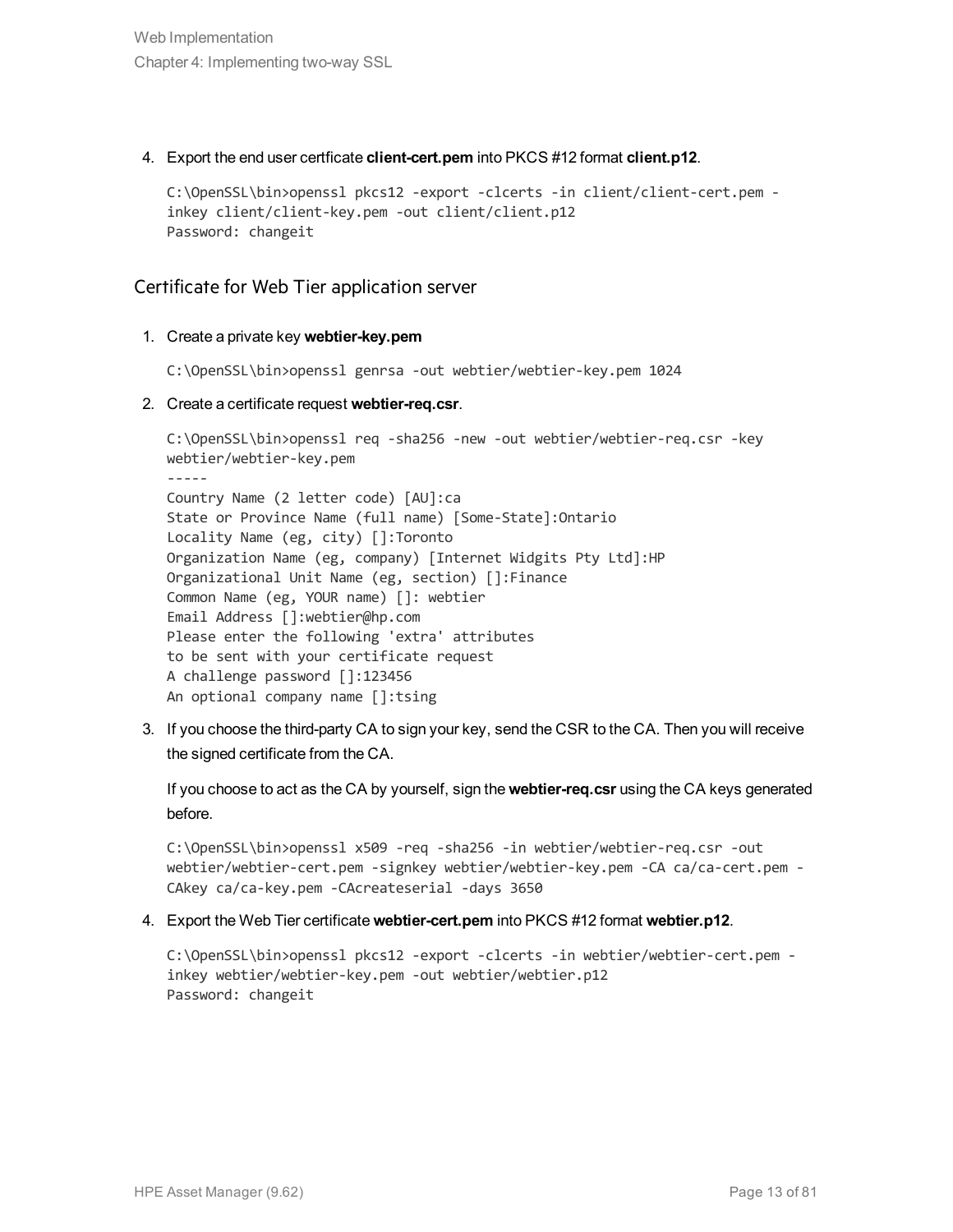#### <span id="page-13-0"></span>Certificate for Web Service application server

#### 1. Create a private key **webservice-key.pem**.

C:\OpenSSL\bin>openssl genrsa -out webservice/webservice-key.pem 1024

#### 2. Create a certificate request **webservice-req.csr**.

C:\OpenSSL\bin>openssl req -sha256 -new -out webservice/webservice-req.csr -key webservice/webservice-key.pem ----- Country Name (2 letter code) [AU]:ca State or Province Name (full name) [Some-State]:Ontario Locality Name (eg, city) []:Toronto Organization Name (eg, company) [Internet Widgits Pty Ltd]:HP Organizational Unit Name (eg, section) []:Finance Common Name (eg, YOUR name) []: webservice Email Address []: webservice@hp.com Please enter the following 'extra' attributes to be sent with your certificate request A challenge password []:123456 An optional company name []:tsing

3. If you choose the third-party CA to sign your key, send the CSR to the CA. Then you will receive the signed certificate from the CA.

If you choose to act as the CA by yourself, sign the **webservice-req.csr** using the CA keys generated before.

C:\OpenSSL\bin>openssl x509 -req -sha256 -in webservice/webservice-req.csr -out webservice/webservice-cert.pem -signkey webservice/webservice-key.pem -CA ca/ca-cert.pem -CAkey ca/ca-key.pem -CAcreateserial -days 3650

4. Export the Web Service certificate **webservice-cert.pem** into .p12 format **webservice.p12**

C:\OpenSSL\bin>openssl pkcs12 -export -clcerts -in webservice/webservicecert.pem -inkey webservice/webservice-key.pem -out webservice/webservice.p12 Password: changeit

#### <span id="page-13-1"></span>Trust store

A trust store is a repository for trusted certificates or keys. Tomcat currently operates with JKS, PKCS11 or PKCS12 format keystores. The JKS format is Java's standard "Java KeyStore" format, and is the format created by the keytool command-line utility which is included in the JDK.

• For the end user who accesses the Web client through Internet Explorer, there is no need to generate the trust store. Import the **ca-cert.crt** to the trusted root of Internet Explorer, then the Internet Explorer will recognize the certificates signed by the CA.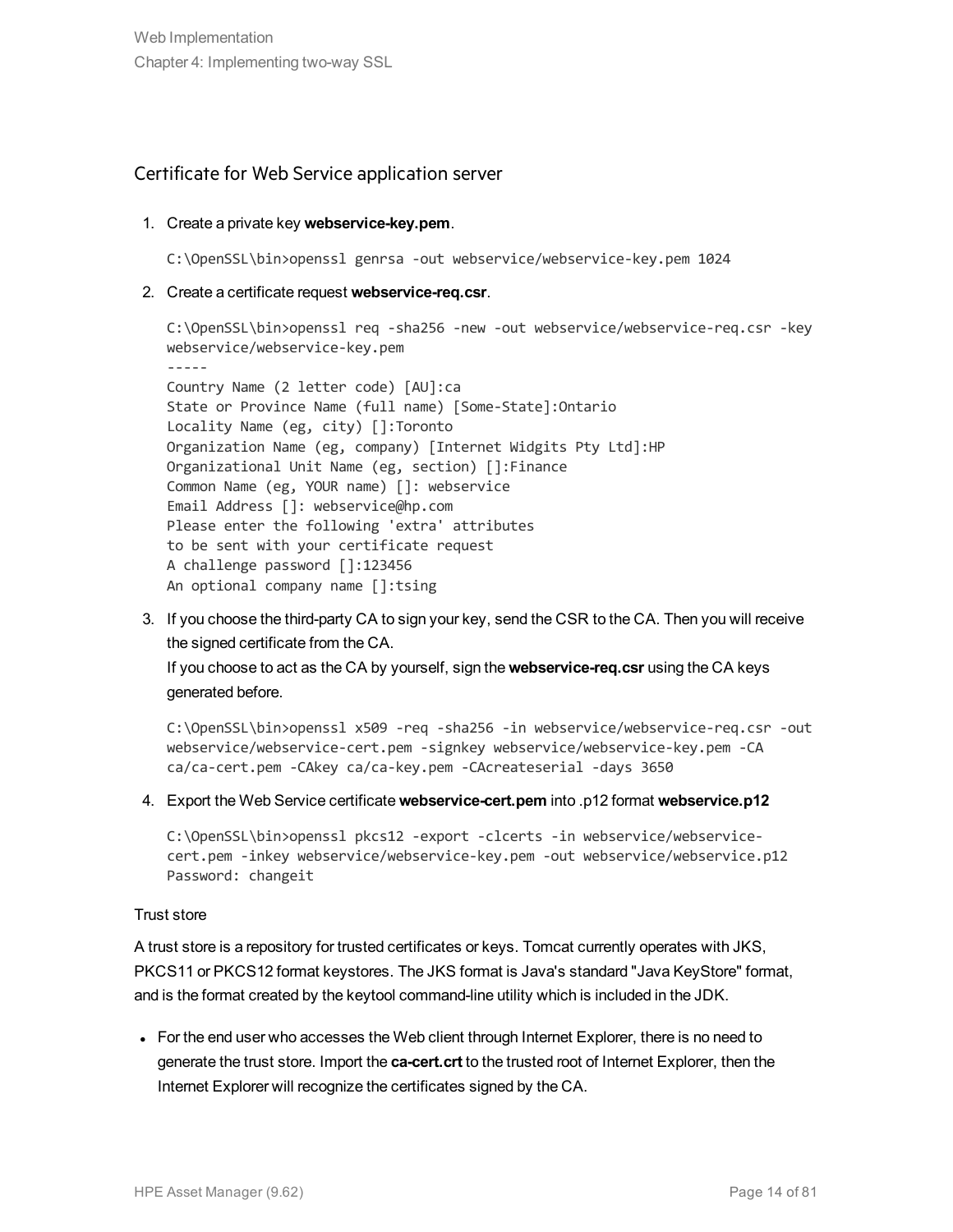- <sup>l</sup> For the Web Tier and Web Service, use the following command (where **C:\Java\jdk** is the <JDK installation folder>, you can replace it with the directory in your own environment.) to import the **cacert.pem** to the trust store, so that they can recognize all certificates issued by the CA.
	- a. Generate the trust store for Web Tier.

```
C:\Java\jdk\bin>keytool -keystore C:\jks\wt-truststore.jks -keypass 222222 -
storepass 222222 -alias ca -import -trustcacerts -file C:\ca\ca-cert.pem
```
b. Generate the trust store for Web Service.

```
C:\Java\jdk\bin>keytool -keystore C:\jks\ws-truststore.jks -keypass 222222 -
storepass 222222 -alias ca -import -trustcacerts -file C:\ca\ca-cert.pem
```
## <span id="page-14-0"></span>Configuring the Web Tier and Web Service application server

The following instructs how to configure your Web Tier and Web Service application server if they are deployed in seperate Tomcat instances.

- 1. Copy the **webtier.p12** and **wt-truststore.jks** file to your <Web Tier Tomcat instance installation folder>.
- 2. Add the following scripts into <Web Tier Tomcat instance installation folder>\conf\server.xml.

```
<Connector port="8443" protocol="HTTP/1.1" SSLEnabled="true"
               maxThreads="150" scheme="https" secure="true"
               clientAuth="true" sslProtocol="TLS"
               keystoreFile="<Web Tier Tomcat instance installation
folder>\webtier.p12" keystorePass="changeit" keystoreType="PKCS12"
               truststoreFile="<Web Tier Tomcat instance installation
folder>\wt-truststore.jks" truststorePass="222222" truststoreType="JKS"/>
```
- 3. Copy the **webservice.p12** and **ws-truststore.jks** file to your <Web Service Tomcat instance installation folder>.
- 4. Add the following scripts into <Web Service Tomcat instance installation folder>\conf\server.xml.

```
<Connector port="8442" protocol="HTTP/1.1" SSLEnabled="true"
               maxThreads="150" scheme="https" secure="true"
               clientAuth="true" sslProtocol="TLS"
               keystoreFile="<Web Service Tomcat instance installation
folder>\webservice.p12" keystorePass="changeit" keystoreType="PKCS12"
               truststoreFile="<Web Service Tomcat instance installation
folder>\ws-truststore.jks" truststorePass="222222" truststoreType="JKS"/>
```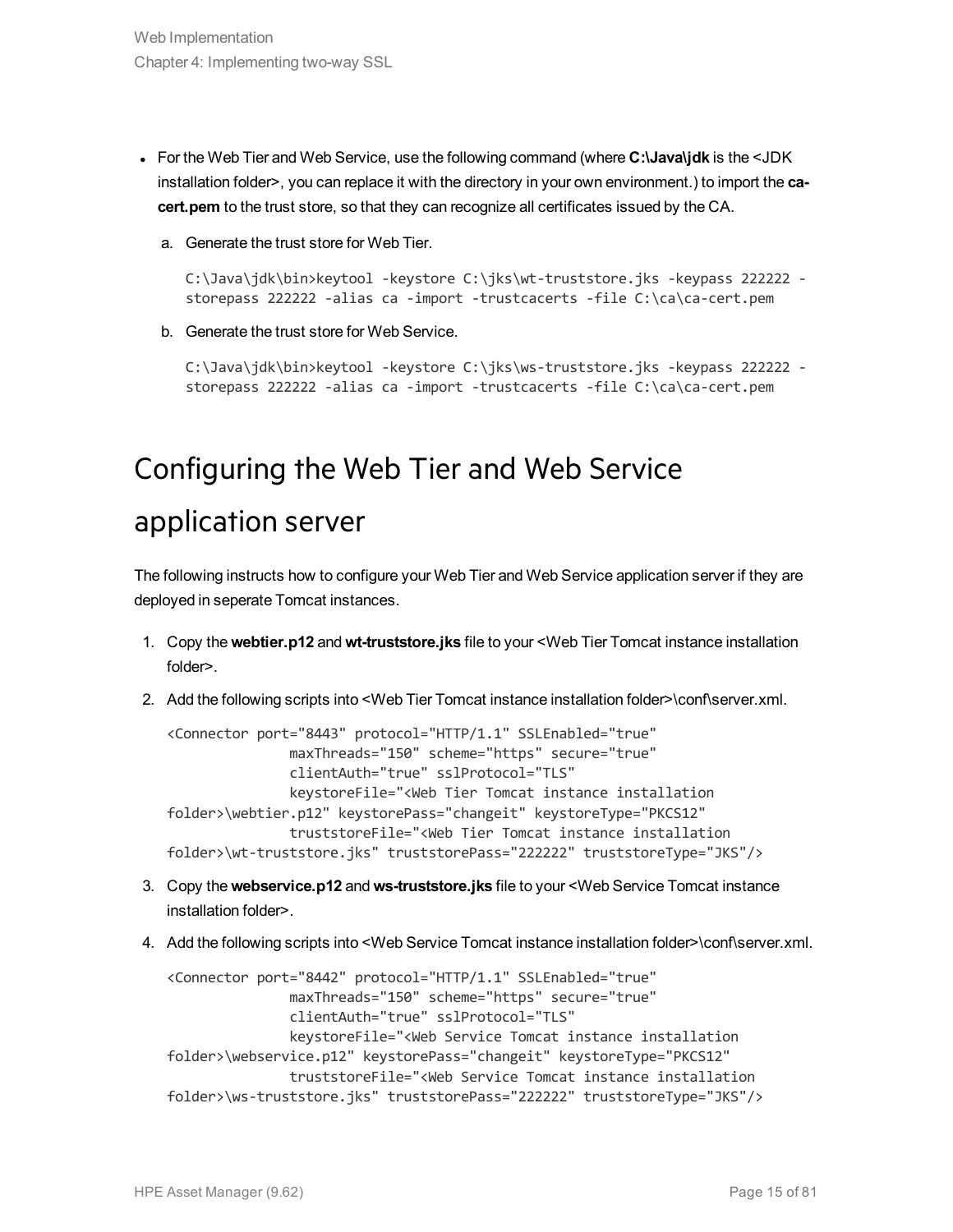**Note:** If your Web Tier and Web Service share the same Tomcat instance, you only need to generate one keystore and one truststore file, copy them to the shared Tomcat instance installation folder and configure the shared **server.xml** file correspondingly.

### <span id="page-15-0"></span>Configuring the Internet Explorer

You need to import the root certificate and client certificate into your Internet Explorer.

#### Import the root certificate

Internet Explorer maintains a list of trusted root certificates issued by the mainstream registered CAs. If your certificates are issued by these CAs, you do not need to import the root certificate.

However, if your CA is not included in the list or you are using the self-signed certificate, you need to import the public key of your CA into the list of Trusted Root Certification Authorities.

- 1. Select **Tools/ Internet Options** from Internet explorer.
- 2. Select the **Content** tab.
- 3. Click **Certificates**.
- 4. In the **Trusted Root Certification Authorities** tab, import the root certificate (the **ca-cert.crt** file if you followed this document to sign your own certificates ).

**Tip:** You do not always need to follow the foregoing steps to import the root certificate. Some certification authorities might prompt you whether you want to trust the certificates issued by them, you only need to follow the promptings and then the root certificate is automatically added to the list of Trusted Root Certification Authorities.

#### Import the client certificate

- 1. Select **Tools/ Internet Options** from Internet explorer.
- 2. Select the **Content** tab.
- 3. Click **Certificates**.
- 4. In the **Personal** tab, import the client certificate **client.p12**.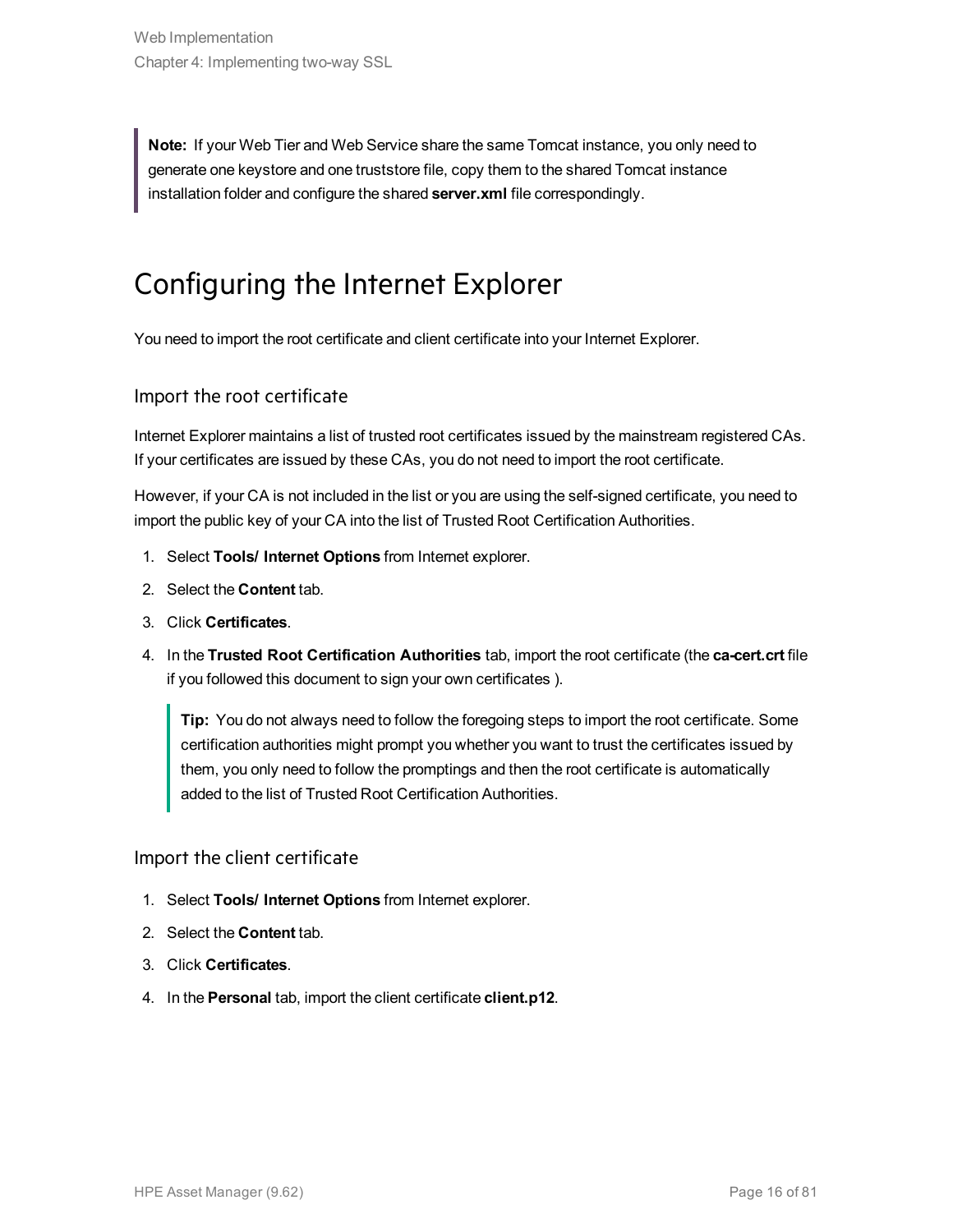### <span id="page-16-0"></span>Validating the configuration

After you have finished the configuration, any page of Asset Manager Web client can be requested over a secure socket by prefixing the address with **https:** instead of **http:**. Launch your Web client by accessing **https://<IP of your Web Tier application server>:8443/AssetManager**, note that there is a lock icon beside the address bar.

**Note:** If you have enabled Level 1 two-way SSL and you are redirected to login page, you can simply leave the user name and password empty and click the **Log in** button to log in with client certificate.

### <span id="page-16-1"></span>References

|                                              | <b>Internet Explorer</b>                                                    | <b>Web Tier</b>                                                                      | <b>Web Service</b>                                                                      |
|----------------------------------------------|-----------------------------------------------------------------------------|--------------------------------------------------------------------------------------|-----------------------------------------------------------------------------------------|
| Certificates                                 | Client.p12                                                                  | Webtier.p12                                                                          | Webservice.p12                                                                          |
| Trust stores                                 | (Optional) Import the CA<br>public key (ca-cert.crt) to<br>the trusted root | wt-truststore.jks                                                                    | ws-truststore.jks                                                                       |
| Tomcat<br>instance<br>configuration<br>files | <b>NA</b>                                                                   | <web tier="" tomcat<br="">instance installation<br/>folder&gt;\conf\server.xml</web> | <web service="" tomcat<br="">instance installation<br/>folder&gt;\conf\server.xml</web> |

The following table lists a reference of the files used in the Level 1 two-way SSL configuration.

## <span id="page-16-2"></span>Configuring Level 2 two-way SSL

There are two phases of authentication in Level 2 two-way SSL. Phase one is the authentication between the end user and the Web Tier; Phase two is the authentication between the Web Tier and Web Service.

This section includes: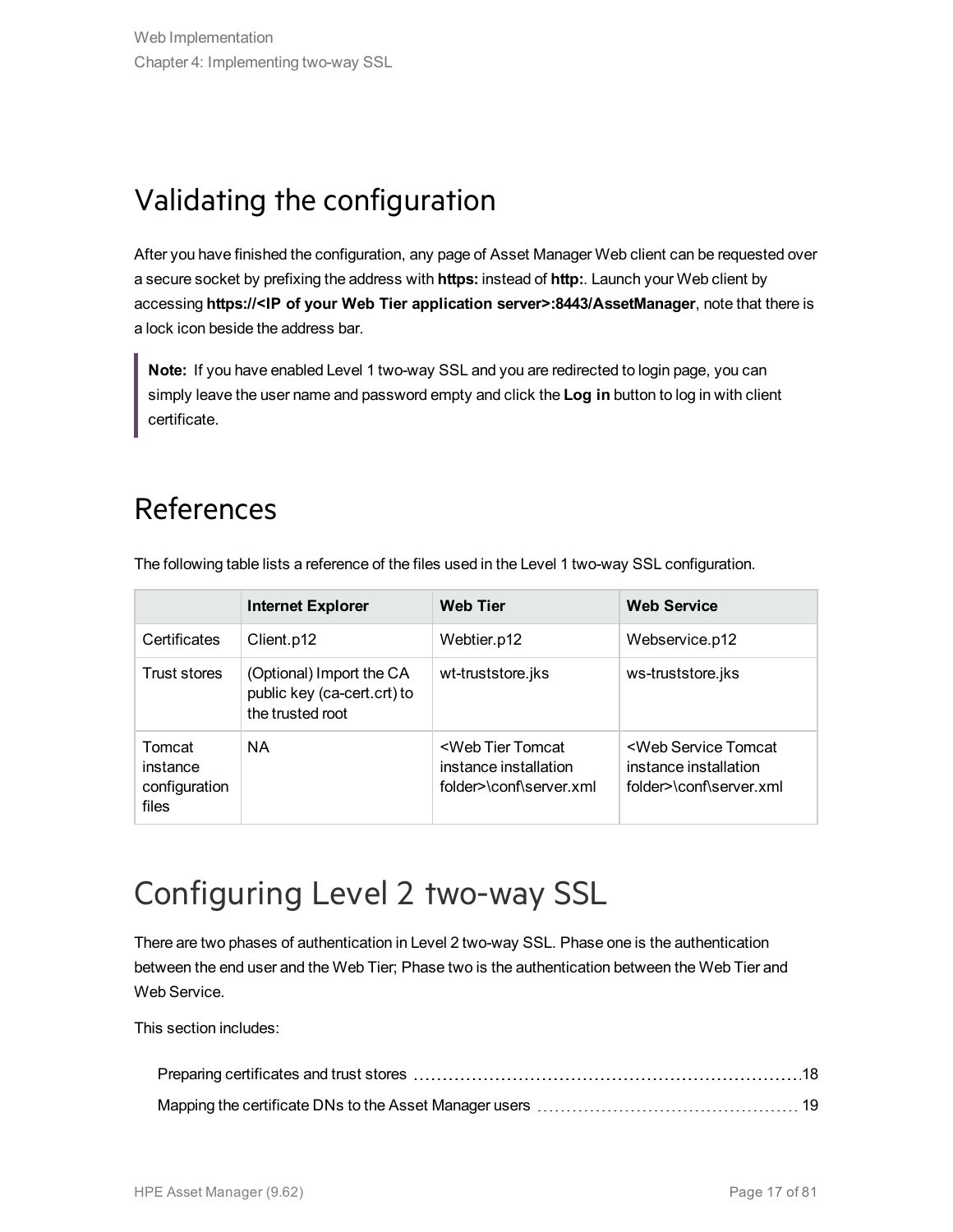### <span id="page-17-0"></span>Preparing certificates and trust stores

### Certificate for end users

The certificate for the end user in Level 2 two-way SSL authentication is generated in the same way as that in the Level 1 two-way SSL authentication.

See ["Certificate](#page-11-1) for end users" on page 12.

#### Certificate for Web Tier application server

Web Tier holds two certificates which are used in the two phases of authentication respectively. One is for the end user to recognize the Web Tier, and the other is for the Web Service to verify its identity and allow its access. If you have more than one Web Tier application server, you have to generate two certificates for each of them.

#### **Certificate to prove identity to the end user**

This certificate is generated in the same way as the Web Tier certificate in Level 1 two-way SSL authentication.

See ["Certificate](#page-12-0) for Web Tier application server" on page 13.

#### **Certificate to prove identity to the Web Service**

Generate the certification using the following command:

keytool -genkey -v -alias tomcat -keyalg RSA -keystore "C:\apachetomcat\wtws.keystore" -dname "CN=webtierwebservice,OU=Finance,O=HP,L=Toronto,ST=Ontario,C=ca" -storepass password -keypass password

Where **C:\apache-tomcat** is the <Web Tier Tomcat instance installation folder>, you can replace it with the directiory in your own environment.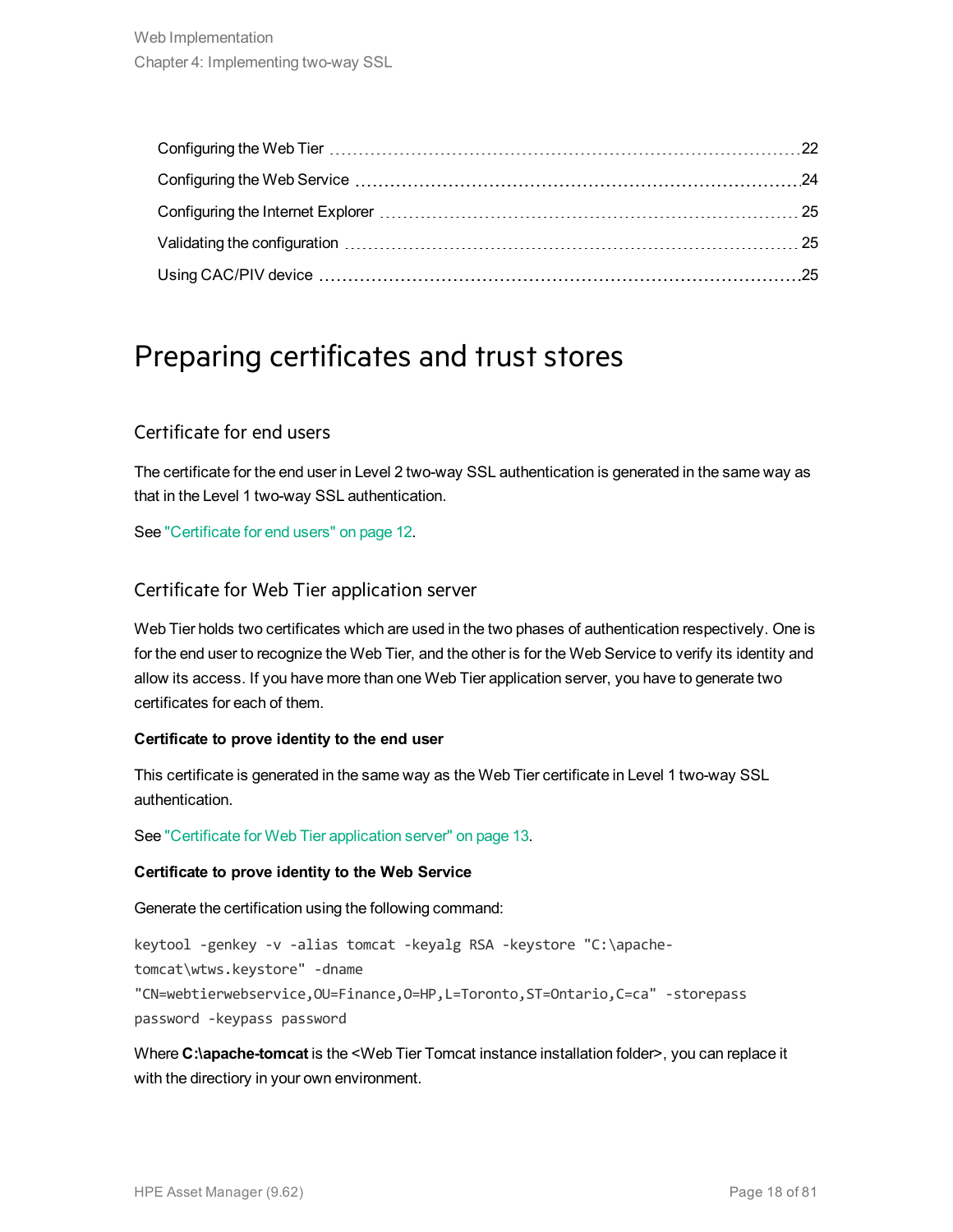#### Certificate for Web Service application server

This certificate is generated in the same way as the Web Service certificate in Level 1 two-way SSL authentication.

See ["Certificate](#page-13-0) for Web Service application server" on page 14.

#### Trust store

For the end user who accesses the Web client through Internet Explorer, there is no need to generate the trust store. Import the **ca-cert.crt** to the trusted root of Internet Explorer, then the Internet Explorer will recognize the certificates signed by the CA.

The trust stores for the Web Tier and Web Service are generated in the same way as those in the Level 1 two-way SSL authentication except that you have to import the **wtws.keystore** to the trust store of the Web Service **ws-truststore.jks**, so that Web Service can recognize the **wtws.keystore** certificate from Web Tier.

- 1. Refer to [Trust](#page-13-1) store to generate the **wt-truststore.jks** and **ws-truststore.jks**.
- 2. Import **wtws.keystore** to **ws-truststore.jks** using the following commands.

keytool -export -alias tomcat -file wtws.crt -keystore wtws.keystore keytool -import -alias wtws -file wtws.crt -keystore ws-truststore.jks

## <span id="page-18-0"></span>Mapping the certificate DNs to the Asset Manager

### users

To ensure that the end users can log in the Web client without entering their user name and password, you should map the certificate DNs to the Asset Manager users.

When end users attempt to log in, Asset Manager scans their certificate DNs and match them with the DN information stored in the database. If a matched DN information is found, then Asset Manager identifies the login user as the matched user in the database and allows the login.

By default, the DN information is stored in the **Ldap DN** field on the Employees and departments table (amEmplDept). You can specify other fields to contain the DN information.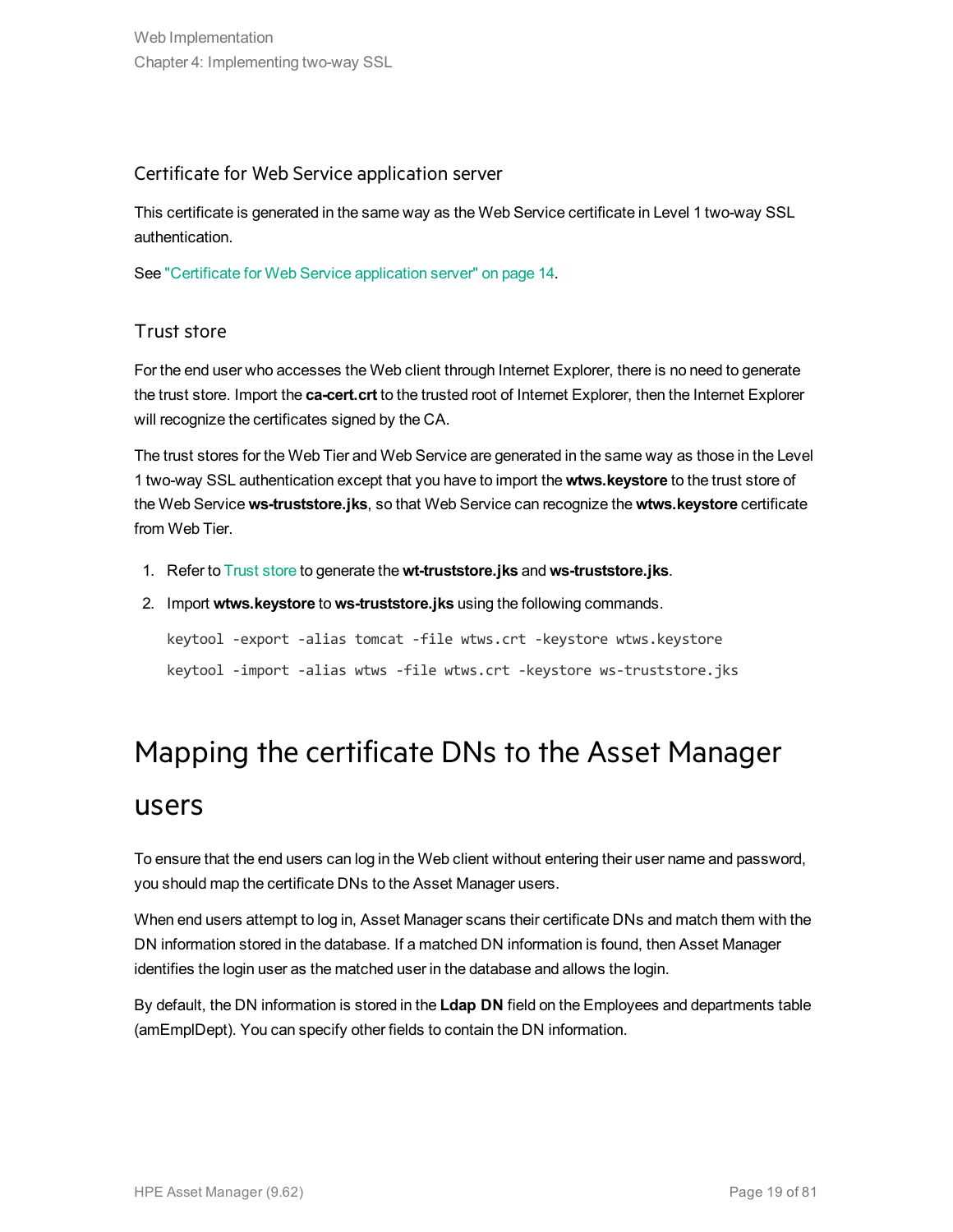- 1. Log in Asset Manager Windows Client as 'Admin'.
- 2. Select **Administration/ Database options** from the main menu.
- 3. Select the **HTTPS** section from the **Edit options** window.
- 4. Select **Field1** (for example) for the **Current value** property.

**Note:** If you leave the **Current value** property of the **HTTPS** section as default, you can either use the **sync\_dn.scn** scenario to automatically import the DNs from LDAP server to the Asset Manager database in batch or manually populate the DN for each Asset Manager user one by one.

#### Mapping the Web Tier certificate (webtier.p12) DN to an employee with

#### Administration rights

Choose an existing employee or create a new employee record in the employee list to act as the Web Tier role, and map the Web Tier certificate DN to this record. The employee recognized as the Web Tier should be entitled with the Administration rights. If you have more than one Web Tier application server, select or create several employee records and map them with each of the Web Tier DNs. The following takes the 'Admin' record as an example.

- 1. Log in Asset Manager Windows Client as 'Admin'.
- 2. Select **Organization management/ Organization/ Employees and departments** from the navigation bar.
- 3. Select the 'Admin' record and populate **Ldap DN** in the **Profile** tab with 'CN=webtierwebservice,OU=Finance,O=HP,L=Toronto,ST=Ontario,C=ca', which is the same with keystore in wtws.keystore.

**Note:** The **Ldap DN** value should be consistent with the information in the Web Tier certification that is used to prove its identity to Web Service. You need to increase the length of Field1 in the Application Design to make sure it can contain the long DN information.

#### Mapping the end user certificate (client.p12) DNs to corresponding employees

• Manual mapping

For each end user, map the certificate DN to the corresponding employee record. The following takes the 'Gerald Colombo' record as an example.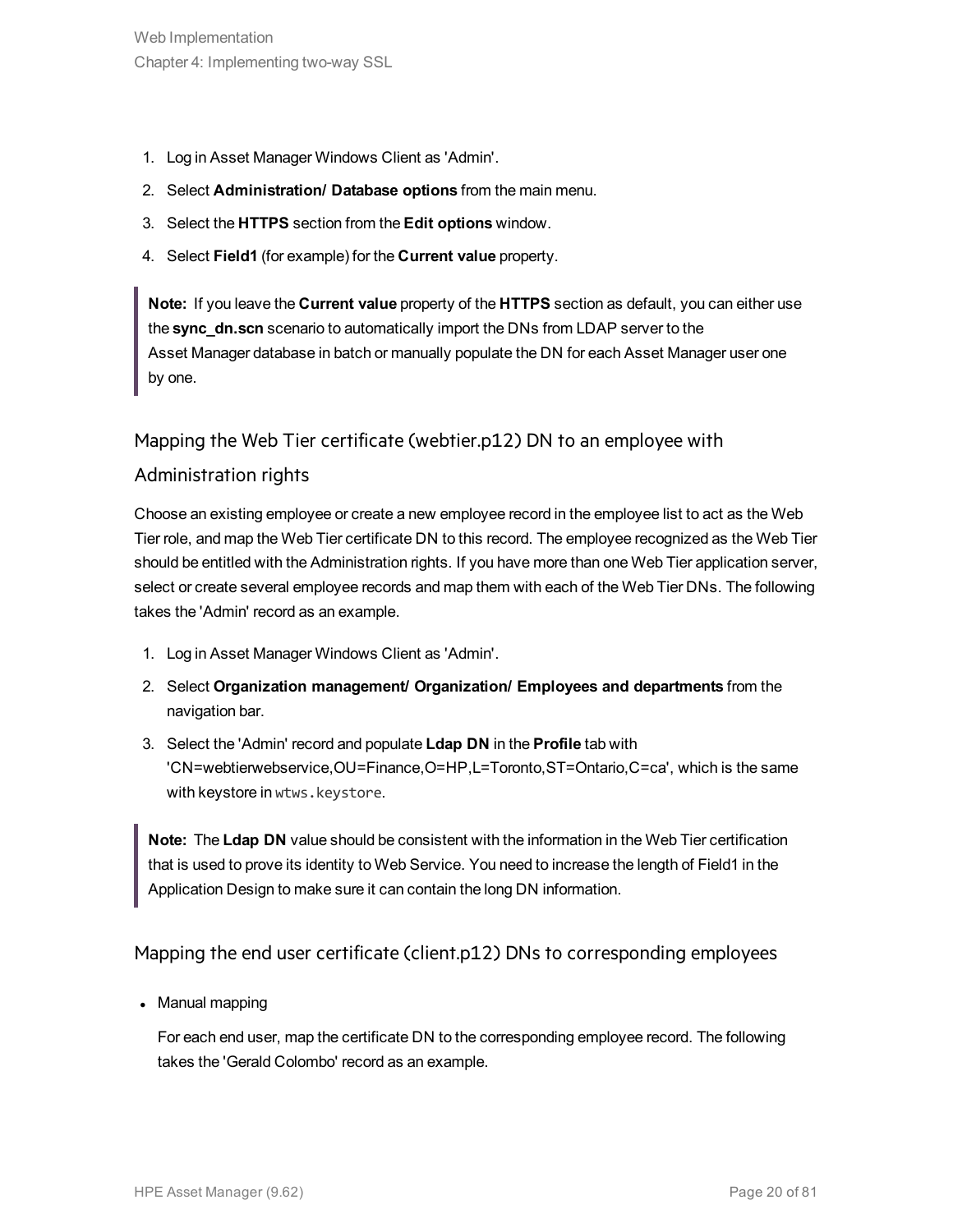- a. Log in Asset Manager Windows Client as 'Admin'.
- b. Select **Organization management/ Organization/ Employees** from the navigation bar.
- c. Select the Gerald Colombo record and populate **Ldap DN** in the **Profile** tab with 'EMAILADDRESS=Gerald.Colombo@hp.com, CN=GeraldColombo, OU=Finance, O=HP, L=Toronto, ST=Ontario, C=ca'.
- **.** Using the **sync\_dn.scn** scenario
	- <sup>o</sup> Rules

The **sync\_dn.scn** scenario first imports the department DNs then the user DNs. It applies the following rules when reconciling the DNs from the LDAP server to the Asset Manager users.

- Departments
	- <sup>l</sup> **Rule 1**: the **Ldap DN** is the reconciliation key.

If a record with the same **Ldap DN** is found in the amEmplDept table, update this record. Otherwise, turn to **Rule 2**.

- <sup>l</sup> **Rule 2**: the **Name** and the link **Parent** are combined as the reconciliation key. The **Name** and **Parent** are extracted from the 'OU' (Organizational Unit Name) and 'O' (Organization Name) property of the DN respectively. The **Parent** link is reconciled based on its **Ldap DN**. If the **Ldap DN** of the **Parent** is null, the **lParentId** is set to 0, indicating that the department has no parent. Otherwise, the parent is reconciled using **Rule 1** and **Rule 2** iteratively until the department has no parent.
- Employees
	- <sup>l</sup> **Rule 1**: the **Ldap DN** is the reconciliation key. **Rule 1** of Employees reconciliation is the same as that of the Department reconciliation.
	- **Rule 2**: the **Name** and the link **Parent** are combined as the reconciliation key. The **Name** and **Parent** are extracted from the 'CN' (Common Name) and 'OU' (Organizational Unit Name) property of the DN respectively. The **Parent** link is reconciled based on its **Ldap DN**. Because the Department has been imported before, each employee should have a **Parent** link. Therefore, the **Parent** link can be reconciled successfully.
- <sup>o</sup> Process
	- i. Start the HPE Connect-It scenario builder.
	- ii. Open the **sync\_dn.scn** scenario, which is located in the **/scenario/ldap/ldapam<Asset Manager version number >/** sub-folder of the HPE Connect-It installation folder.
	- iii. Configure the LDAP connector.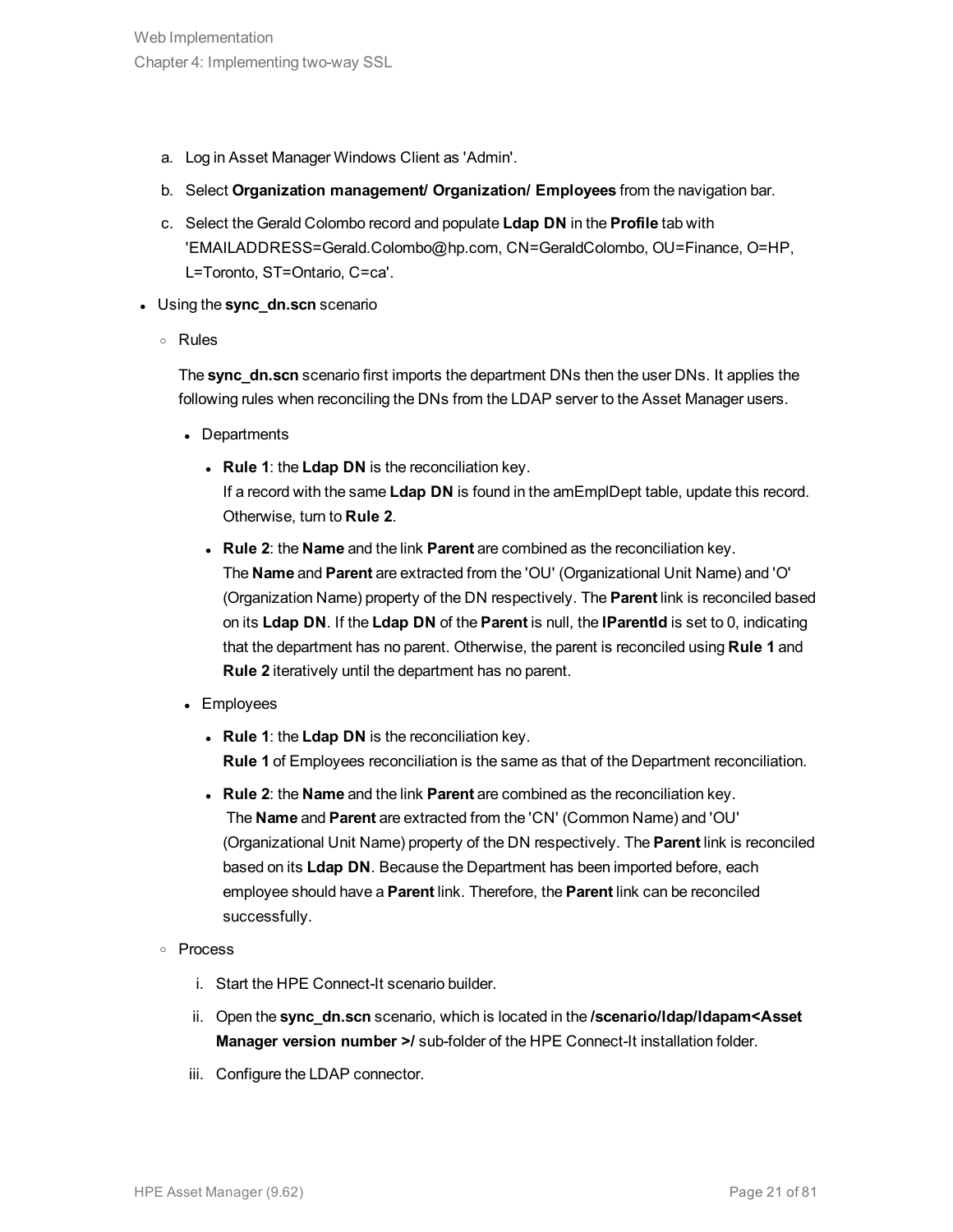- iv. Configure the Asset Manager connector.
- v. Launch the scenario.

### <span id="page-21-0"></span>Configuring the Web Tier

1. Specify the location of the certificate that Web Tier uses to prove its identity to the Web Service **wtws.keystore** and the location of the Web Tier trust store **wt-truststore.jks** by adding the following scripts in the <Web Tier Tomcat instance installation folder>\bin\catalina.bat.

```
set JAVA_OPTS=%JAVA_OPTS%
-Djavax.net.ssl.keyStore=C:\apache-tomcat\wtws.keystore
-Djavax.net.ssl.keyStorePassword=password
-Djavax.net.ssl.trustStore=C:\apache-tomcat\wt-truststore.jks
-Djavax.net.ssl.trustStorePassword=222222
```
2. Modify the Web service url and Rest Web service url in **<Web Tier Tomcat instance installation folder>\webapps\AssetManager\WEB-INF\web.xml** so that Web Tier will need certificate authentication when accessing the Web service through this url. Modify the Replace the value of Web service url and Rest Web service url as follows:

```
<env-entry>
<description>Web service url</description>
<env-entry-name>WebService.EndPoint.SOAP</env-entry-name>
<env-entry-type>java.lang.String</env-entry-type>
<env-entry-value>https://webservice:8442/AssetManagerWebService/services</env-
entry-value>
</env-entry>
<env-entry>
<description>Rest Web service url</description>
<env-entry-name>WebService.EndPoint.REST</env-entry-name>
<env-entry-type>java.lang.String</env-entry-type>
<env-entry-value>https://webservice:8442/AssetManagerWebService/rest</env-
entry-value>
</env-entry>
  <env-entry>
<description>Rest Web service url</description>
<env-entry-name>WebService.EndPoint.RS</env-entry-name>
<env-entry-type>java.lang.String</env-entry-type>
<env-entry-value>https://webservice:8442/AssetManagerWebService/rs</env-entry-
value>
  </env-entry>
```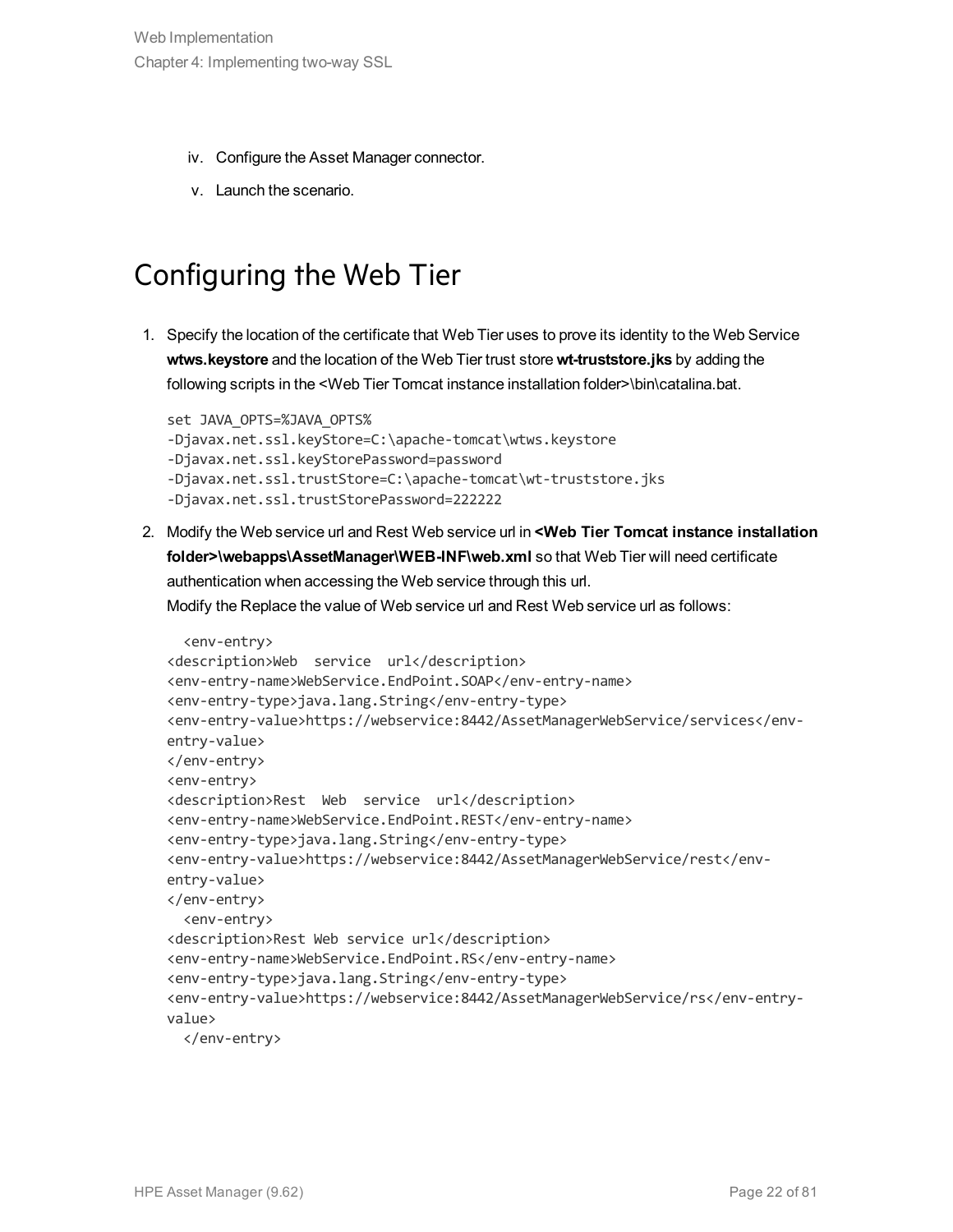3. Add the 'acwc:x509ProcessingFilter' value to the filterInvocationDefinitionSource property (located in **<Web Tier Tomcat instance installation folder>\webapps\AssetManager\WEB-INF\classes\application-context.xml**).

```
<bean id="acwc:filterChainProxy"
class="org.acegisecurity.util.FilterChainProxy">
    <property name="filterInvocationDefinitionSource">
      <value>
       CONVERT_URL_TO_LOWERCASE_BEFORE_COMPARISON
       PATTERN_TYPE_APACHE_ANT
       /**=
acwc:ACSesssionSerializationFilter,acwc:httpSessionContextIntegrationFilter,acw
c:x509ProcessingFilter,acwc:preAuthenticationFilter,acwc:authenticationProcessi
ngFilter,acwc:ACPostAndInternalUrlFilter,acwc:filterSecurityInterceptor
     </value>
    </property>
  </bean>
```
**Note:** Make sure that acws:x509ProcessingFilter must be between acws:httpSessionContextIntegrationFilter and acwc:preAuthenticationFilter.

4. **Optional**: Add the acwc:filterChainProxy value to the filterInvocationDefinitionSource property if you want to force the end users to access the Web client only on the security socket (through the https prefixed url).

**Note:** You can also choose not to add this value, then users can access the Web client through both http and https prefixed urls.

- 5. Copy the **webtier.p12** and **wt-truststore.jks** file to your <Web Tier Tomcat instance installation folder>.
- 6. Modify the SSL parameters in **<Web Tier Tomcat instance installation folder>\conf\server.xml** as following:

<Connector port="8443" protocol="HTTP/1.1" SSLEnabled="true" maxThreads="150" scheme="https" secure="true" clientAuth="true" sslProtocol="TLS" keystoreFile="<Web Tier Tomcat instance installation folder>\webtier.p12" keystorePass="changeit" keystoreType="PKCS12" truststoreFile="<Web Tier Tomcat instance installation folder>\wt-truststore.jks" truststorePass="222222" truststoreType="JKS"/>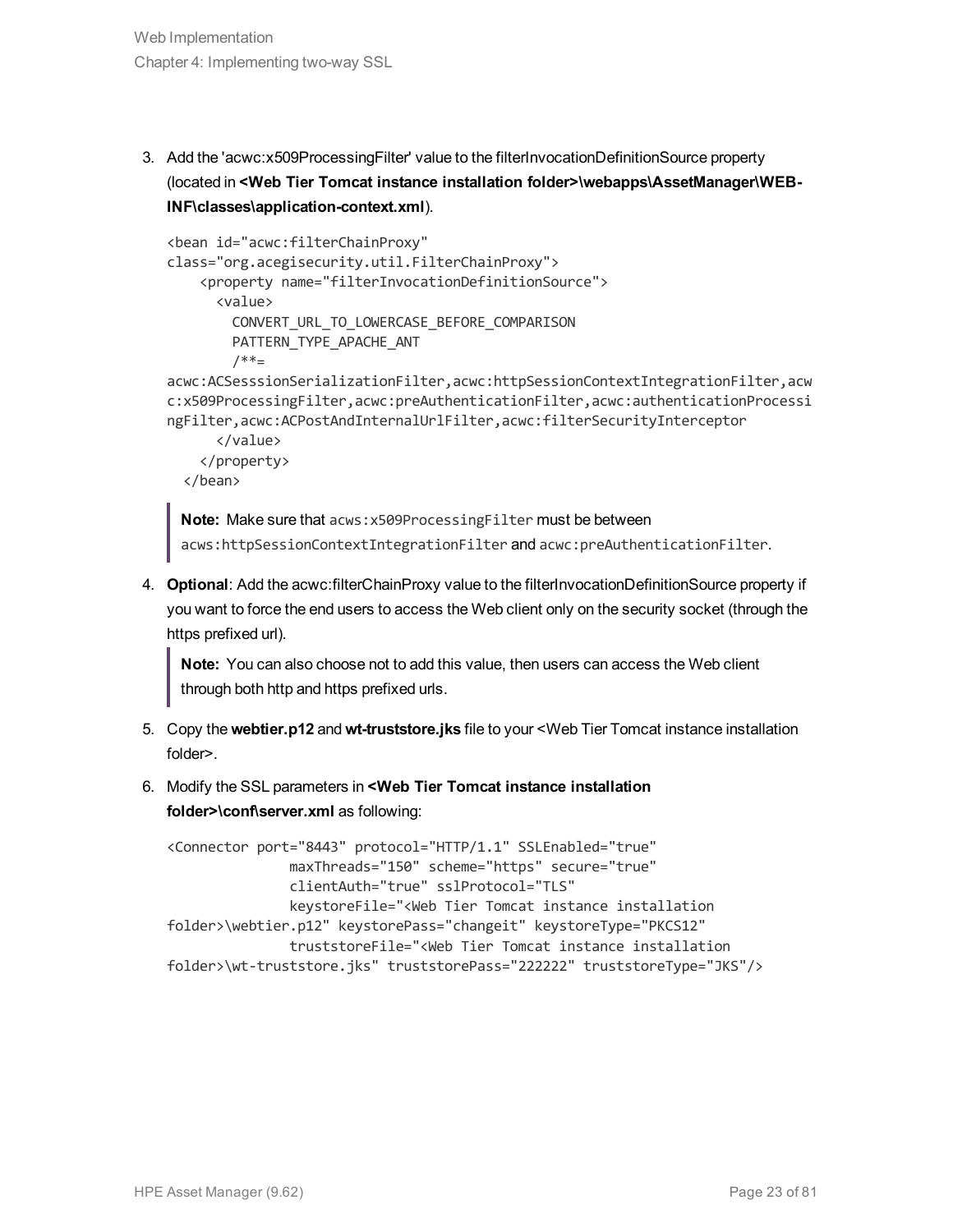### <span id="page-23-0"></span>Configuring the Web Service

1. Add an <env-entry> section in the **<Web Service Tomcat instance installation folder>\webapps\AssetManageWebSevicer\WEB-INF\web.xml**. This <env-entry> is to identify whether the request comes from Web Tier or other third-party applications. The value in the <env-entry-value> tag is the DN of the certificate that Web Tier uses to present its identity to Web Service **wtws.p12**. If you have more than one Web Tier application server, enter all of their DNs and separate them with semicolon.

```
<env-entry>
       <description>Whether the request comes from WebTier</description>
       <env-entry-name>Webtier.DN</env-entry-name>
       <env-entry-type>java.lang.String</env-entry-type>
       <env-entry-
value>CN=webtierwebservice,OU=Finance,O=HP,L=Toronto,ST=Ontario,C=ca</env-
entry-value>
     </env-entry>
```
2. Add the 'acws-x509ProcessingFilter' value to the filterInvocationDefinitionSource property (located in **<Web Service Tomcat instance installation folder>\webapps\AssetManagerWebService\WEB-INF\spring\application-context.xml**).

```
<bean id="acws-filterChainProxy"
class="org.acegisecurity.util.FilterChainProxy">
   <property name="filterInvocationDefinitionSource">
     <value>
       CONVERT_URL_TO_LOWERCASE_BEFORE_COMPARISON
       PATTERN_TYPE_APACHE_ANT
       /**=acws-httpSessionContextIntegrationFilter,acws-
x509ProcessingFilter,acws-DNValidateFilter,acws-basicProcessingFilter,acws-
ExceptionTranslationFilter,acws-FilterSecurityInterceptor
     </value>
   </property>
</bean>
```
**Note:** Make sure that acws-x509ProcessingFilter must be between acwshttpSessionContextIntegrationFilter and acws-DNValidateFilter.

3. **Optional**: Add the acws-filterChainProxy value to the filterInvocationDefinitionSource property if you want to force the end users to access the Web client only on the security socket (through the https prefixed url).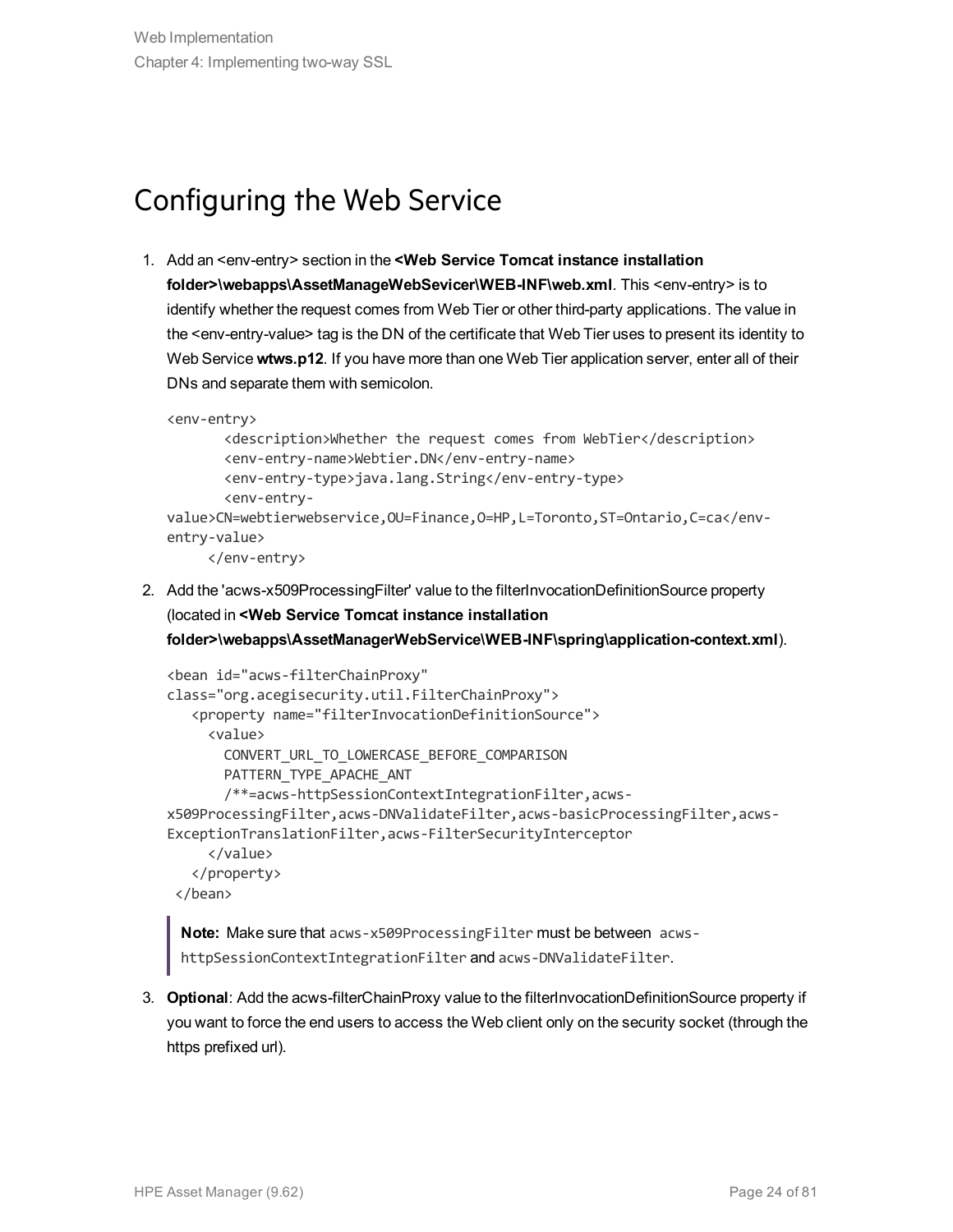**Note:** You can also choose not to add this value, then users can access the Web client through both http and https prefixed urls.

- 4. Copy the **webservice.p12** and **ws-truststore.jks** file to your <Web Service Tomcat instance installation folder>.
- 5. Add the following scripts into <Web Service Tomcat instance installation folder>\conf\server.xml.

```
<Connector port="8442" protocol="HTTP/1.1" SSLEnabled="true"
               maxThreads="150" scheme="https" secure="true"
               clientAuth="true" sslProtocol="TLS"
               keystoreFile="<Web Service Tomcat instance installation
folder>\webservice.p12" keystorePass="changeit" keystoreType="PKCS12"
               truststoreFile="<Web Service Tomcat instance installation
folder>\ws-truststore.jks" truststorePass="222222" truststoreType="JKS"/>
```
### <span id="page-24-0"></span>Configuring the Internet Explorer

<span id="page-24-1"></span>See ["Configuring](#page-15-0) the Internet Explorer" on page 16 to configure the Internet Explorer.

### Validating the configuration

Startup Tomcat and launch your Web client by accessing **https://<IP of your Web Tier application server>:8443/AssetManager** in Internet Explorer. Then, you can log in as Gerald, Colombo without entering the username and the password.

### <span id="page-24-2"></span>Using CAC/PIV device

CAC/PIV devices are often used in a mutual authentication.

You do not need to import the client and ca (optional) certificates manually to Internet Explorer. Instead, with a proper smart card reader such as ActivClient of ActivIdentity software, Internet Explorer will read your CAC/PIV device for client certificate and you only need to enter the SmartCard password.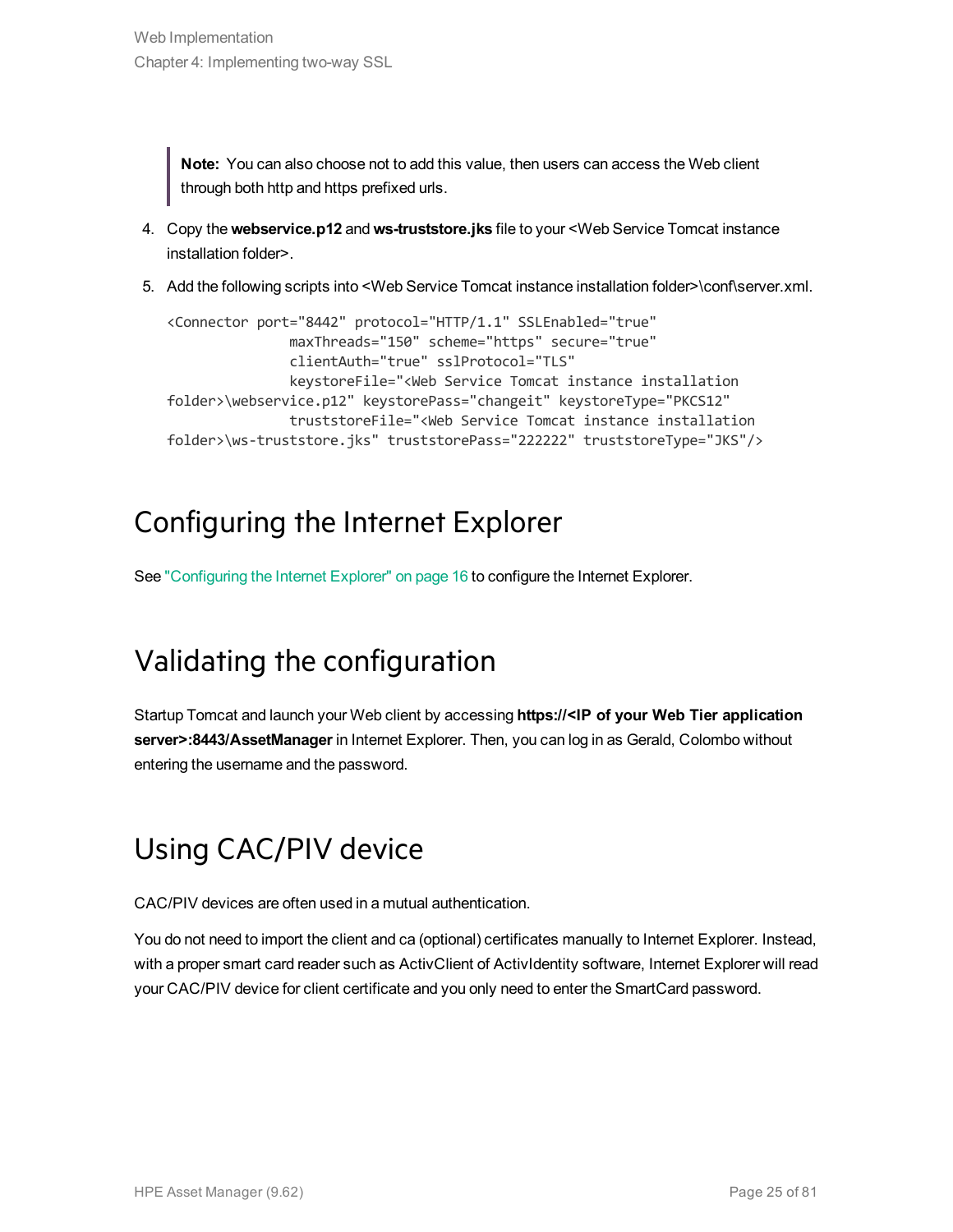## <span id="page-25-0"></span>Chapter 5: Customizing Asset Manager Web

Web client customization is fully described in the **Tailoring** guide, part **Customizing Web clients**.

In this part of the **Tailoring** guide, you will learn how to:

- Modify the Web client's default behavior
- Use business home pages
- Aggregate Asset Manager Web and HPE Service Manager Web menus

Tasks you need to do once the database has been customized are described in the **Tailoring** guide, part **Customizing the database**, chapter **Development best practices**, section **Tag the Web services**.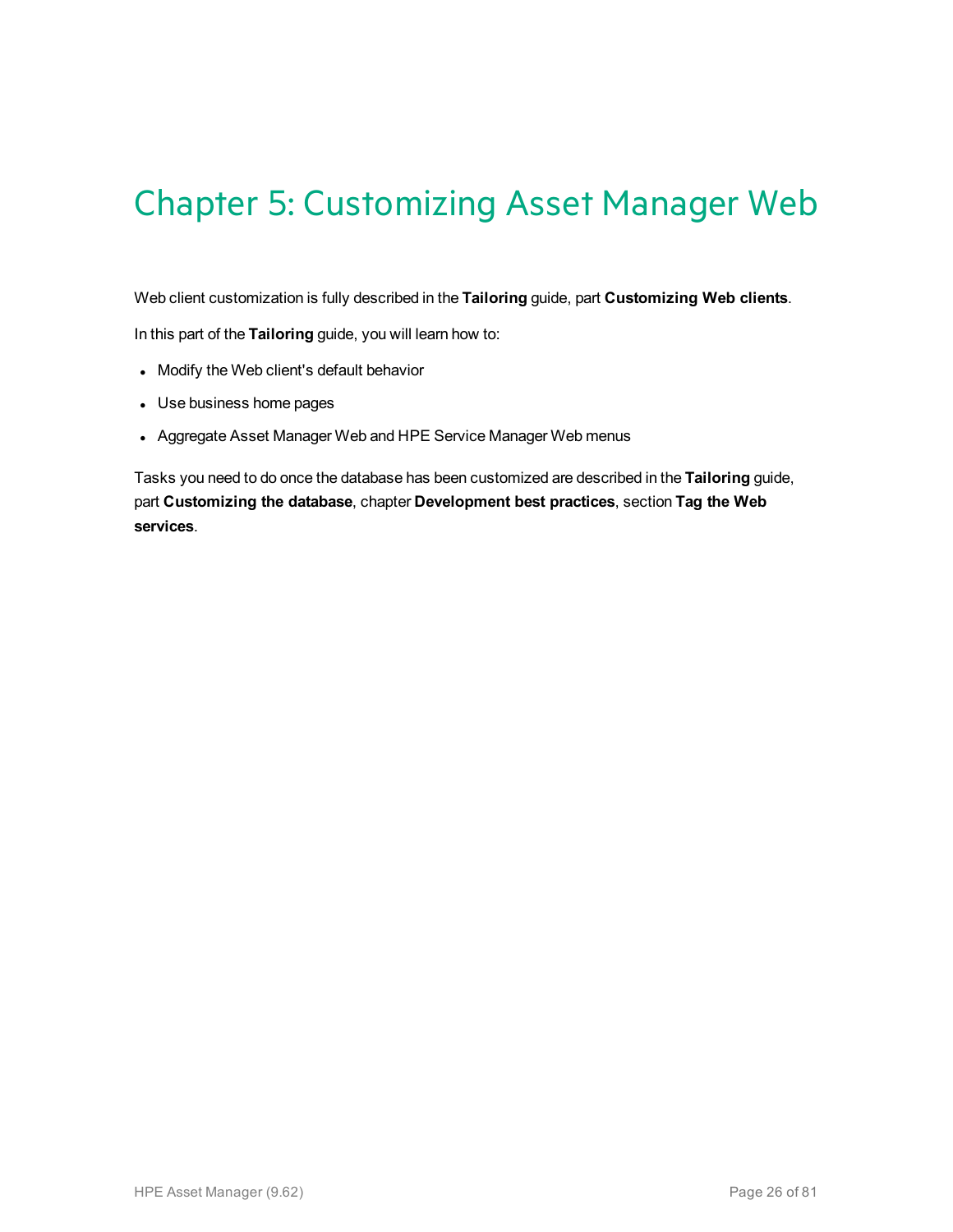## <span id="page-26-0"></span>Chapter 6: Differences between the Windows client and the Web client

A user can access the Asset Manager database in different ways:

- Via the Windows client
- Via the Web client

This chapter describes the main differences that exist between both clients and includes:

## <span id="page-26-1"></span>**Overview**

For a standard user, working with Asset Manager consists mainly of managing information stored in the Asset Manager database.

In most cases, the database is stored on a server where it can be accessed by many users.

The Windows client and the Web client are components that allow users to access the Asset Manager database.

The main differences are presented in the following table. More details are given further in the guide.

|                               | <b>Windows client</b>      | Web client                                                                                                 |
|-------------------------------|----------------------------|------------------------------------------------------------------------------------------------------------|
| <b>Supported</b><br>platforms | Windows                    | Platforms listed in the Asset Manager Support Matrix                                                       |
| <b>Installation</b>           | User's workstation         | Any Internet browser listed in the Asset Manager<br>Support Matrix                                         |
| Available<br>functions        | All available<br>functions | Some functions are not available.<br>More functions will be added to the Web client in future<br>versions. |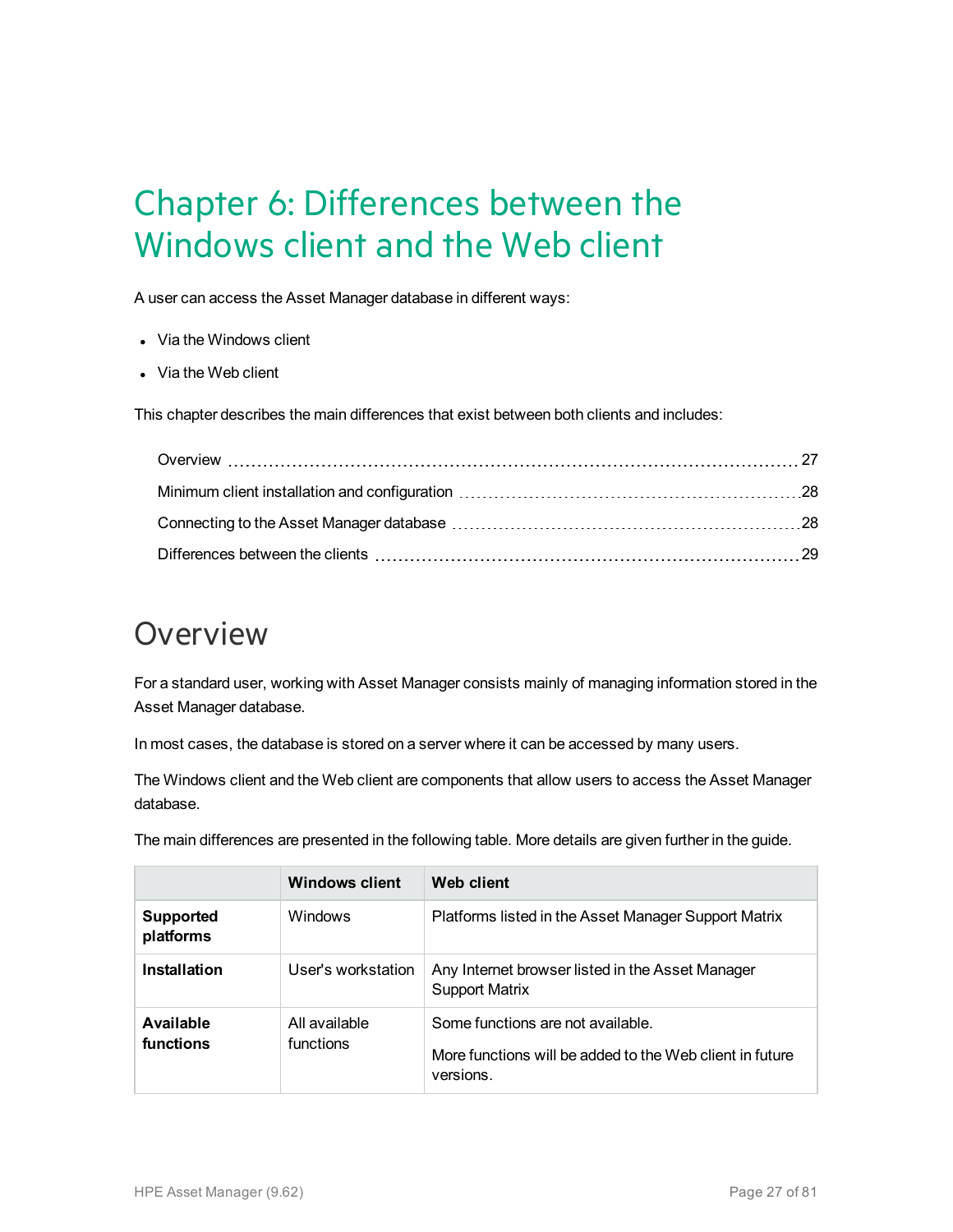|           | <b>Windows client</b>    | Web client                                 |
|-----------|--------------------------|--------------------------------------------|
| Interface | Traditional<br>interface | Interface similar to common Web interfaces |

### <span id="page-27-0"></span>Minimum client installation and configuration

• Windows client

On each client station:

- a. Install the Windows client.
- b. Start the Windows client (**Start/ Programs/ HPE/ Asset Manager 9.62 <language>/ Client** Windows menu).
- c. Create the connection to the database (**File/ Manage connections** menu).
- Web client

On each client station:

- a. Check that each station has one of the Internet browsers listed in the Asset Manager Support Matrix.
- b. Create a shortcut or bookmark that points to the desired language version of Asset Manager Web Tier.

### <span id="page-27-1"></span>Connecting to the Asset Manager database

• Windows client

To connect to the Asset Manager database:

a. Start the Windows client (**Start/ Programs/ HPE/ Asset Manager 9.62 <language>/ Client** Windows menu).

The **Connect to database** window is displayed.

- b. Enter information provided by your company's Asset Manager administrator in the fields.
- Web client

To connect to the Asset Manager database: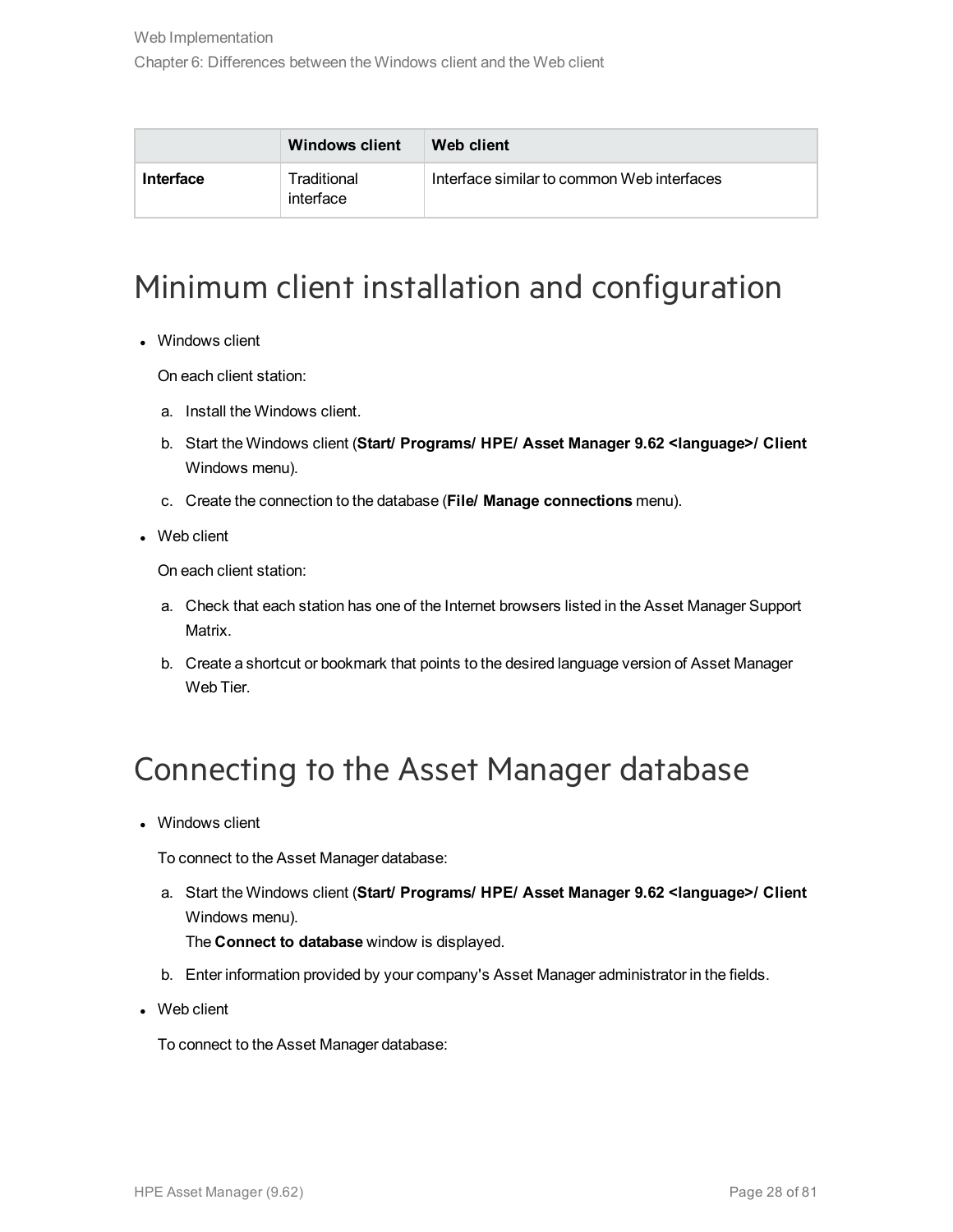- a. Start one of the Internet browsers listed in the Asset Manager Support Matrix.
- b. Connect to Asset Manager Web Tier via the URL provided by your company's Asset Manager administrator.

### <span id="page-28-0"></span>Differences between the clients

This section describes the differences between the Web client and the Windows client.

This list is subject to change in future versions of Asset Manager.

This section includes:

### <span id="page-28-1"></span>Graphical interface

Select the display language for multilingual objects

Examples: Menu entries, labels of fields and links, error messages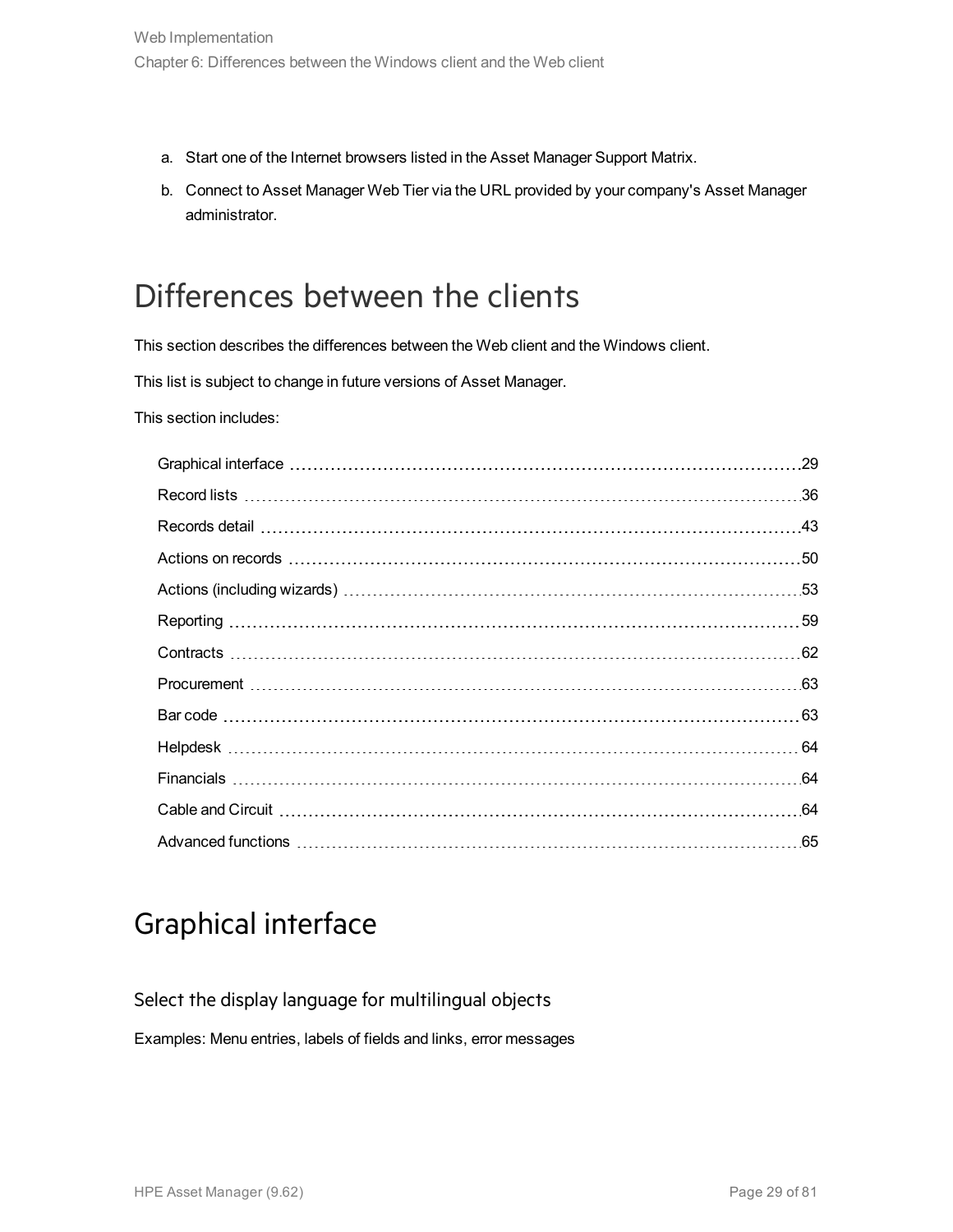- Windows client
	- a. Add the parameters for the desired language in the Asset Manager database via Asset Manager Application Designer.
	- b. Install the Asset Manager client in the desired language.
	- c. Start the Windows client of the desired language.
- $\bullet$  Web client
	- a. Add the parameters for the desired language in the Asset Manager database via Asset Manager Application Designer.
	- b. Install the desired language version of Asset Manager Web Tier and Asset Manager Web Service.
	- c. Start a supported Internet browser.
	- d. Connect to the desired language version of the Asset Manager Web Tier application.

**Note:** You will need to install an Asset Manager Web Tier / Asset Manager Web Service combination in each of the desired languages.

#### **Use shortcut menus**

• Windows client

When you right-click, a shortcut menu is displayed. Menu items on the shortcut menu depend on where the cursor is on the screen when you right-click.

For example, in a list, a **Tree view** shortcut menu is available.

• Web client

Shortcut menus are available in certain areas of the Web client, the menu items are equivalent to those drop-down lists that contain actions, filters and statistics which are valid for a given table or list.

#### Display multiple windows

• Windows client

You can display several windows in the Asset Manager workspace.

• Web client

Only one window at a time of the Asset Manager workspace can be displayed in the Internet browser.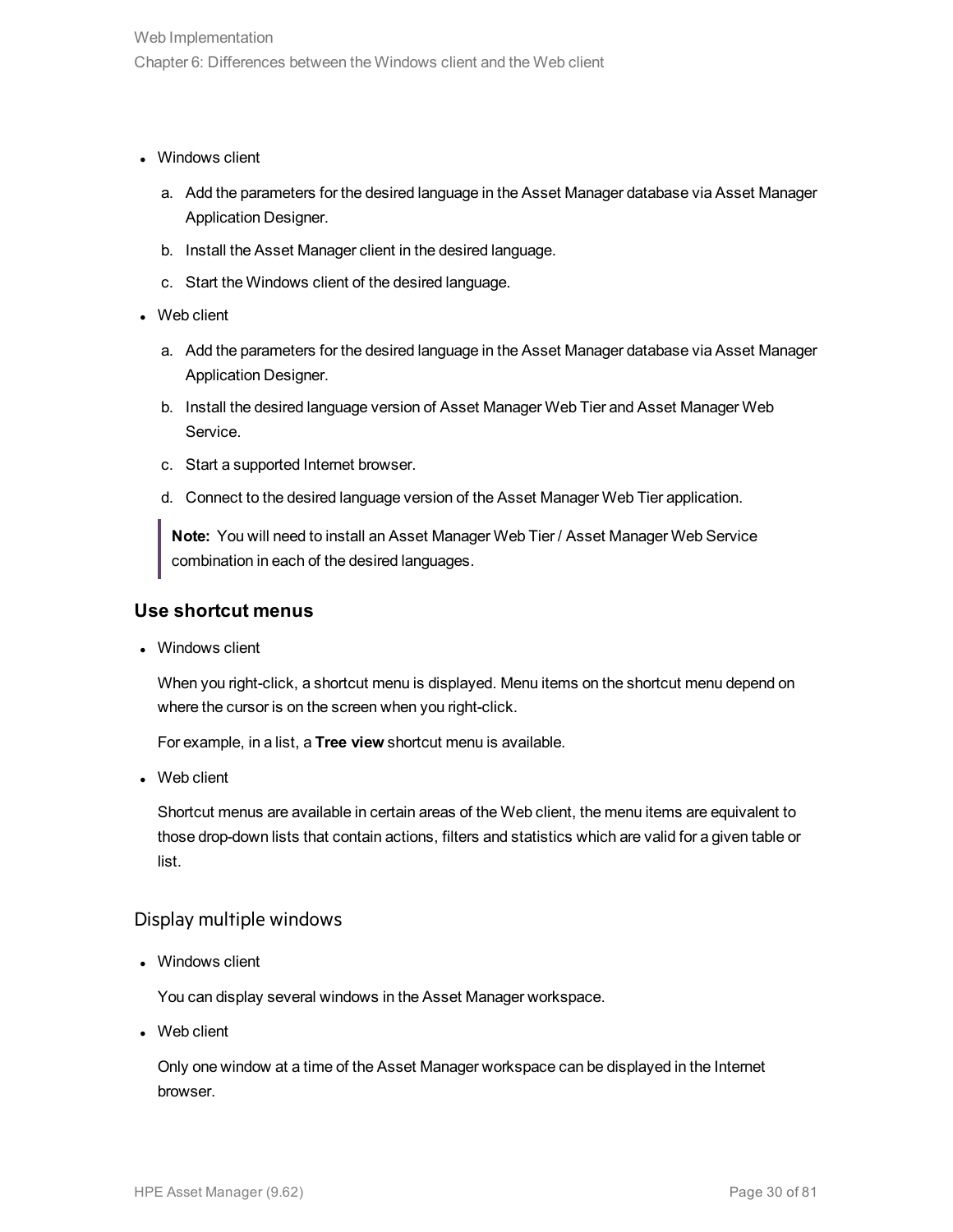### Define interface options

• Windows client

The **Edit/ Options** menu allows you to configure the behavior of the Windows client interface.

• Web client

You can modify some of the web client's display parameters.

See **Tailoring** guide, section **Customizing Web clients**, chapter **Modifying the Web client's default behavior**

#### Display a window

For example: Display the list and/or details for locations

• Windows client

Windows are displayed via menu items:

- <sup>o</sup> On the menu bar For example: **Organization management/ Locations** menu
- <sup>o</sup> On the toolbar. For example: The **Locations** icon
- <sup>o</sup> On the navigation bar For example: **Organization management/ Organization/ Locations**
- Web client

Windows are displayed by clicking the links on the navigation bar.

For example: **Organization management/ Organization/ Locations**

#### Use Internet browser buttons

Example using Microsoft Internet Explorer. **Back** and **Forward** buttons

• Windows client

This functionality is not available.

 $\bullet$  Web client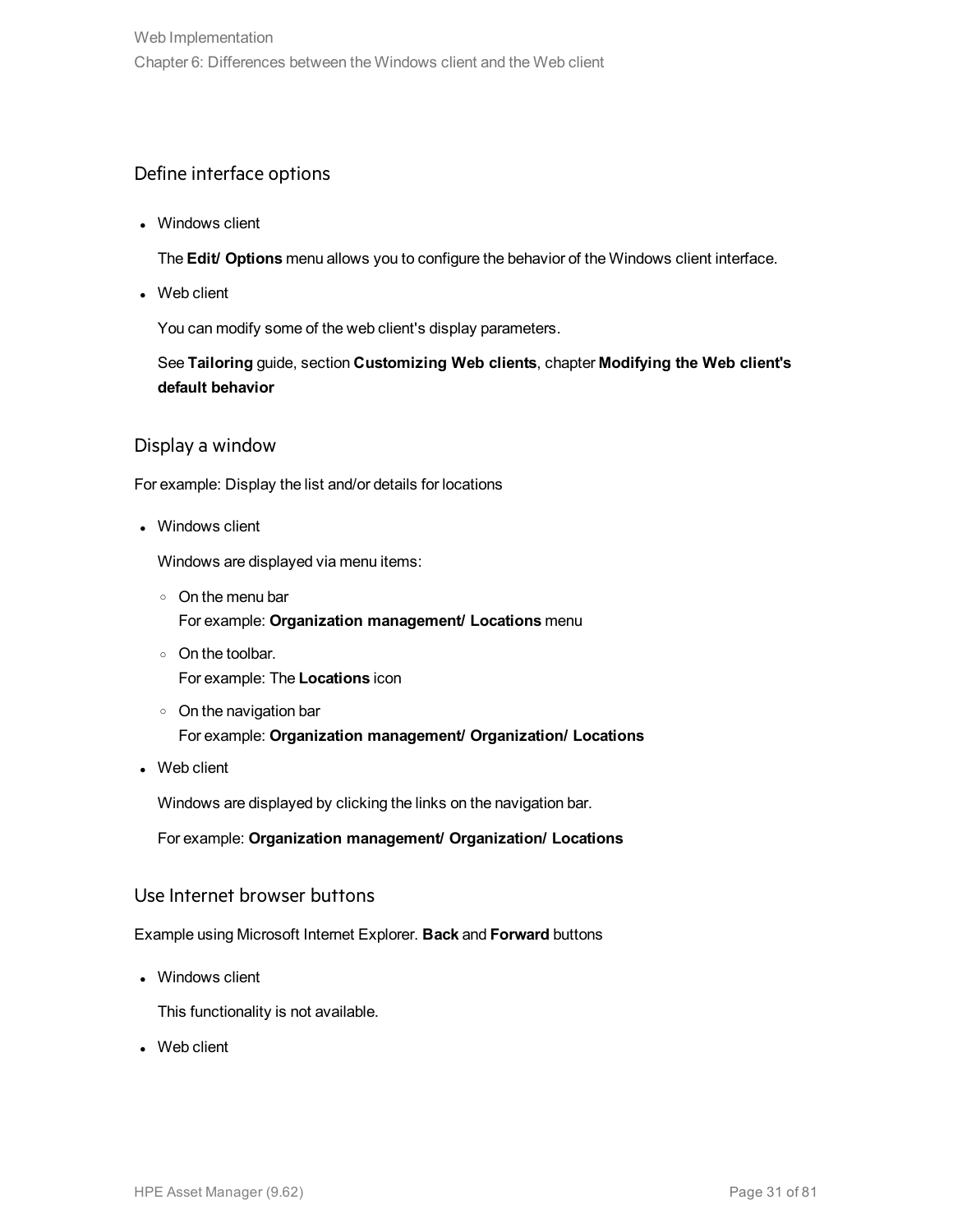Imagine that you want to change the value of the **FieldLinkX** field or link.

If you click one of the Internet Explorer browser buttons before clicking the **Save** button or before having selected another field or link, changes to **FieldLinkX** will not be saved when other changes are saved (using the **Save** button).

List and detail of records: Available display types

• Windows client

The following display modes are available:

- <sup>o</sup> List only
- <sup>o</sup> Detail only
- <sup>o</sup> List and detail
- $\bullet$  Web client

The following display modes are available:

- <sup>o</sup> List only
- <sup>o</sup> Detail only

List and detail of records: Going from one display mode to another

• Windows client

You have the following possibilities:

- <sup>o</sup> **Window/ List only**, **Window/ Detail only** and **Window/ List and detail** menus
- <sup>o</sup> Corresponding icons on the toolbar
- <sup>o</sup> **Detail** button
- $\bullet$  Web client
	- <sup>o</sup> To go from list to detail: Click the link of the record to display in the list.
	- <sup>o</sup> To go from detail to list: Click the **Return to list** in the detail.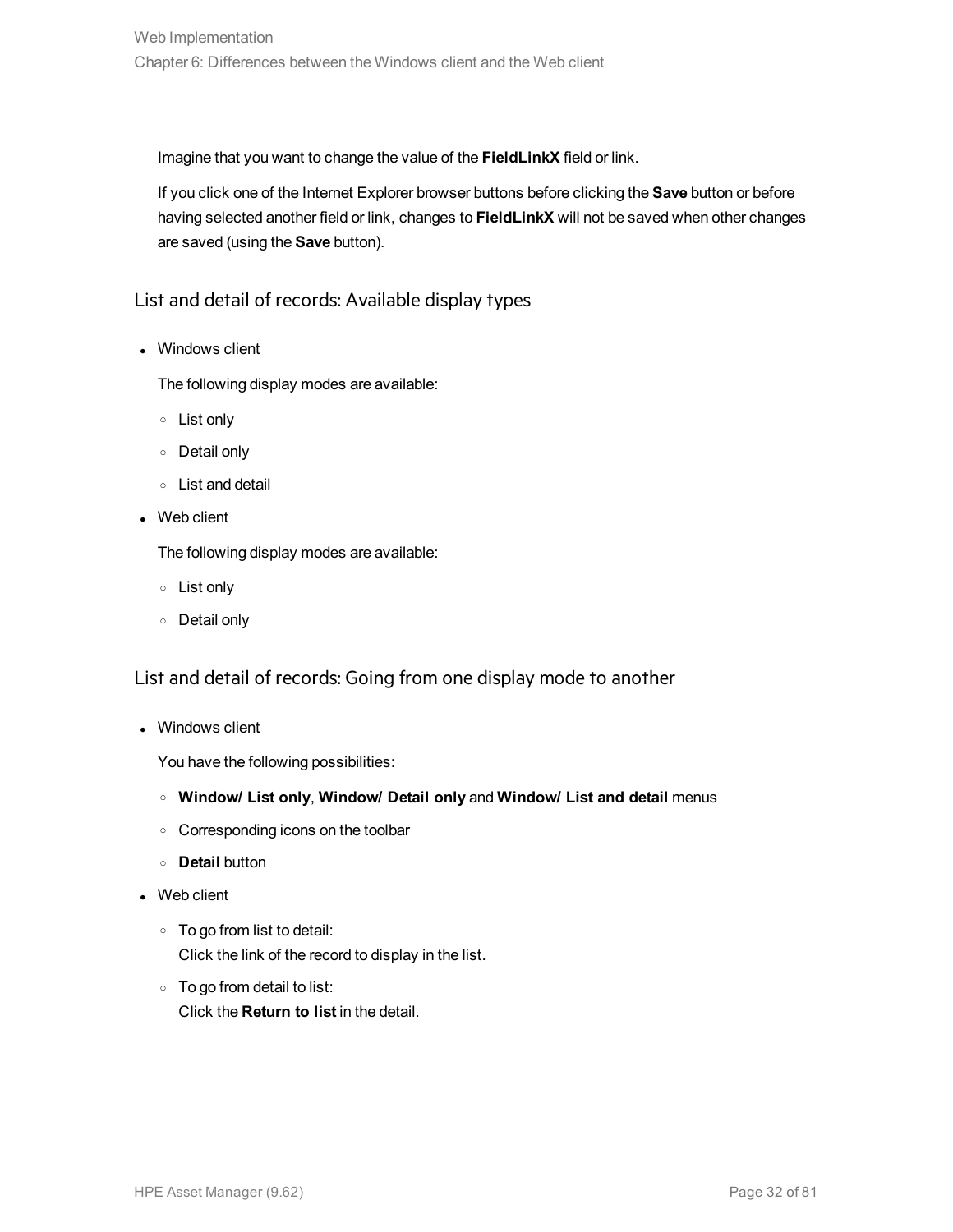#### Display new internal messages automatically

• Windows client

A dialog box is displayed when new messages are received and asks the user if they would like to read them:

- <sup>o</sup> When connecting to the database
- <sup>o</sup> During the connection

Click **Yes** and a wizard will open to display the messages.

• Web client

When connecting to the database, a link informs the user that they have new messages.

A wizard will open when the user clicks the link to read the messages.

#### Enable/ Disable modules

• Windows client

The modules are activated/deactivated from the **File/ Manage modules** menu.

• Web client

This functionality is not available.

Display icons and graphics associated with the records in list and detail screens

Examples: Icon at the upper left of the records' detail, **General** tab for the floor plans.

This functionality is available only in the Windows client.

#### Display news marquee

• Windows client

The news marquee is displayed by selecting the **Window/ Display news marquee** menu.

• Web client

This functionality is not available.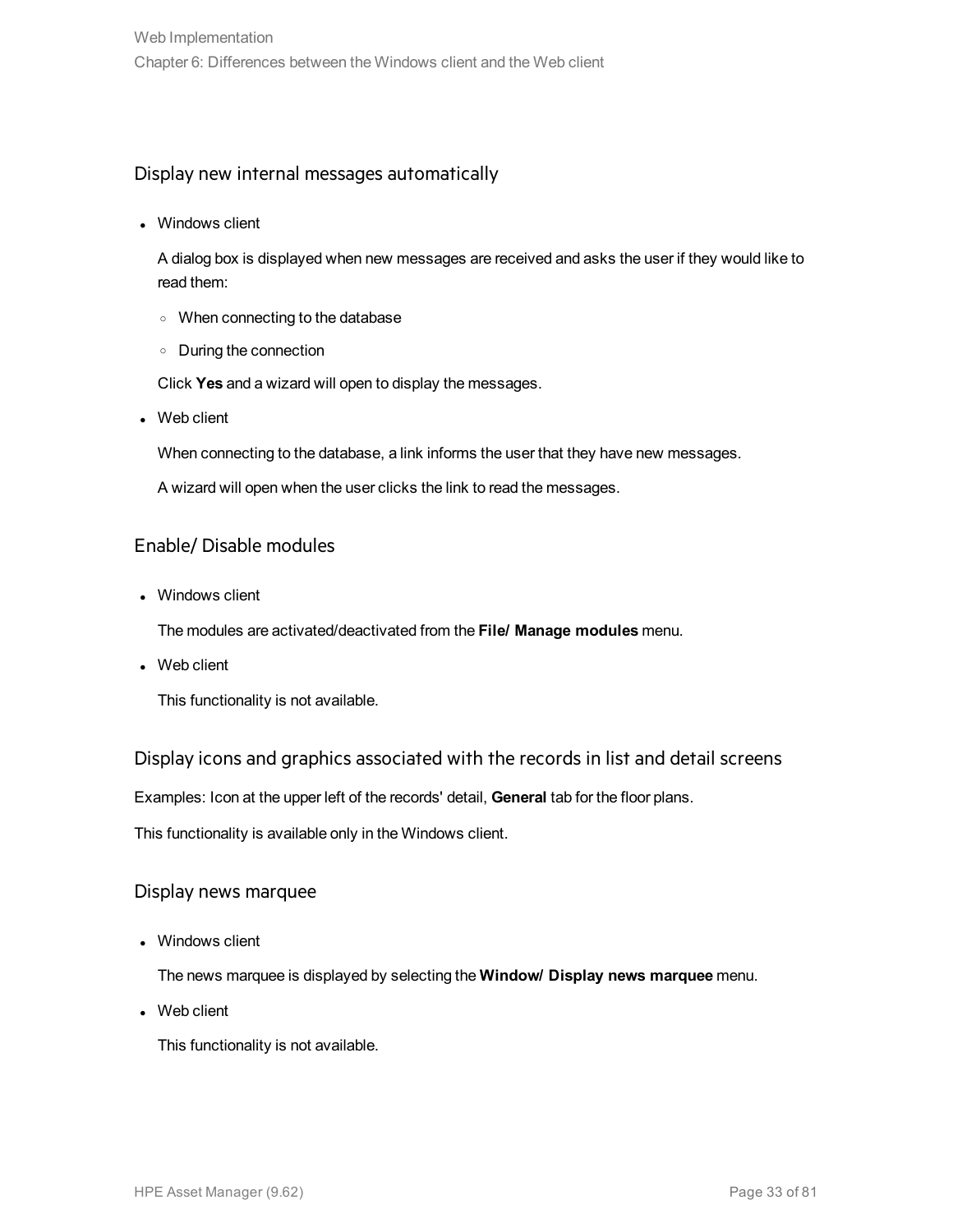Web Implementation Chapter 6: Differences between the Windows client and the Web client

### Use views

• Windows client

Views can be created, changed, deleted and displayed (**Tools/ Views** menu).

 $\bullet$  Web client

Views cannot be created, changed, deleted or displayed. However, You can create an equivalent **screen** instead.

#### Use screens

• Windows client

Screens can be created, modified and deleted using Asset Manager Application Designer. They are displayed in the navigation bar.

See **Tailoring** guide, chapter **Customizing screens**.

• Web client

Screens can be displayed in the navigation bar but cannot be created, modified or deleted.

See **Tailoring** guide, chapter **Customizing screens**.

#### Activate accessibility options(for users with visual impairments)

• Windows client

This functionality is available in the Windows client itself.

• Web client

Use the accessibility options of your Internet browser.

#### Create a favorite

- Windows client
	- a. On the navigation bar, select the link to add to your favorites.
	- b. Right-click.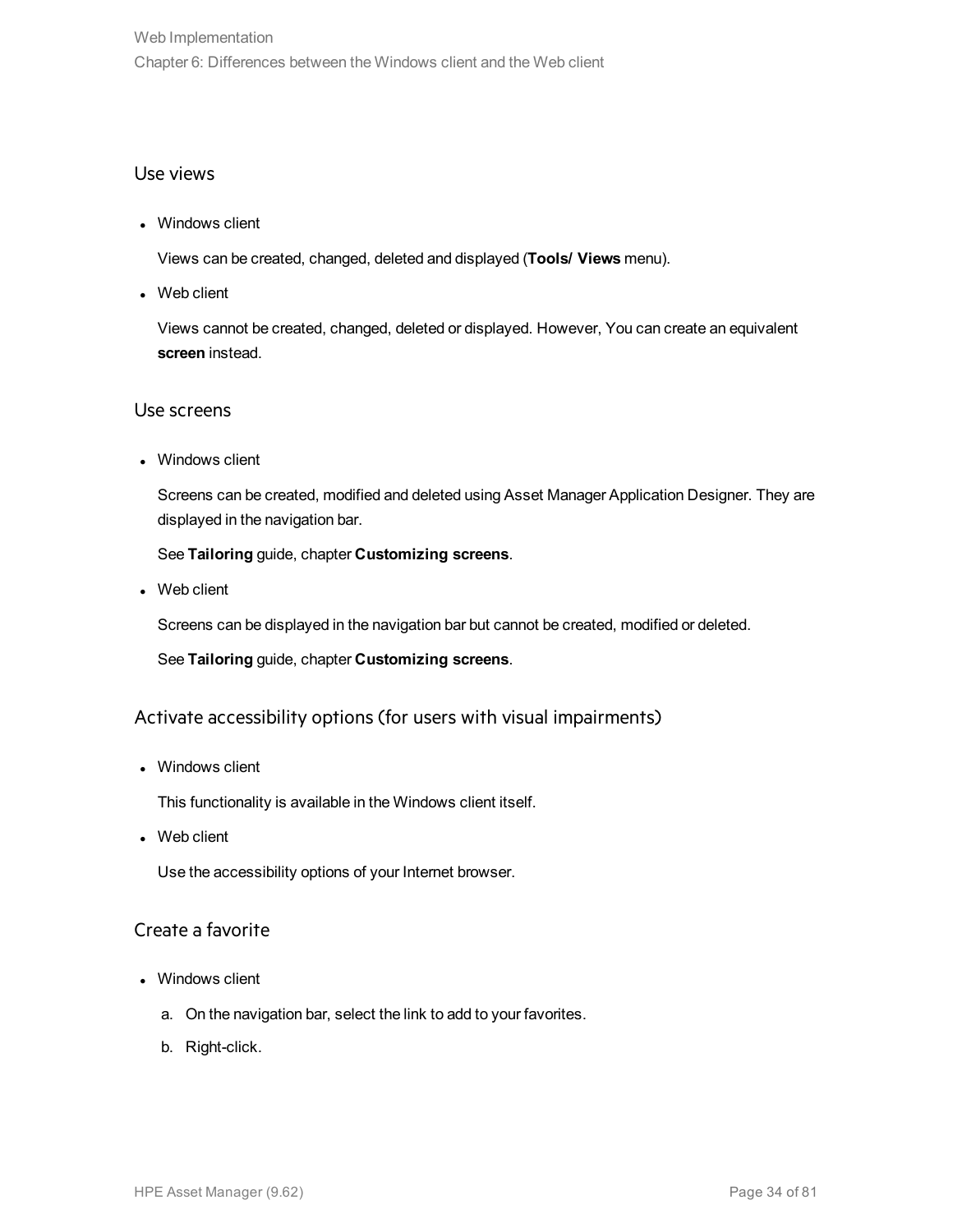- c. Select **Add to favorites** from the shortcut menu that is displayed.
- Web client

To create a favorite in the Web browser:

- a. Display the screen that you want to add to the browser's favorites.
- b. Click the **Add link to my favorites** icon in the upper right corner of the Web client's workspace.
- c. Save the page to **My Favorites**.

You can click **My Favorites** to open the saved page later.

Print the contents of the current window (list detail, wizard page, and so on)

• Windows client

This functionality is not available.

• Web client

Using Microsoft Internet Explorer:

- a. Display the screen that you want to print.
- b. Click the  $\blacksquare$  icon at the upper right of the Web client's workspace. A new Internet Explorer window is displayed.
- c. Print the window using Internet Explorer's print functions.

#### The format of list boxes

The format of a list box on the Web client differs from the format of a list box on the Windows client.

• Windows client

The format on the Windows client is as follows:

 $A\|B\|C\|$ 

 $\bullet$  Web client

The format on the Web client is as follows:

A|B|C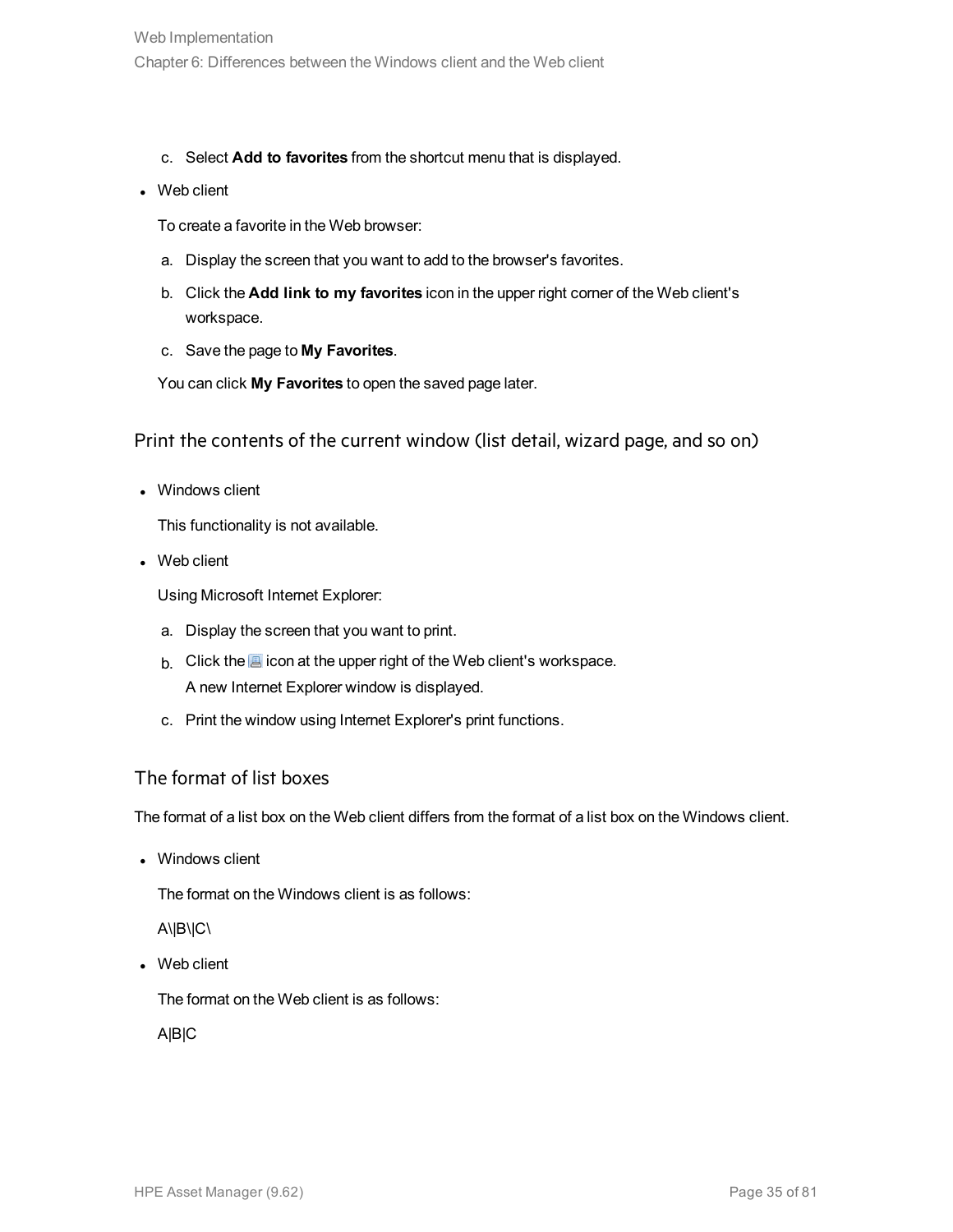### <span id="page-35-0"></span>Record lists

### Filter records in a list

• Windows client

You can filter records in all lists.

You have the following possibilities:

- $\circ$   $\bullet$  icon at the bottom of the lists
- <sup>o</sup> For main lists only: **<Table name>/ No filter**, **<Table name>/ Simple filter** and **<Table name>/ Query filter** menus
- <sup>o</sup> For main lists only: **Filter on this field** and **Filter on this link** shortcut menus
- <sup>o</sup> For main lists only: Filter saved in the views
- Web client

You can filter records in main lists and tab lists.

Filters can be selected from the **Filters...** drop-down list that is located above the lists.

For main lists, you can control the contents in the **Filters...** drop-down list through the **Disable extended web filters** option (in the **List/Detail** tab of the screen's detail in Asset Manager Application Designer). By "extended web filters", it points to all filters except "QBE filters" and "query filters".

This option is selected by default, which indicates that only "QBE filters" and "query filters" are displayed in the drop-down list.

If you deselect this option for a screen, the **Filters...** drop-down list of this screen list contains:

 $\circ$  A table index filter, if the index is not on the primary key and only if one of the fields or links is part of the screen.

If an administrator adds an index that follows these rules to a table using Asset Manager Application Designer, then this new index will appear in the list of filters.

 $\circ$  A query filter whose context is the table for which the list displays the records. If a user adds a query, it will appear in the list of filters.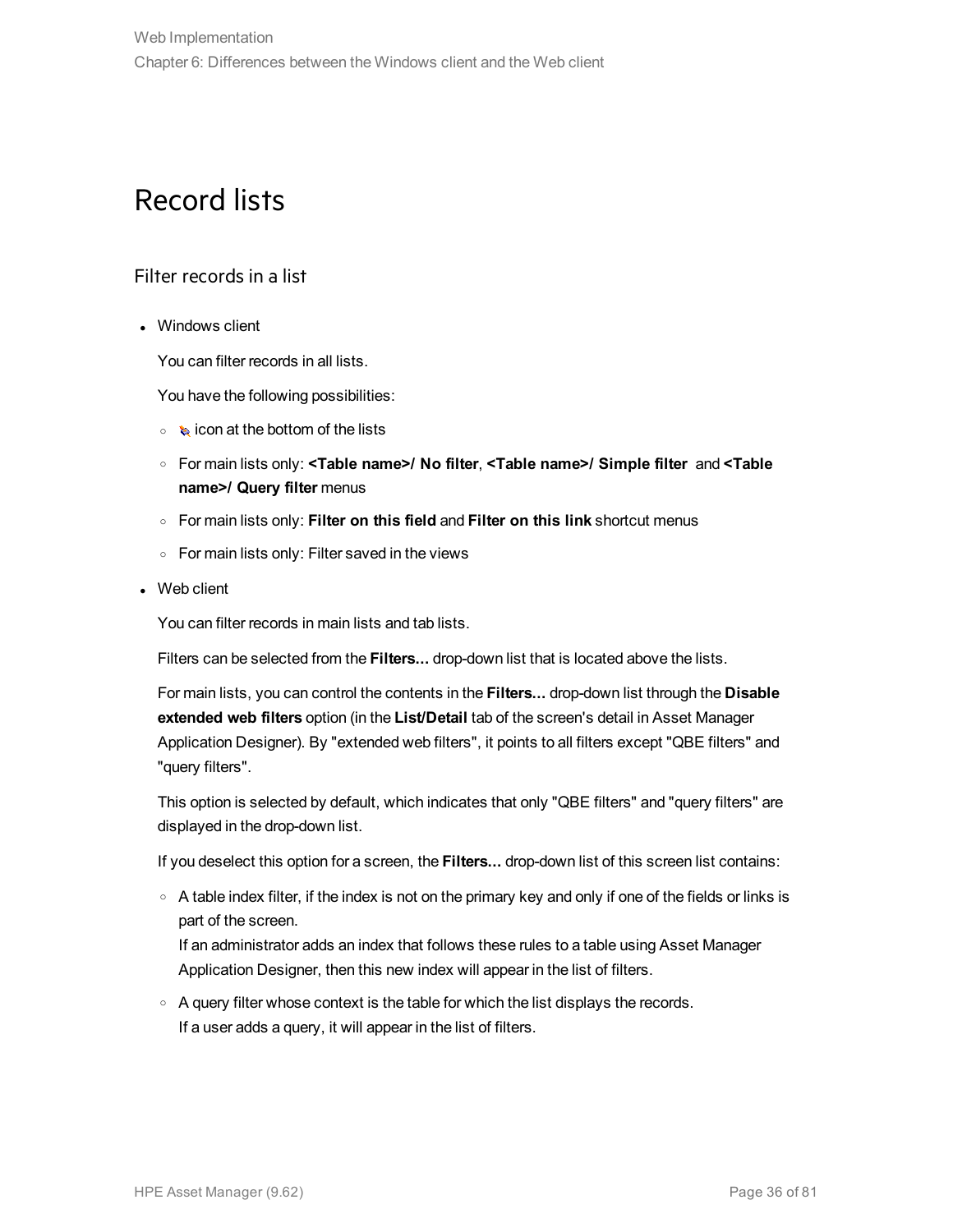<sup>o</sup> A filter if pre-filtering was defined for the screen (**QBE Fields** of the screen's detail in Asset Manager Application Designer)

#### Sort the records on a given column

• Windows client

Both the main lists and the secondary lists (lists under the tabs) can be sorted.

To sort a list for a given column, click the column's name.

The sort order changes each time you click:

- a. Not sorted
- b. Ascending
- c. Descending
- d. **Not sorted**
- e. Ascending
- f. Descending
- Web client

The main lists can be sorted but not the secondary lists (lists under the tabs).

In order to sort a column, a field or link corresponding to the column must:

- Be part of the table to which the screen belongs.
- Be either the unique field or link of an index of the table to which the screen belongs.

To sort a list for a given column, click the column's name.

The sort order changes each time you click:

- a. Not sorted
- b. Ascending
- c. Descending
- d. Ascending
- e. Descending

It is not possible to return to the **Not sorted** status in the Web client.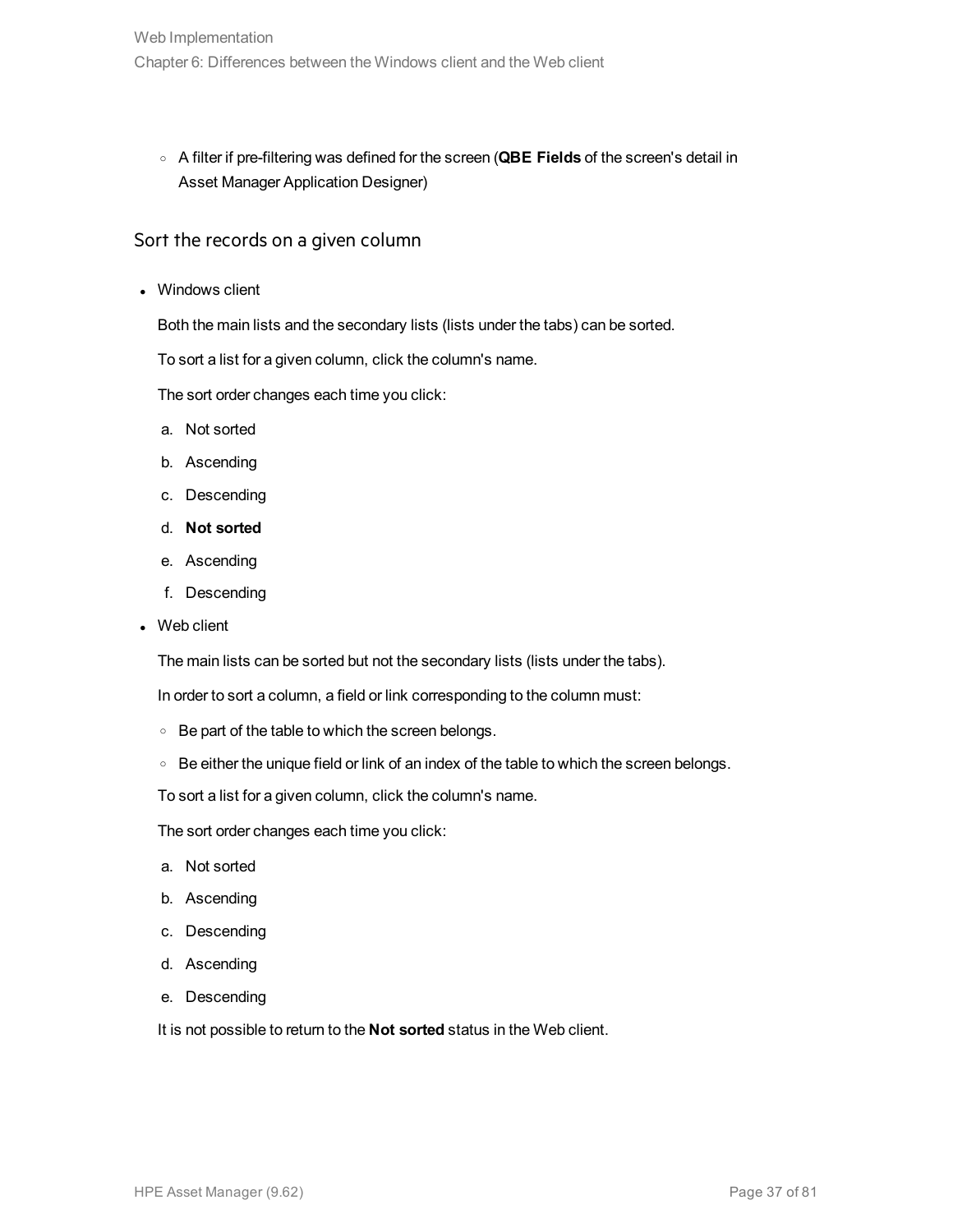### Customize the number of records displayed in the lists and how they are displayed

• Windows client

The number of records in the lists and how they are displayed is set in the **Edit/ Options/ Lists/ Main lists** or **Edit/ Options/ Lists/ Others lists**.

• Web client

By default, lists display 20 records per page.

To modify this number:

See **Tailoring** guide, section **Customizing Web clients**, chapter **Modifying the Web client's default behavior**, section **Defining the number of lines to display in lists**.

The **Number of rows per page in list** option on the Web client Preferences pane is equivalent to the **Edit/ Options/ Lists/ Main lists** option from the Windows client menus. However, the **Edit/ Options/ Lists/ Other lists** option is not implemented in the Web client.

#### Calculate the total number of recordsin a list

• Windows client

Click the **x / ?** button at the lower right of the records lists (main and secondary lists) to calculate.

• Web client

Click the  $\overline{z}$  icon at the upper or lower right of the records lists (main lists only).

#### Select all records in a list

. Windows client

All records in both the main lists and the secondary lists (lists under the tabs) can be selected (**Edit/ Select all** menu).

 $\bullet$  Web client

All records in both the main lists and the secondary lists (lists under the tabs) can be selected by selecting the check box to the left of the column names.

**Note:** Only those records that are visible are selected.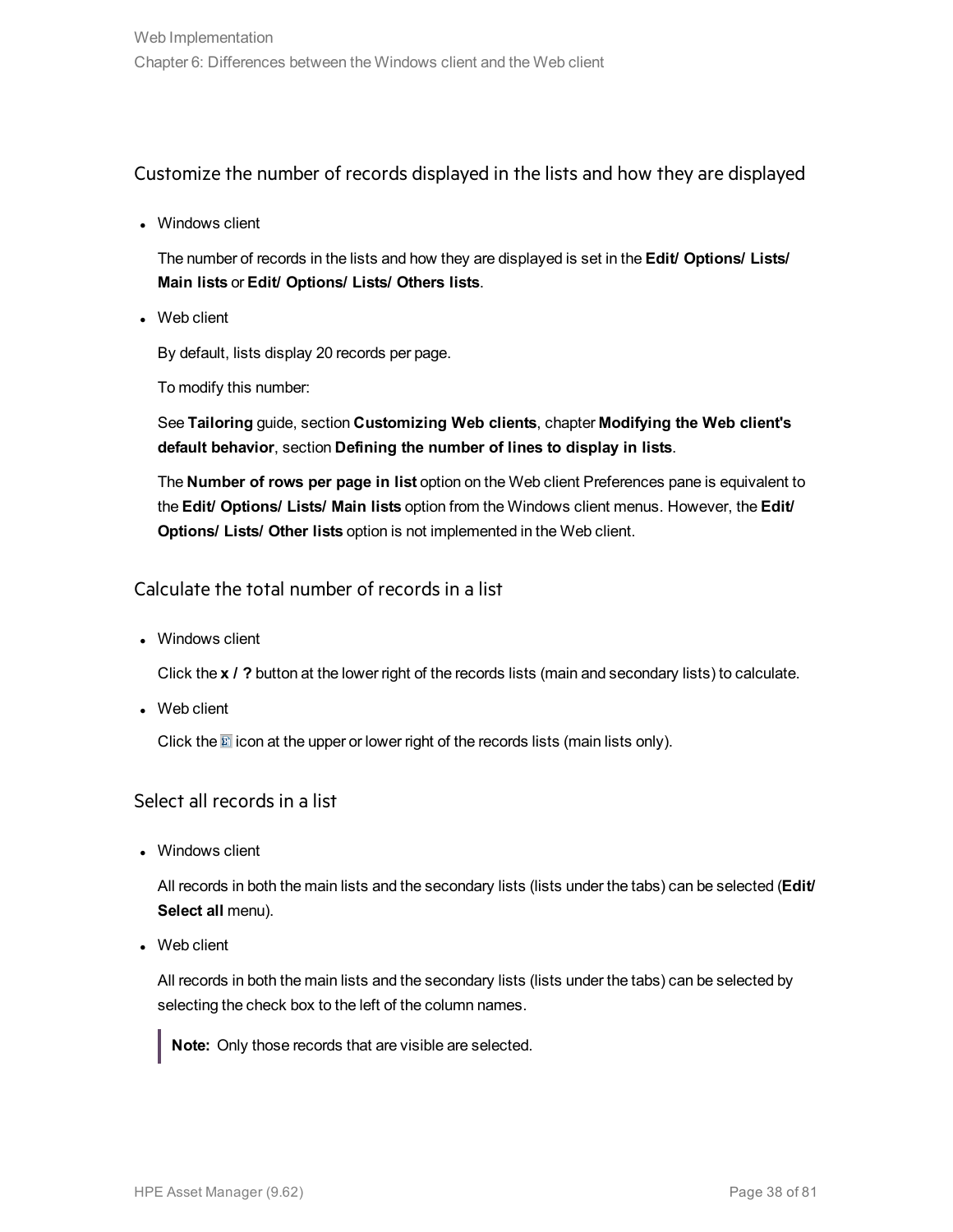### Display a list in tree view

• Windows client

The list of records from a hierarchical table can be displayed in tree view (**Window/ Tree view** menu).

• Web client

The list of records from a hierarchical table can be displayed in tree view  $($  $\cdot$  $\cdot$  $\cdot$  $\cdot$  icon above the list).

**Note:** In a filtered list, the number of nodes displayed in the tree view is defined by the preference property Number of rows per page in lists. This number is the sum of all parent and child nodes displayed in the list.

In an unfiltered list, the number of nodes displayed in the tree view is defined by both the preference property Number of rows per page in lists and the installation package property Lists.Tree.ChildNode.Count.Maximum. The Number of rows per page in lists property defines the number of parent nodes to be displayed, while the Lists.Tree.ChildNode.Count.Maximum property defines the number of the child nodes to be displayed.

### Find a record in a list quickly

• Windows client

To find a record in a list quickly, sort the list on the desired column, then use the **Go to** shortcut menu.

• Web client

The Go to command is not currently available for the Web client.

### Export the contents of a list

• Windows client

Use the **Utilities/ Export the list** shortcut menu item (main lists only).

- Web client
	- $\circ$  Use the **i** icon above the list (main lists, lists in tabs and lists in wizards).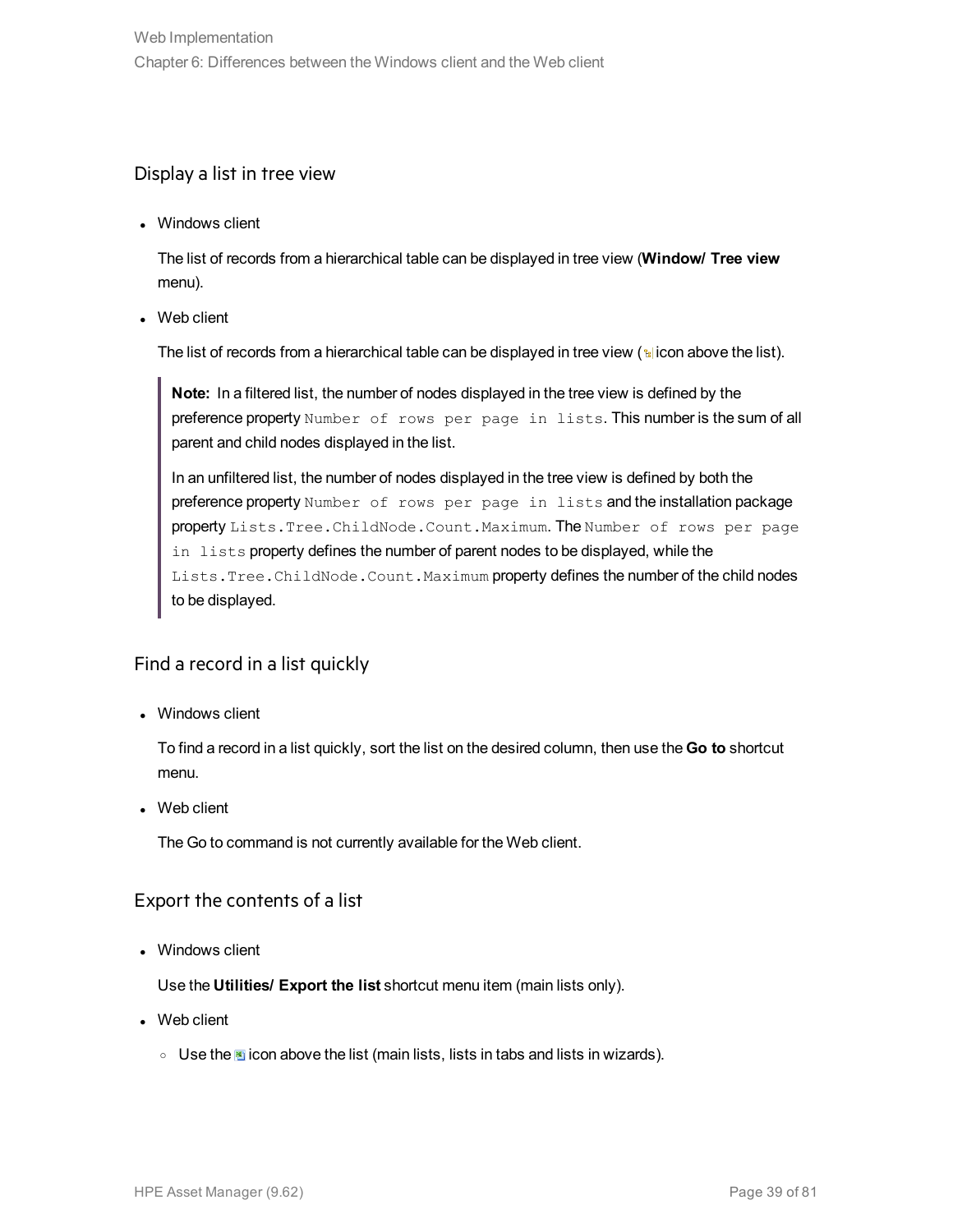#### Select columns to display in a list

• Windows client

By default, the columns that are displayed in a list correspond to the fields and links that are defined for the screen via Asset Manager Application Designer (**Columns in the list** field).

The **Utilities/ Configure list** shortcut menu is used to modify the default column selection.

• Web client

The default columns that are displayed in a list correspond to the fields and links that are defined for the screen via Asset Manager Application Designer (**Columns in the list** field).

Which columns display for the current list, and in which order, can be defined for the current user. See **Tailoring** guide, section **Customizing Web clients**, chapter **Modifying the Web client's default behavior**, section **User defined customizations/ Configuring list columns**.

#### Group records from a list

• Windows client

Use the **Group by this field** shortcut menu.

• Web client

This functionality is currently not available.

#### Display statistics for a list

• Windows client

Main lists and tab lists only:

- a. Display the list.
- b. Sort on the column for which you want to display statistics.
- c. Select the **Utilities/ Statistics on this column** shortcut menu.
- Web client

Main lists, tab lists and wizard lists:

To view statistics for a displayed list: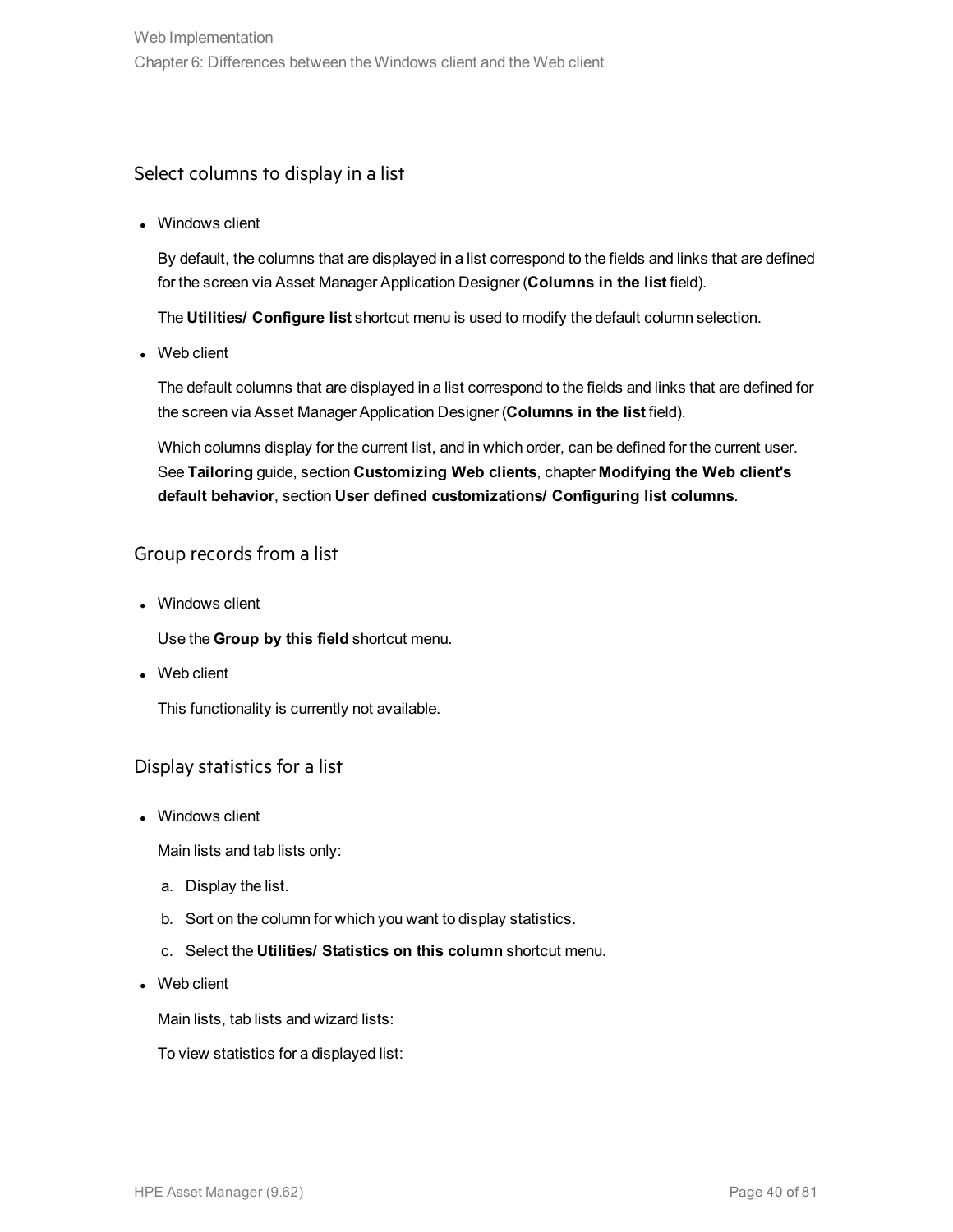<sup>o</sup> Select the statistic from the **Statistics** drop-down list. (Note that this will not be available if the **Display statistics dropdown in lists toolbar** option has been unchecked on the **Preferences** pane.

For further details, see the **Tailoring** guide, section **Customizing Web clients**, chapter **Modifying the Web client's default behavior**, section **User defined customizations/ Preferences pane**.)

The list displays an entry by:

- $\circ$  Table index, except if the index is on the primary key
- <sup>o</sup> Statistic whose context is on the table

#### Add the numbers of a column in a list

• Windows client

Click the calculation icon at the lower left of the list.

• Web client

This functionality is currently not available.

#### Display a record prefilter window

• Windows client

This functionality is availble.

• Web client

This functionality is currently not availble.

#### Cut, copy or paste records from a detail list

• Windows client

Under some conditions, you can use the **Edit** menu or equivalent shortcuts.

• Web client

This functionality is currently not available.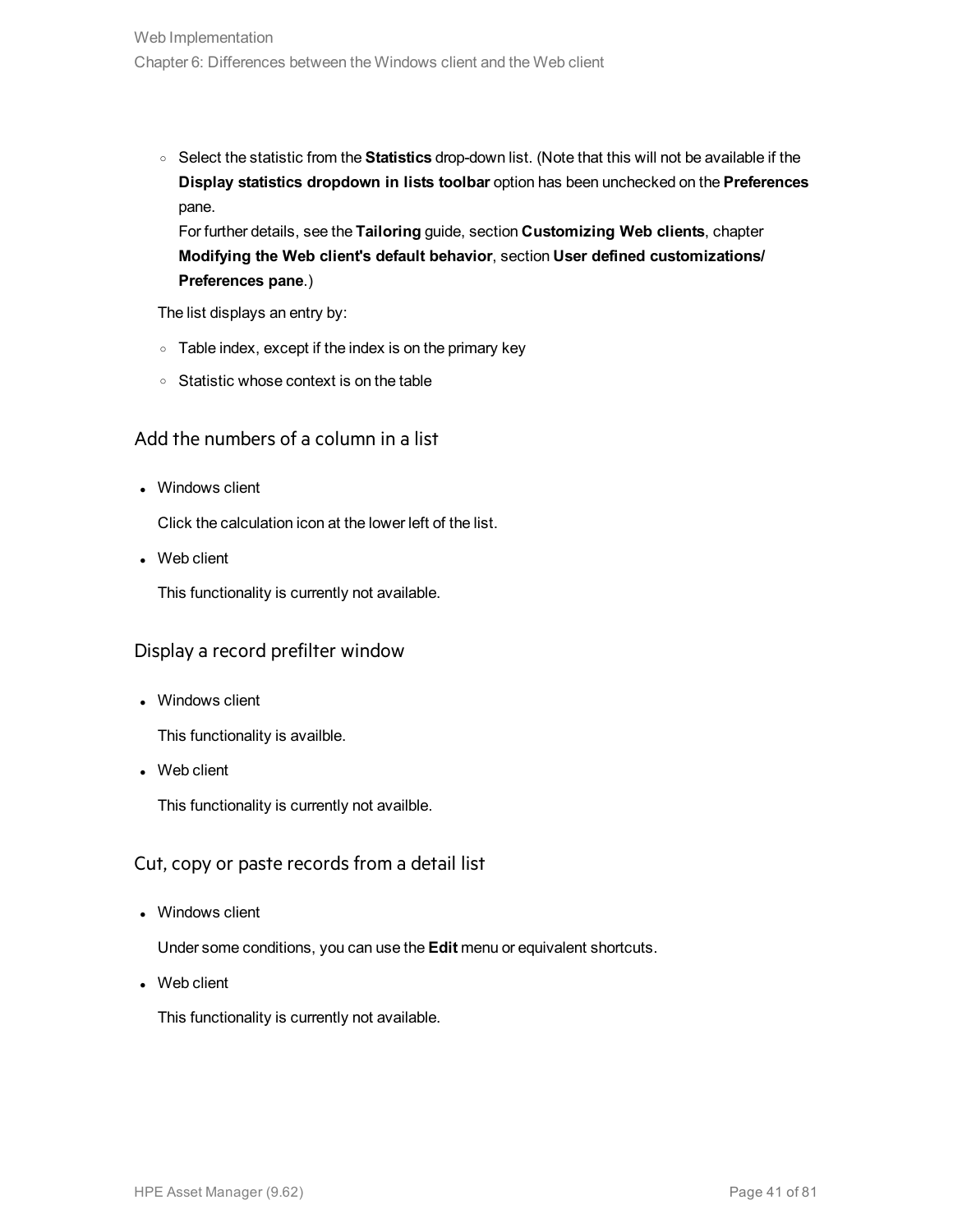### Text field length restriction

When entering text to a field, you are not allowed to enter more characters than what is defined by the **Size** property for that field in Asset Manager Application Designer

• Windows client

The **Size** restriction is enforced in the Windows client.

• Web client

You can enter more characters than what is defined. However, when you click **Save**, your entry will be truncated to the maximum size allowed

#### Modify a selection of records

#### **Windows client**

1. Display the list in **List and details** mode and simultaneously select the records to be modified in the list.

Asset Manager then displays in the detail window:

- The fields that can be modified: White background.
- <sup>o</sup> The fields that cannot be modified: Gray background.
- 2. Modify the files or links that must have the same value for all of the selected records.
- 3. Click **Modify** to update the records in the database.

**Tip:** The other solution, more complex but more powerful, involves exporting the records to modify them outside of Asset Manager, then re-importing them. Refer to Export a list in section Record lists for more information.

Selected records are displayed as being highlighted in the list. The first record is selected by default. You can select another record by moving the cursor with the arrow keys or clicking the item itself. You can select several items by using the CTRL or SHIFT key with the mouse.

#### **Web client**

Select the check boxes next to the records. After you select the records, you can click **Edit** to edit the records as a batch.

If a field cannot be modified, the corresponding box will gray out. A field can be modified for multiple records only when: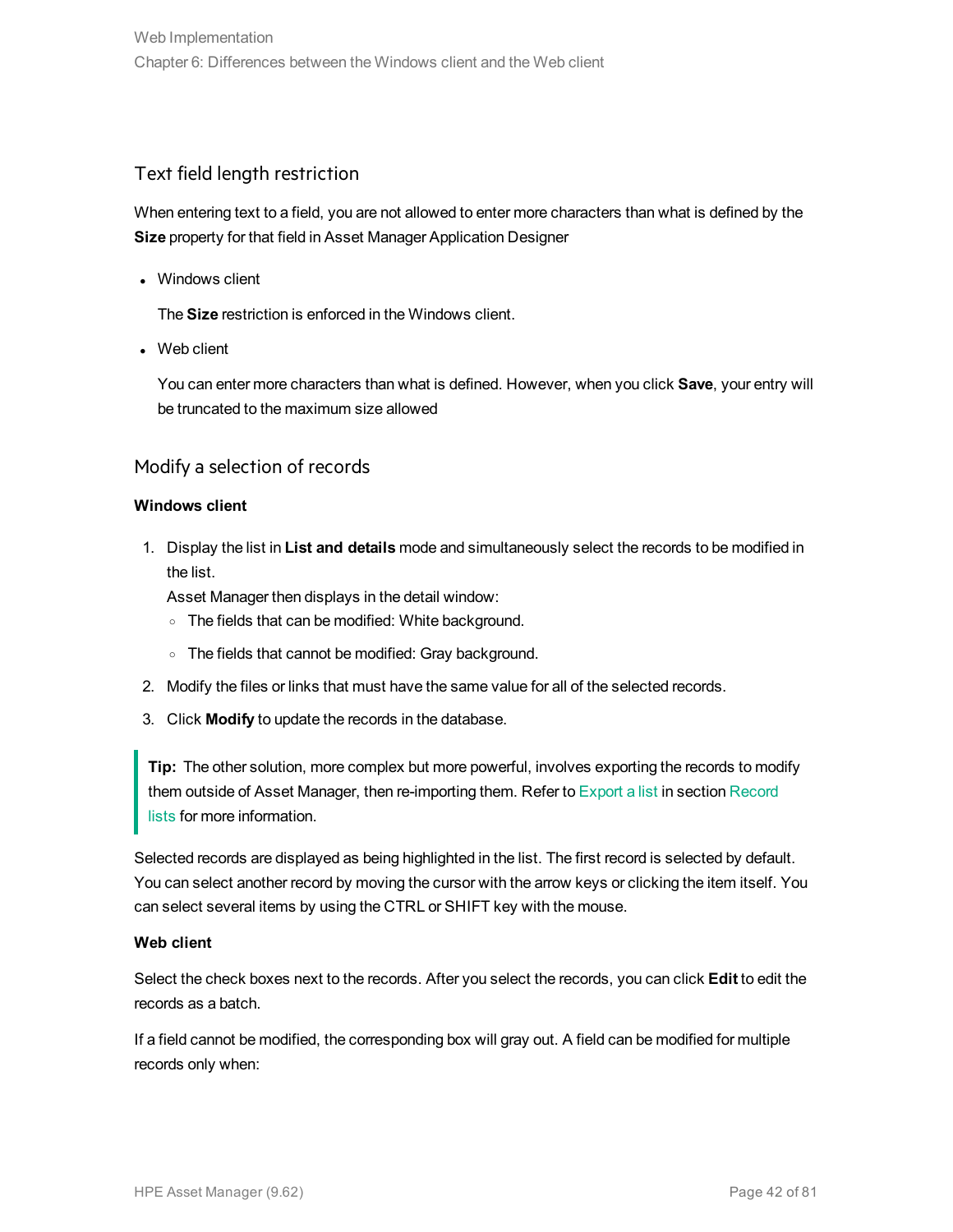- The field does not have a unique constraint.
- The field must exist in all the records you selected.
- The value of the following properties must be the same:
	- <sup>o</sup> ReadOnly
	- <sup>o</sup> Irrelevant
	- <sup>o</sup> Mandatory
	- <sup>o</sup> Readable
- For a field with options such as a drop-down list, the options of the field must be the same.

#### Authorize display of all fields and links in the lists

• Windows client

By default, a user can only add the fields he/she can access to a list. If the **Authorize display of all fields and links** checkbox is enabled, the user can add all the fields in the **Configure the list** window.

• Web client

The **Authorize display of all fields and links** checkbox does not take effect on the web client.

## Records detail

Create a record on the fly when editing a link in a record's detail

- Windows client
	- a. In the link edit zone, enter a value instead of selecting a record in the list.
	- b. Place the cursor outside of the link edit zone. The Windows client allows you to create a record in the target table of the link.
- Web client

The Web client returns an error when you enter a nonexistent value when editing the link.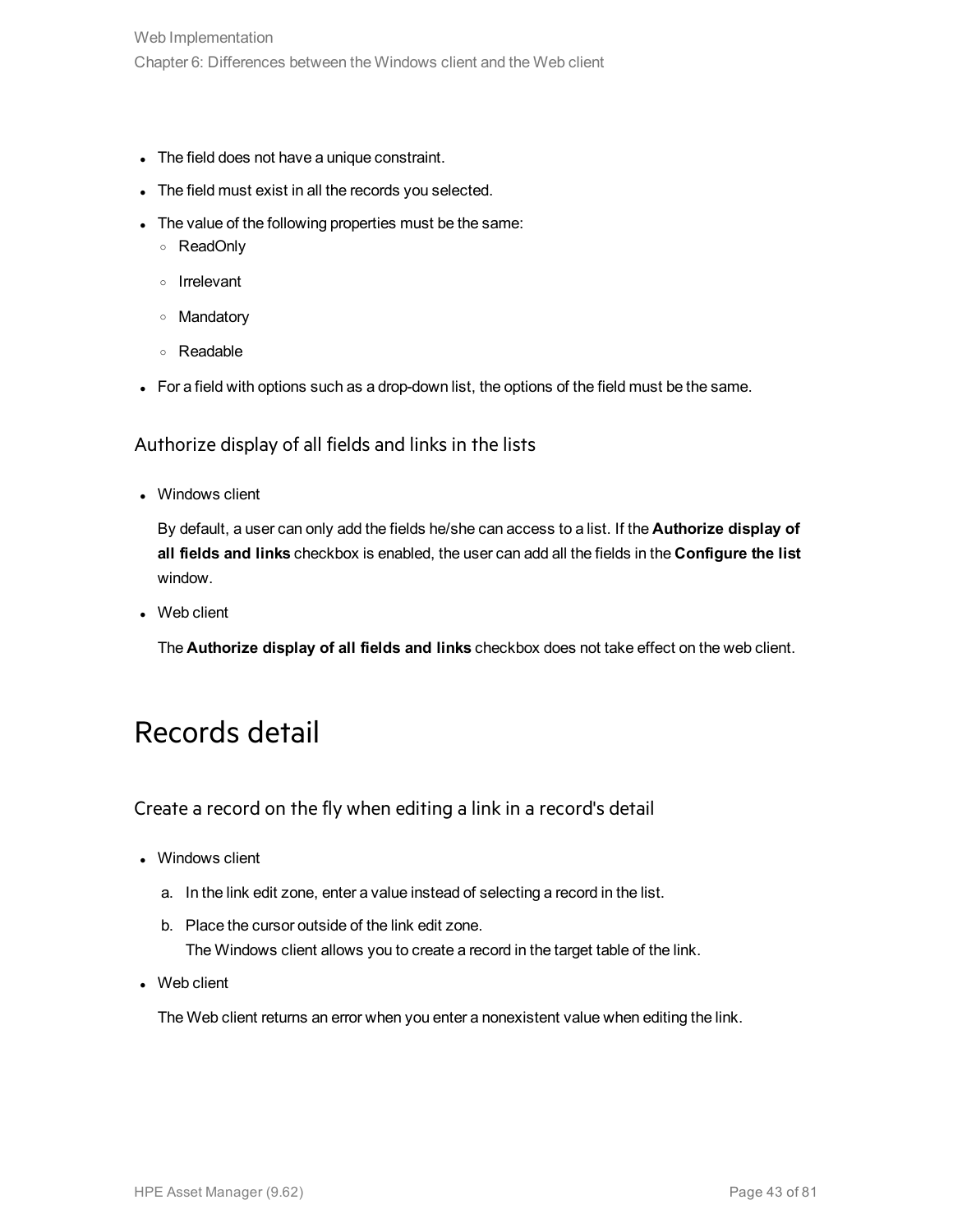Organization of fields and links within tabs, when these fields are part of the main table or when these links are type 1

For example: detail of a portfolio item, **Acquis.** tab.

• Windows client

These tabs contain sub-tabs.

For example: The **Acquis.** tab of the detail of a portfolio item contains the sub-tabs **Price and conditions** and **Procurement**.

• Web client

These tabs contain frames that correspond to sub-tabs of the Windows client.

For example: The **Acquis.** tab of the detail of a portfolio item contains the frames **Price and conditions** and **Procurement**.

#### Organization of links within tabs, when these links are type n

For example: detail of an asset or batch, **Portfolio** tab

• Windows client

Linked records can be displayed as lists or as a series of tabs.

 $\bullet$  Web client

Linked records can be displayed only as lists.

#### Display monetary fields

• Windows client

Exchange values can be displayed for the reference currencies by clicking an icon to the right of the monetary field.

• Web client

Exchange values for the reference currencies cannot be displayed.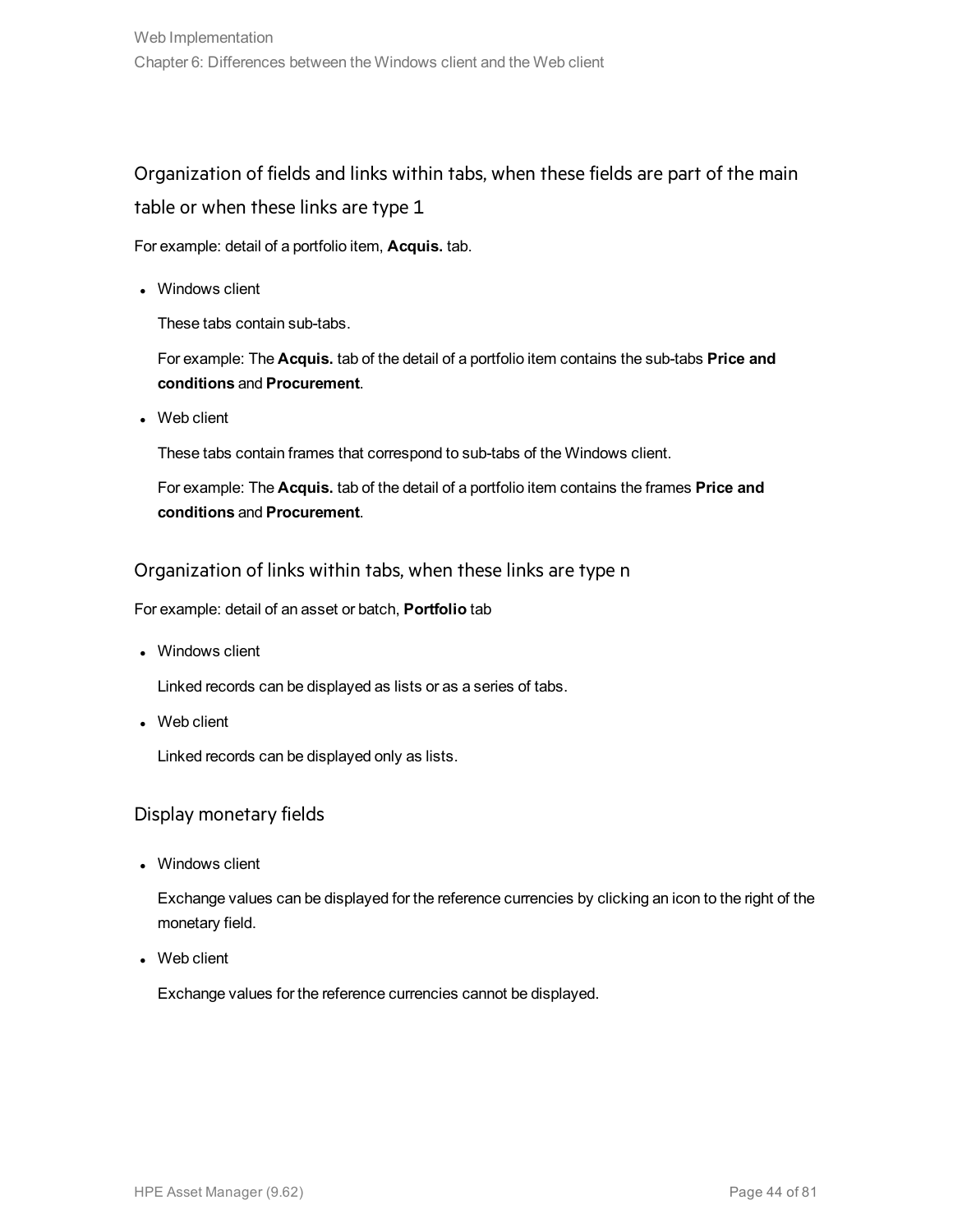### Use customizable itemized lists

• Windows client

Fields populated via customizable itemized lists have an icon to their right. You can click it to display the list of values.

You can select a value from the list or enter a value that does not already exist.

If you enter a nonexistent value, it will be added if the itemized list is open (list of values can be modified by users).

• Web client

Fields populated via customizable itemized lists do not have an icon to their right. You can place the cursor in the field edit zone to display the list of values.

You can select a value from the list or enter a value that does not already exist.

The value will be added if the itemized list is open (list of values can be modified by users).

#### Configure the list under the tabs to display in a detail screen

• Windows client

Use the **Configure tabs** shortcut menu.

 $\bullet$  Web client

This functionality is currently not available.

#### Display planner viewer pages

For example: Detail of work orders, **Preview** tab.

This functionality is available only in the Windows client.

### Display the **Tracking** tab for requests, orders, receipts and invoices

This functionality is available only in the Windows client.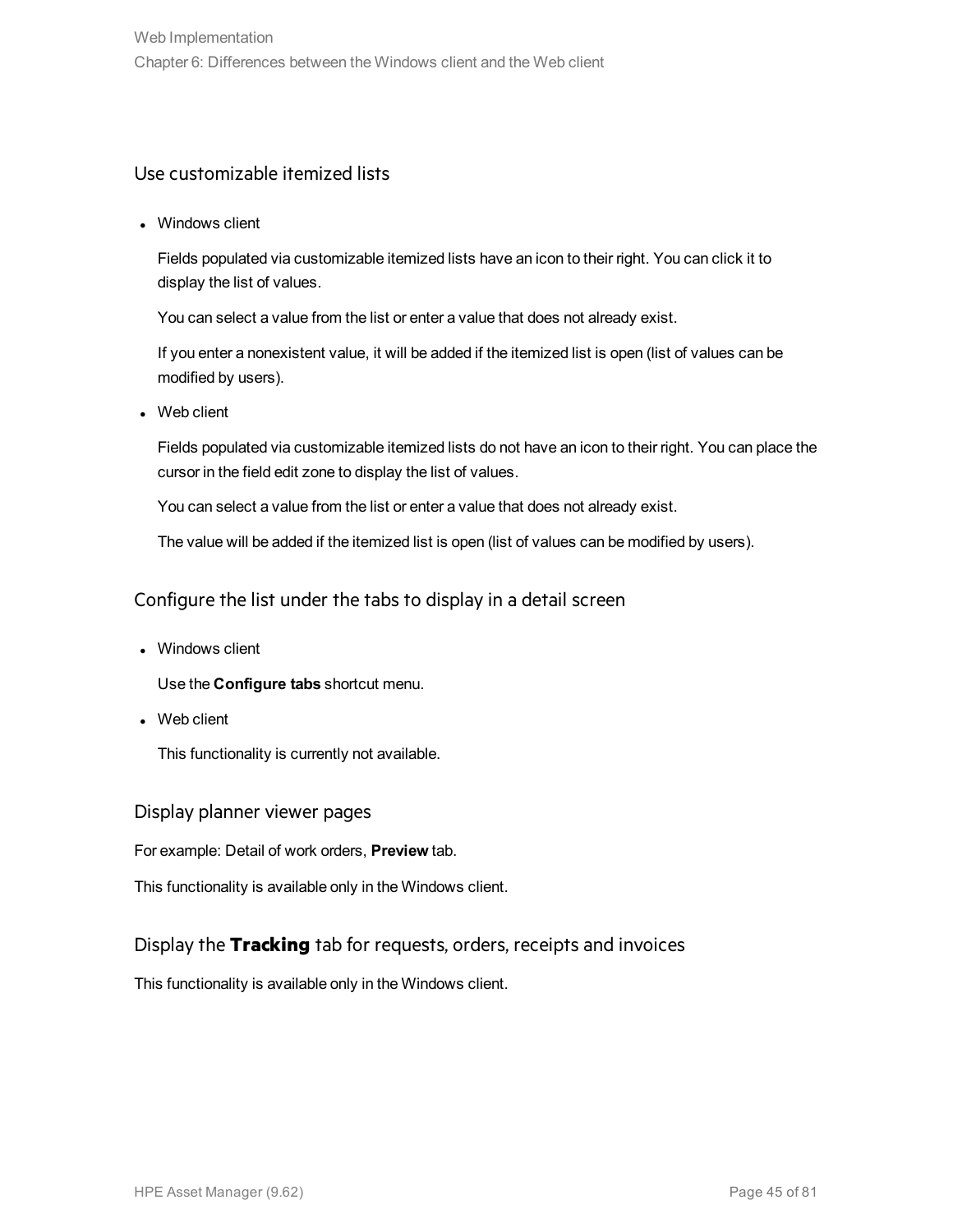#### Define an alarm for a **Date** type field

• Windows client

Click the icon to the right of the **Date** type field.

 $\bullet$  Web client

Click the **c** icon to the right of the **Date** type field.

#### Use the Basic script editor

• Windows client

Click the icon to the right of the **Basic Script** type fields.

• Web client

This functionality is currently not available.

#### Zoom in on the workflow diagram

This operation is performed in the **Workflow** tab of the records detail

This functionality is available only in the Windows client.

#### View activites to be carried out in a workflow scheme

• Windows client

The boxes representing these activities blink.

 $\bullet$  Web client

The boxes representing these activities are colored **light** blue while other boxes are colored **dark** blue.

#### Populate the fields that designate a table in the Asset Manager database.

For example: In the detail of a calculated field, the **Table** (TableName) field.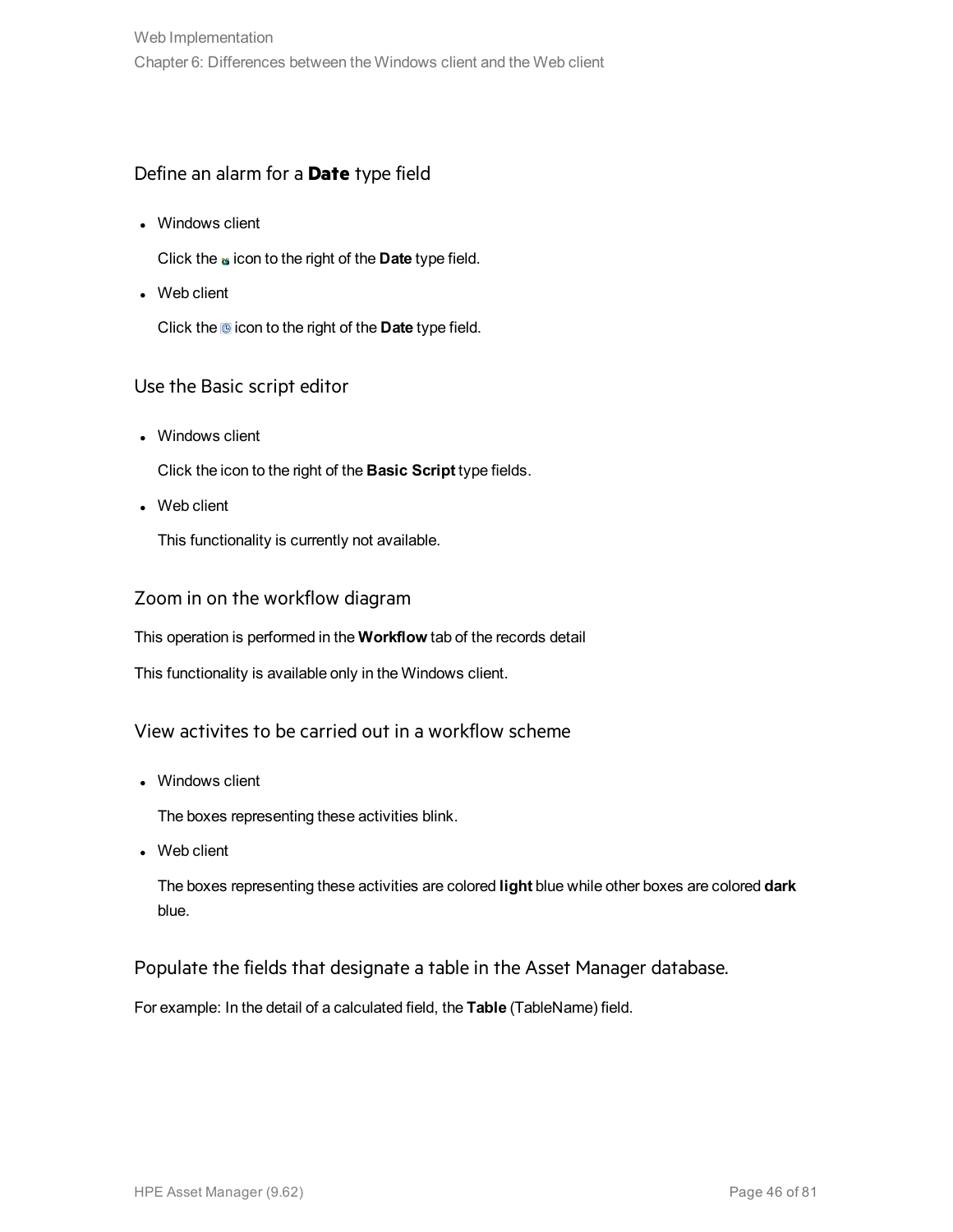Web Implementation

Chapter 6: Differences between the Windows client and the Web client

• Windows client

Select the table from a list.

• Web client

You can only view the table's SQL name.

#### Configure fields or links

• Windows client

Use the **Configure object** shortcut menu.

 $\bullet$  Web client

This functionality is currently not available.

#### Save the new creation and continue creating another record

Save the information in the detail window as a new record and start creating another record using the current information.

• Windows client

Click the  $C_1$ <sub>Create</sub>  $\infty$  button.

• Web client

This functionality is currently not available.

### Populate a link by selecting a record from a drop-down list

. Windows client

Click ...

• Web client

Type the first letters in the link edit zone and select the value from the drop-down list.

#### Cut, copy, paste, delete text in the fields

• Windows client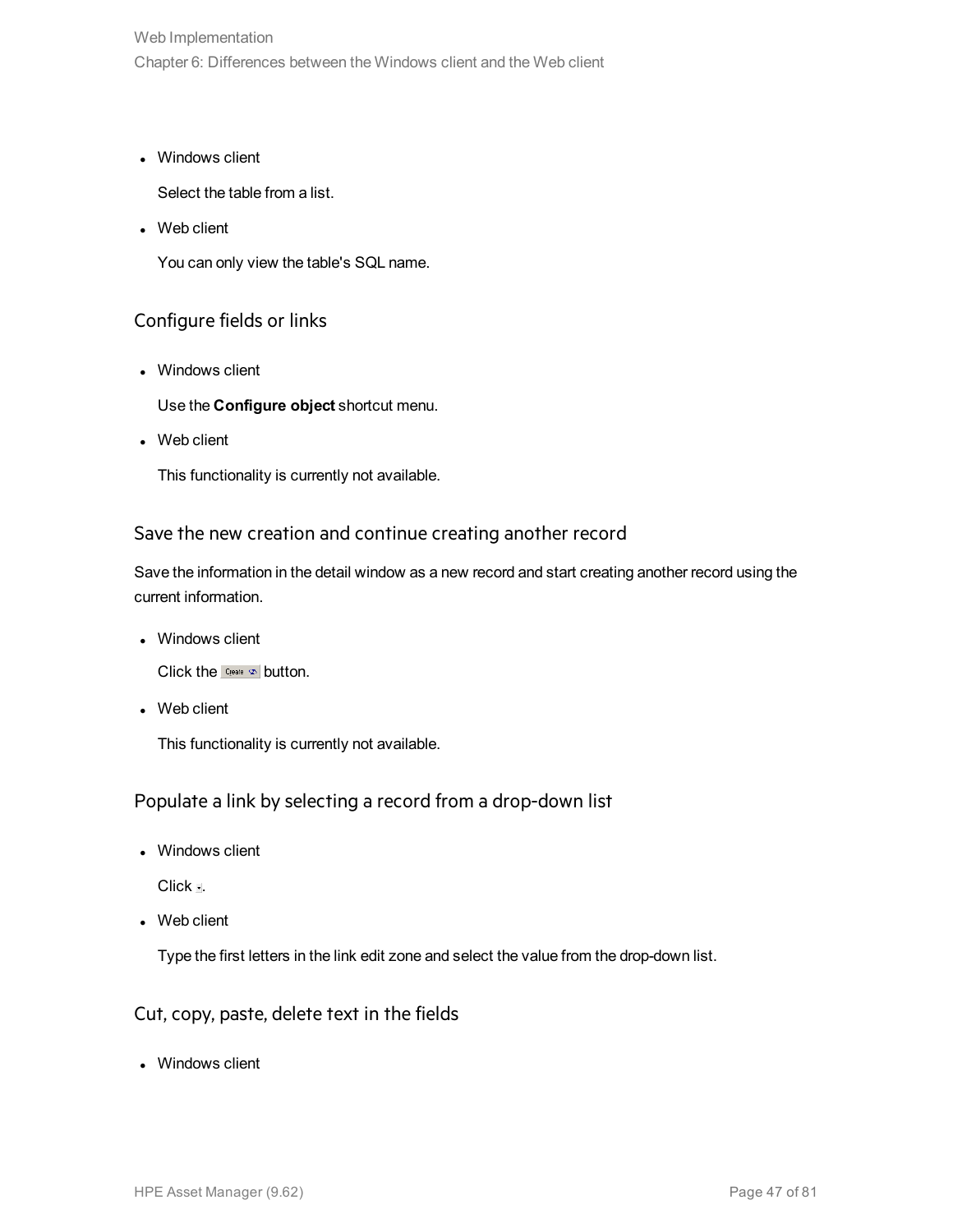Web Implementation

Chapter 6: Differences between the Windows client and the Web client

Use the **Edit** menu or equivalent shortcuts.

 $\bullet$  Web client

Use the commands of your operating system or browser.

#### Modify a document stored in the database

- Windows client
	- a. Display the detail of the record to which the document is attached.
	- b. Display the **Documents** tab.
	- c. Display the detail of the document to modify.
	- d. Click **Run**.
	- e. When the **Would you like to integrate the changes that you are going to make to the document into the database?** message appears, click **Yes**.
	- f. Modify the document.
	- g. Save the changes made to the document.
	- h. Close the document.
	- i. Go back to the **Documents** tab of the record to which the document is attached.
	- j. Click **Modify**.
- Web client
	- a. Display the detail of the record to which the document is attached.
	- b. Display the **Documents** tab.
	- c. Display the detail of the document to modify.
	- d. Click **Export**.
	- e. Save the document to your local disk (somewhere outside of the Asset Manager database).
	- f. Edit and modify the document you just saved.
	- g. Save your changes made to the document.
	- h. Close the document.
	- i. Go back to the **Documents** tab of the record to which the document is attached.
	- j. Click **Detach**.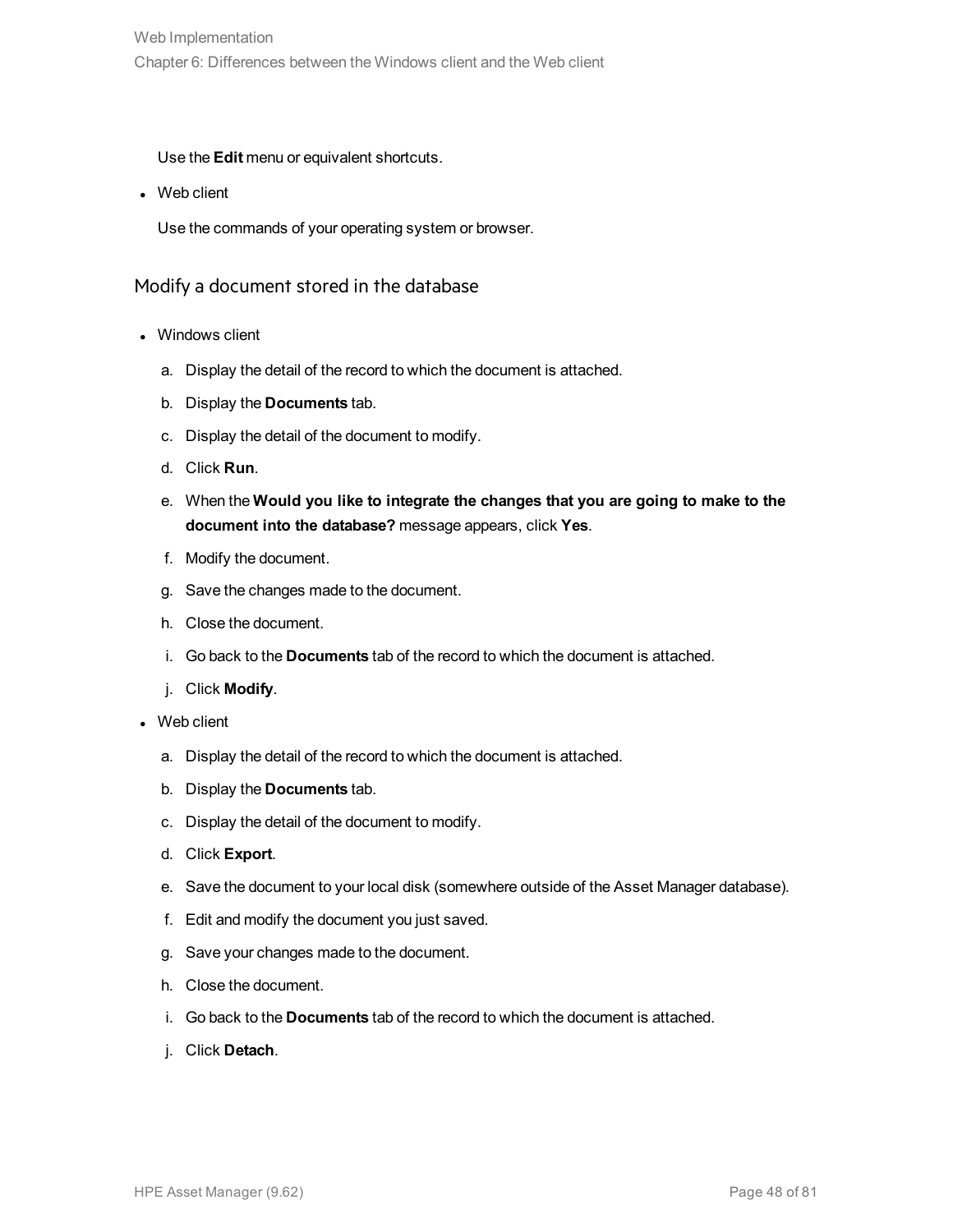- k. Select the modified document (button to the right of the **Upload** field).
- l. Click **OK**.

#### Enter a duration

- Windows client
	- $\circ$  You may leave a space between the quantity and its unit.
	- The following decimal separators are valid:
		- $\bullet$  .
		- $\bullet$
	- o If you enter a value without a unit, Asset Manager applies the default unit of the field.
	- <sup>o</sup> When entering a value with no integer, you may enter:
		- $.0,1$
		- $.0.1$
		- $\bullet$  ,1
		- $\cdot$  .1
	- o Do not enter any separator between the figures (no periods, commas or spaces).
- Web client
	- $\circ$  You must leave at least one space between the quantity and its unit.
	- o The decimal separator that is used is the one that is defined in the application server's regional settings.
	- <sup>o</sup> You cannot enter a number without a unit.
	- You can enter units in any order.

#### Fields on sub-tabs

• Windows client

The sub-tabs are located at the bottom of the window.

**Note:** If a sub-tab contains only read-only fields and none of the read-only fields has a value, the sub-tab is hidden.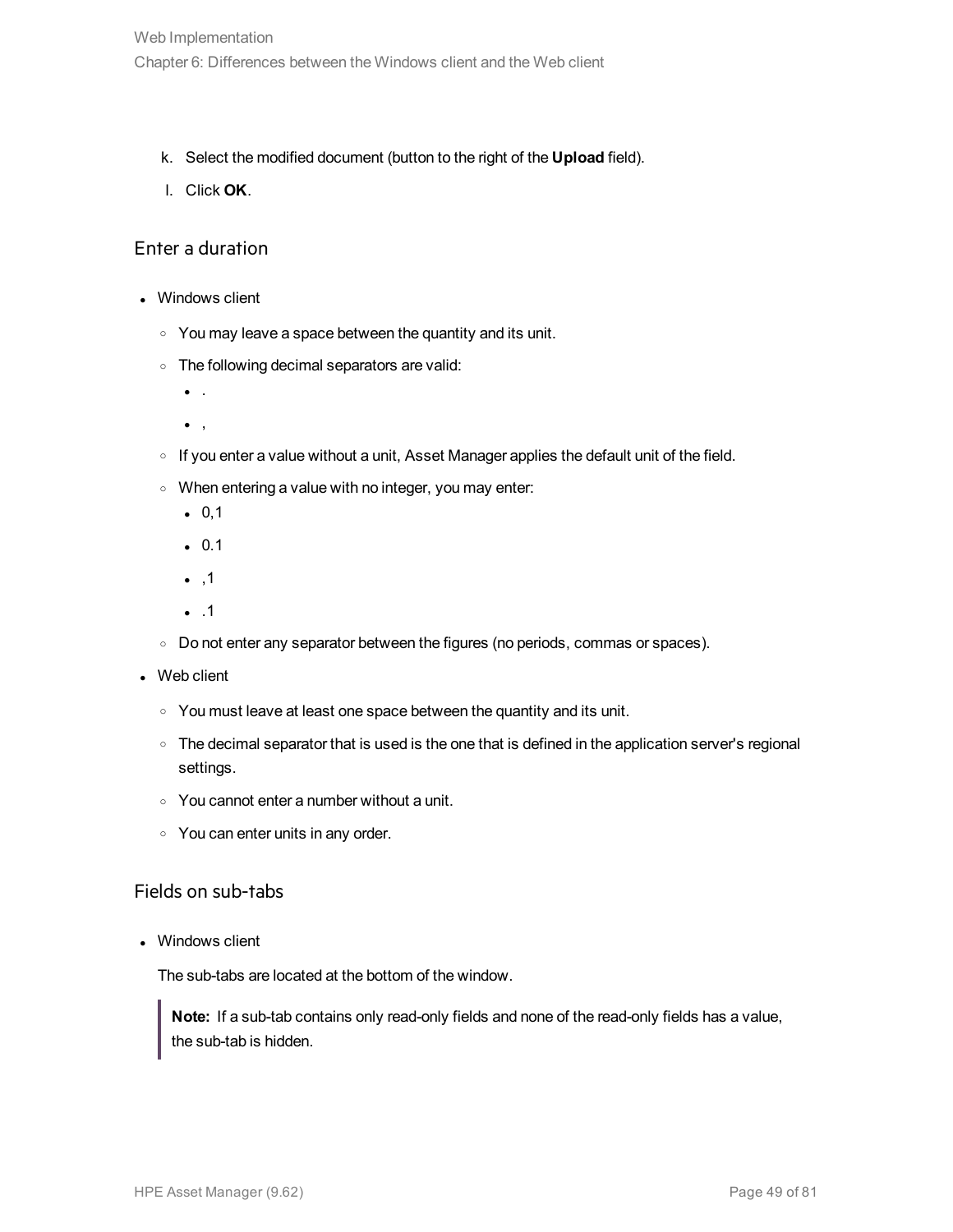. Web client

This functionality is currently not available. All fields (including the empty read-only fields) are displayed on the main page.

## Actions on records

Create a record composed of another table's sub-records

For example: create an order made up of order lines.

- Windows client
	- a. Display the list of orders (**Asset lifecycle/ Procurement lifecycle/ Purchase orders and estimates/ Orders** link on the navigation bar).
	- b. Display the detail of a new order (**New** button). At this stage, the order is not created. You can cancel the order creation (**Cancel** button).
	- c. Populate all required fields and links.
	- d. Create the order (**Create** button). This is required if order lines are to be added. This creates the record. You cannot cancel the creation process. You can, however, delete the record (**Delete** button).
	- e. Display the **Composition** tab.
	- f. Add an order line (**+** button). At this stage, the order line is not created. You can cancel the order creation (**Cancel** button).
	- g. Add an order line to the order (**Add** button). The order line is created and added to the order. You cannot cancel the creation process. You can, however, delete the record (**-** button).
- Web client
	- a. Display the list of orders (**Asset lifecycle/ Procurement lifecycle/ Purchase orders and estimates/ Orders** link on the navigation bar).
	- b. Display the detail of a new order (**New** button). At this stage, the order is not created. You can cancel the order creation (**Cancel** button).
	- c. Populate all required fields and links.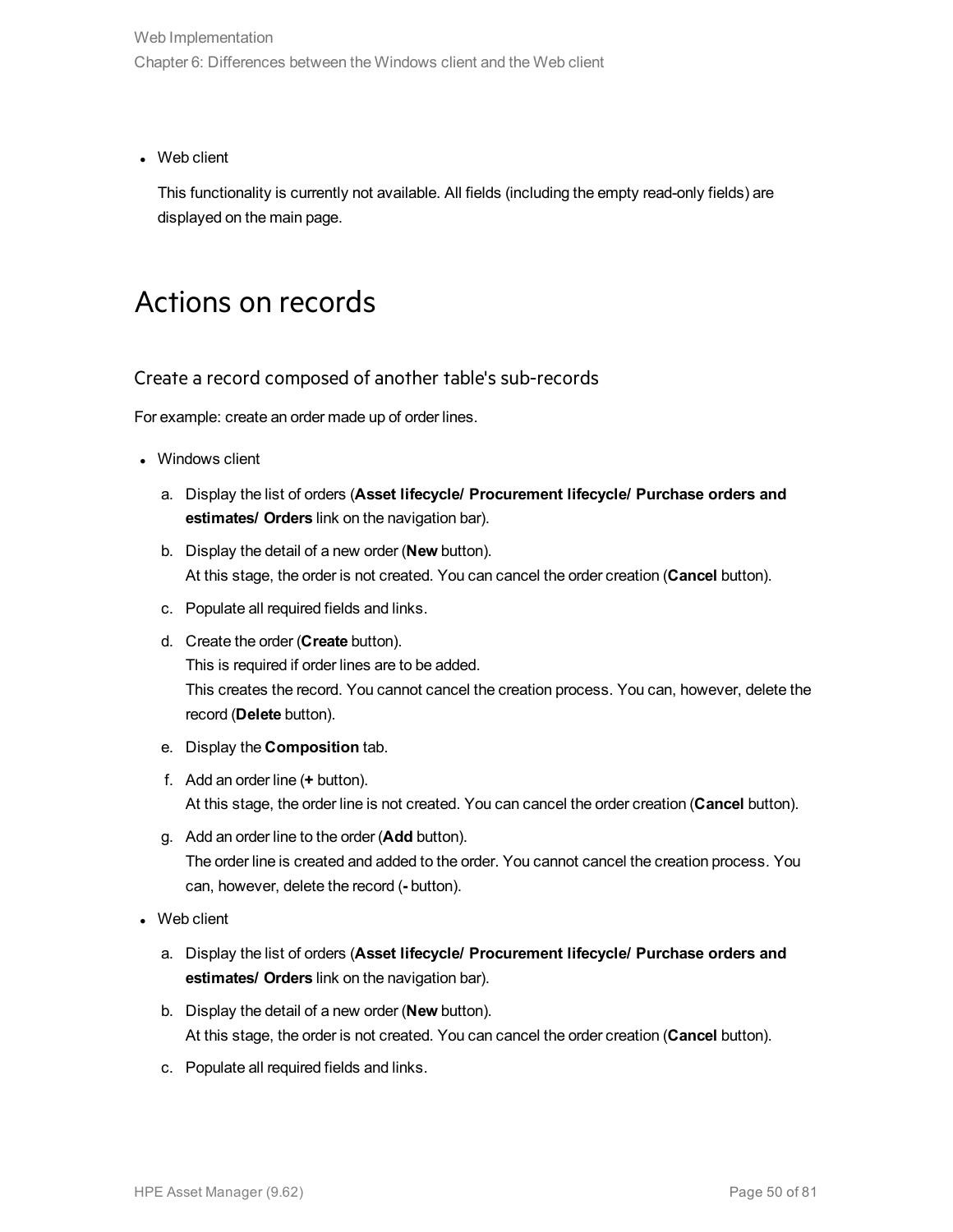d. Create the order (**Save** button).

This is required if order lines are to be added.

This creates the record. You cannot cancel the creation process. You can, however, delete the record (**Delete** button).

- e. Display the **Composition** tab.
- f. Add an order line (**Add** button). At this stage, the order line is not yet created. You can cancel the order creation (**Cancel** button).
- g. Add an order line to the order (**OK** button). The order line is created and added to the order. You cannot cancel the order creation but you can delete the order and its order lines (**Delete** button).

### Authorize extended deletions for records

For example: When you delete a location, Asset Manager provides you with the following possibilities:

- Delete employees linked to the location
- Delete the link to the location
- Assign employees to another location
- Windows client

To configure this possibility:

- a. Select the **Edit/ Options** menu.
- b. Assign the value **Yes** to the **Authorize extended deletions** option.
- . Web client

This functionality is currently not available.

### Modify a record (multiple users working on the same record)

• Windows client

A warning message is displayed for the last user who clicks **Modify**. The user is prompted to either overwrite the other user's changes or cancel their own changes.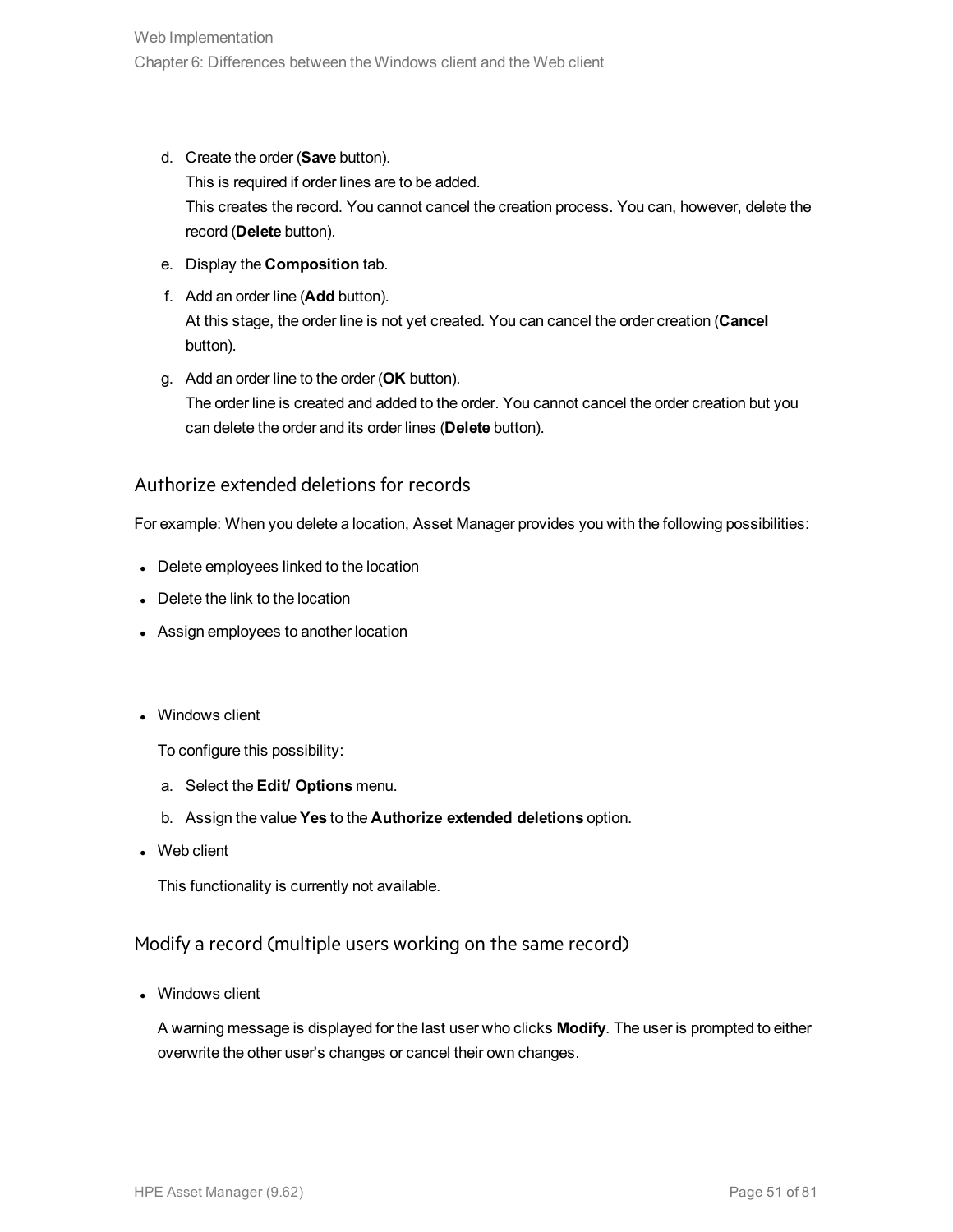Web Implementation Chapter 6: Differences between the Windows client and the Web client

• Web client

A warning message is displayed for the last user who clicks **Save**. The user cannot save his/her changes.

#### Duplicate a record n times

• Windows client

Use the **Edit/ Duplicate** menu.

• Web client

This functionality is currently not available.

#### Availability of certain controls

Use the following controls:

- ColorCombo
- DistantDet
- Edit
- MultilineLabel
- Notebook
- Picture
- QueryCalc
- ScrollablePicture
- TimerControl
- Windows client

This controls are supported.

• Web client

Not supported (In some cases they may display a value in read-only mode but this value cannot be edited)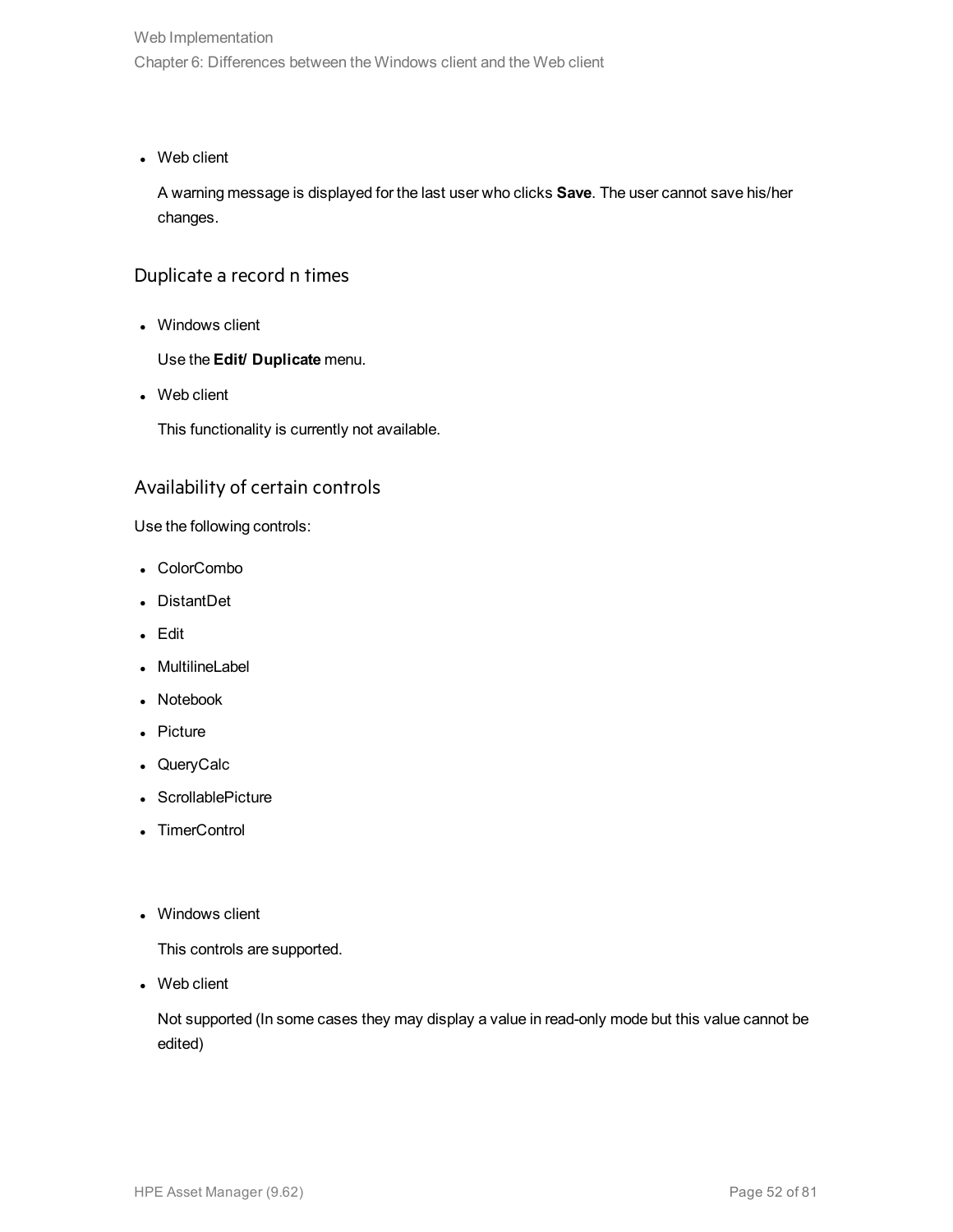# Actions (including wizards)

### Types of supported actions

• Windows client

All action types are supported in the Windows client.

 $\bullet$  Web client

**Dashboard**, **Printing**, **DDE**, and **Software distribution** type actions are not supported.

### Trigger a non-contextual action

• Windows client

A non-contextual action can be triggered from:

- <sup>o</sup> The **Tools/ Actions** menu
- <sup>o</sup> The **Functions** tab on the navigation bar, if the action is associated with a functional domain
- Web client

A non-contextual action can be triggered from the tree-structure of the navigation bar if the action is associated with a functional domain.

#### Trigger a contextual action

• Windows client

A contextual action can be triggered from:

- <sup>o</sup> The **Tools/ Actions** menu.
- <sup>o</sup> The shortcut menu associated with a table, **Actions** sub-menu.
- Web client

Actions are triggered by selecting the action from the **Actions** list at the top of the list screens.

For example: In the orders list, receipt of an order is done by selecting the **Receive** action from the **Actions** list.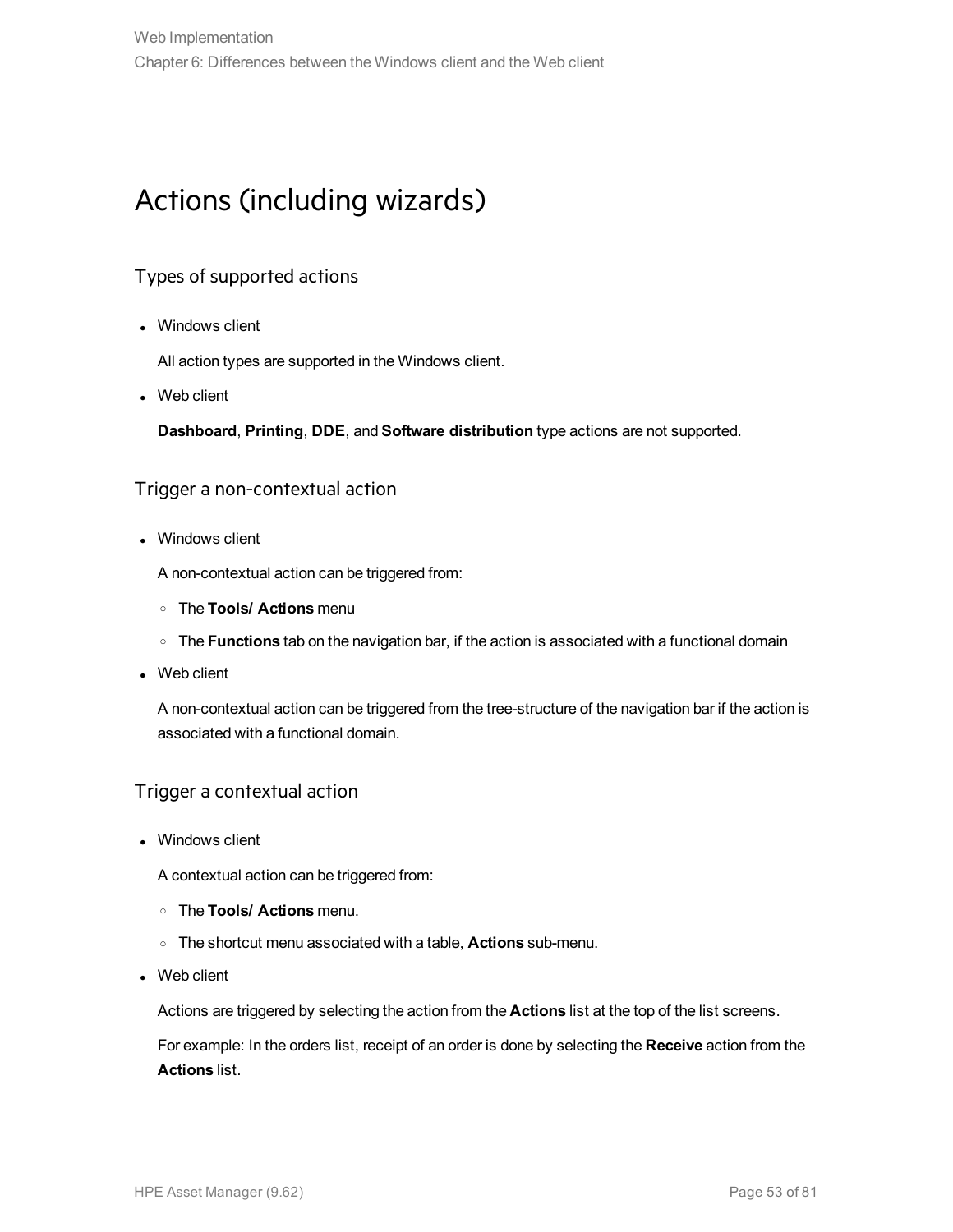### Complete wizard using action buttons appropriate to context

• Windows client

Wizard displays action buttons according to context.

 $\bullet$  Web client

**Next**, **Finish**, **OK**, and **Cancel** buttons are displayed in a wizard regardless of whether mandatory criteria for field content are satisfied.

Refresh a wizard page whose content is dependent on the value of a field from the same page

• Windows client

The refresh is automatic.

• Web client

The refresh is not automatic. You must display the wizard's previous or next page, and then return to the page that needs to be refreshed.

This is not always possible.

Specific example: The buttons cannot be activated via user activity (for example, when a user populates a required field). Also, most buttons are activated by default in the Web client. This makes them available for when they are needed. Consequently, if a user clicks on one of these buttons at an inappropriate time, an error message is displayed.

### Use global variables in the wizards

• Windows client

Global variables can be defined for the following nodes:

- <sup>o</sup> Root
- <sup>o</sup> Long
- <sup>o</sup> String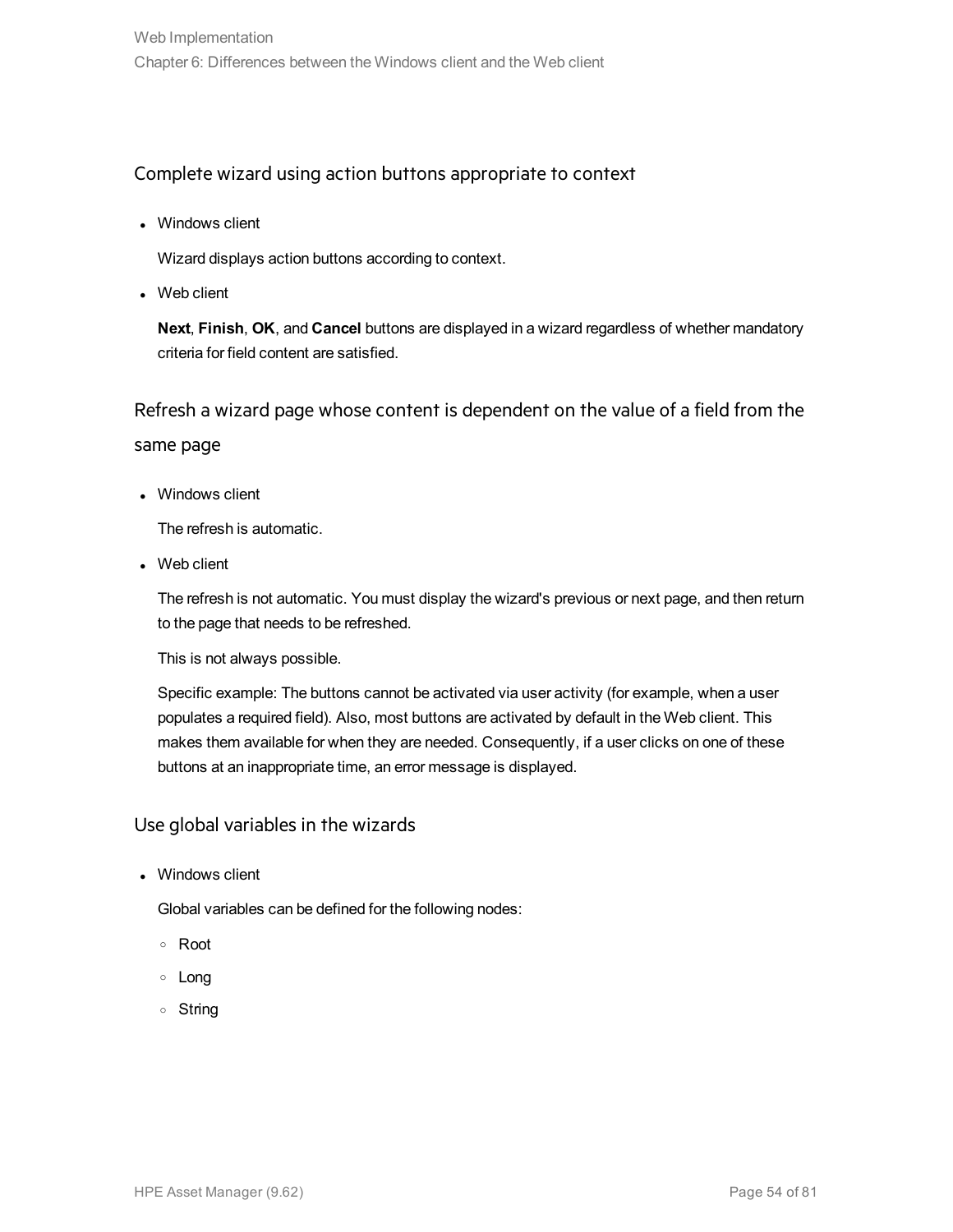Web Implementation

Chapter 6: Differences between the Windows client and the Web client

- <sup>o</sup> Double
- <sup>o</sup> Date
- Web client

Global variables can be defined for the following nodes:

- <sup>o</sup> Long
- <sup>o</sup> String
- <sup>o</sup> Double
- <sup>o</sup> Date

#### Support of BASIC functions used to handle files

• Windows client

All functions are supported.

. Web client

Only the storage of a file in the Asset Manager database is supported.

#### Display a Asset Manager window that is unrelated to the running wizard

• Windows client

This is possible with some wizards.

• Web client

This is not possible. If you try to do this, Asset Manager stops running the wizard and asks you for confirmation.

#### Use the lMode parameter from the AmMsgBox () API in a wizard

AmMsgBox(strMessage As String, lMode As Long) As Long

• Windows client

All the dialog box types displayed are supported: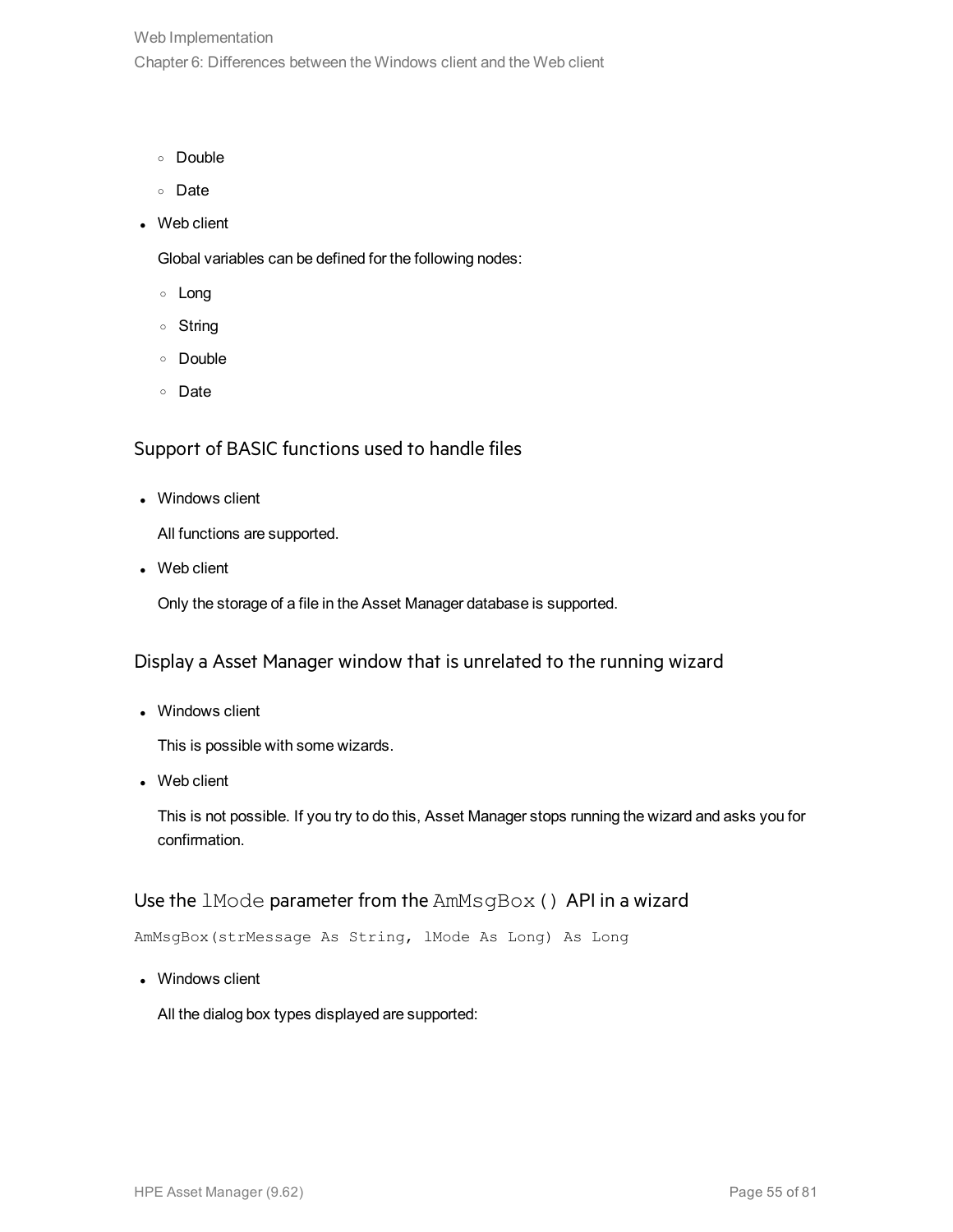Web Implementation Chapter 6: Differences between the Windows client and the Web client

- <sup>o</sup> **0** : Simple dialog box with an **OK** button.
- <sup>o</sup> **1** : Dialog box with **OK** and **Cancel** buttons.
- <sup>o</sup> **2** : Dialog box with a **Cancel** button.
- Web client

**OK** and **Cancel** buttons are not implemented.

Use the AmWizChain () API in a wizard

AmWizChain(strWizSqlName As String)

• Windows client

All wizard types referenced by the strWizSqlName parameter are supported.

• Web client

Only wizards whose "Root" node has a **MODAL=FALSE** property are supported (wizard referenced by the strWizSqlName parameter).

Wizards whose "Root" node has a **MODAL=TRUE** are considered as having a **MODAL=FALSE** property.

Use the AmExecTransition() API in a wizard

AmExecTransition(strTransName As String) As Long

This API can be used only in the Windows client.

## Define the **TABLE=**, **VALUE=**, and **FIELD=** properties of a **DBEDIT** control used by

#### a wizard

You can use a script to define these properties only in the Windows client.

#### Use the AmActionDde() function in a wizard script

long AmActionDde(long hApiCnxBase, char \*strService, char \*strTopic, char \*strCommand, char \*strFileName, char \*strDirectory, char \*strParameters, char \*strTable, long lRecordId);

#### You can only use this function in the Windows client.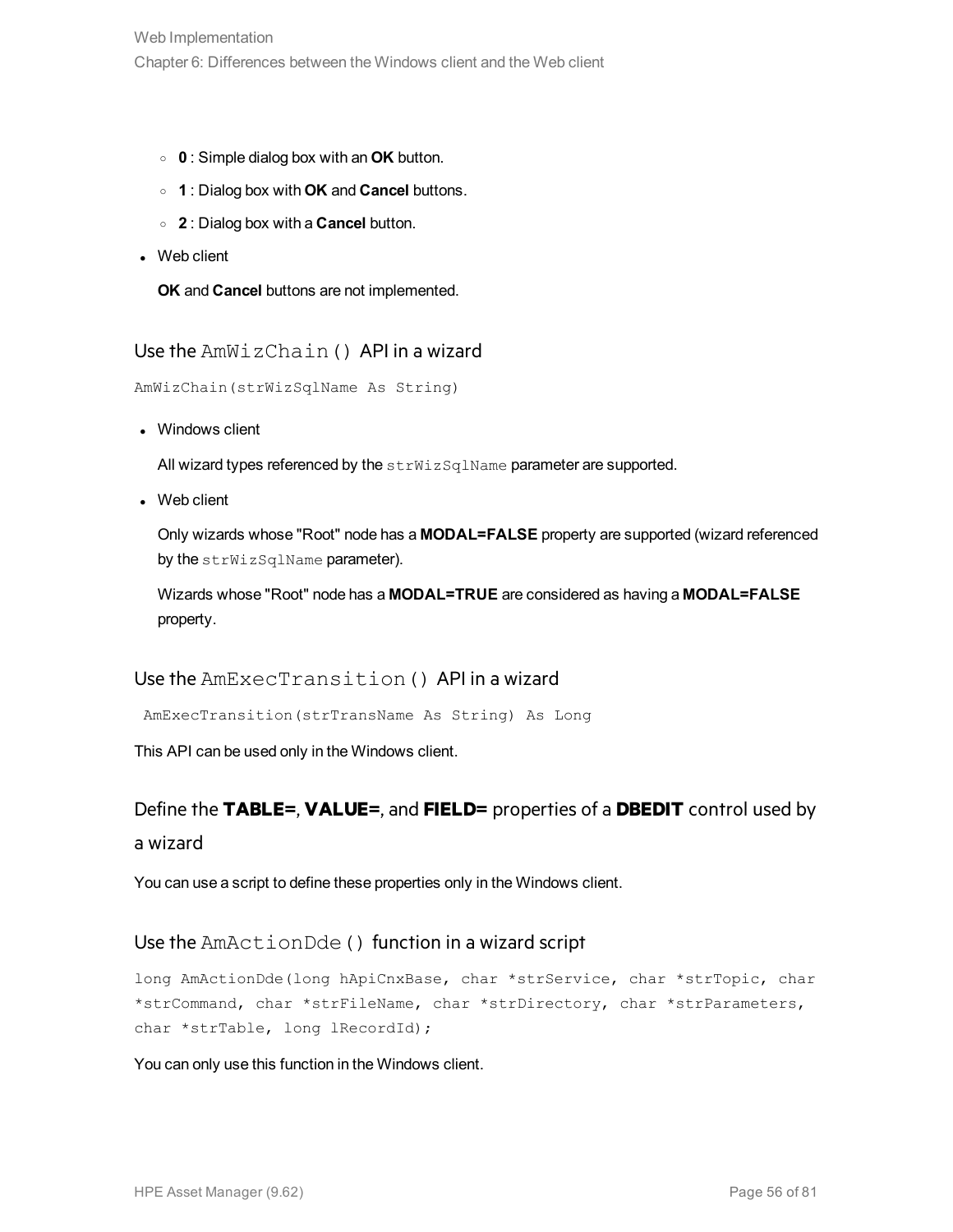### Use the **XOFFSET** and **YOFFSET** propertiesin a wizard

This property is only taken into account in the Windows client.

#### Use the **SERIALIZE** property

This property is only taken into account in the Windows client.

### Use the **EDITABLE** property of the **LISTBOX** control

You can only use this property in the Windows client.

### Use the **Zoom** property of the **LinkEdit** control

The **Zoom** property defines the visibility of the magnifying glass icon for the **LinkEdit** controls in the **Wizard** type of actions.

This property is not taken into account for wizards run in the Web client.

#### Use the **DBEDIT** control

. Windows client

This control can be used without restriction.

• Web client

This control can be used subject to the following restriction when the control is used on a field (there are no restrictions for links): The magnifier which is used to search for an existing value in the database is not available.

#### Use the **TickEdit** control

You can only use this control in the Windows client.

#### Use the **WizTickEdit** control

You can only use this control in the Windows client.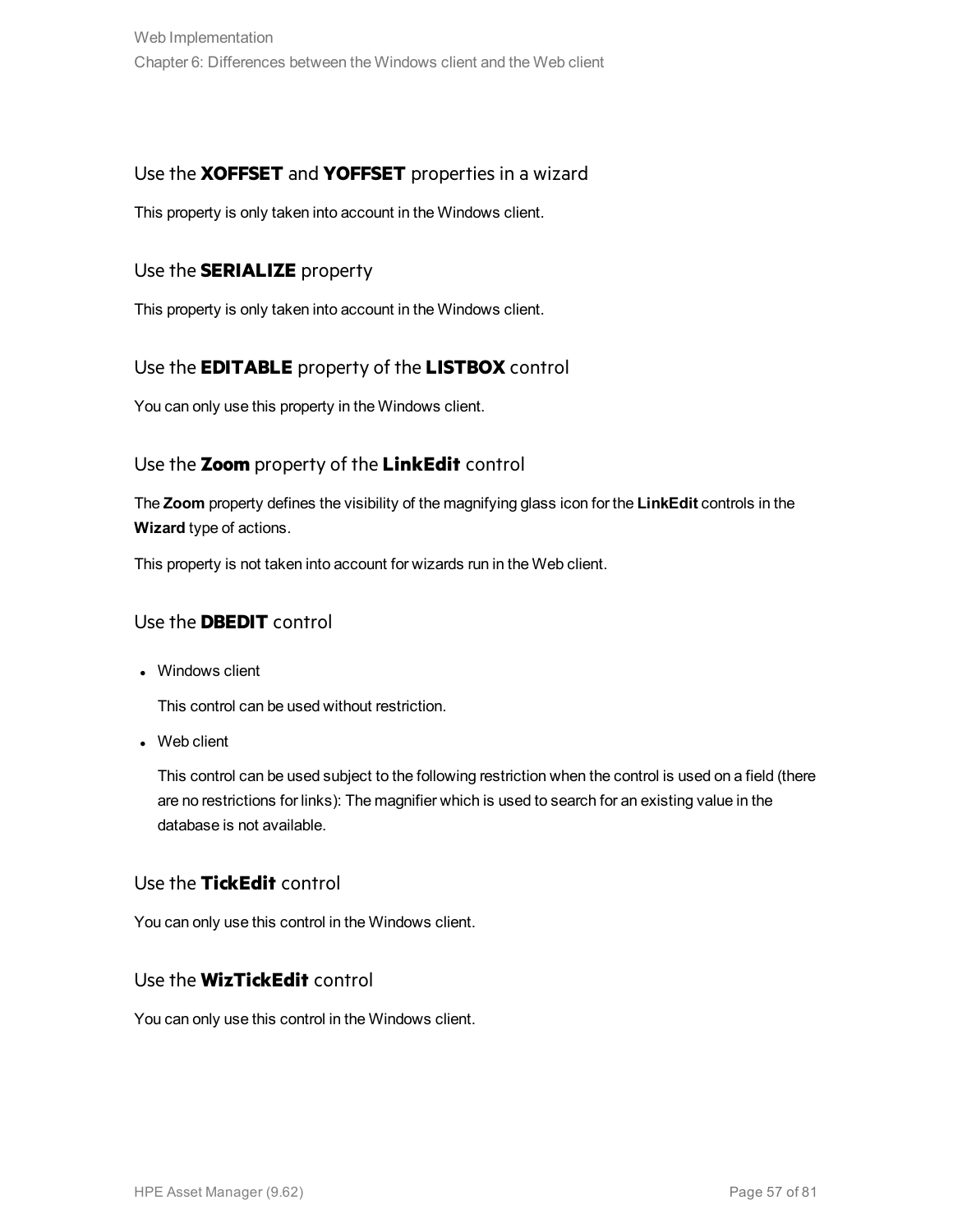#### Use the **WizProgressBar** control

You can only use this control in the Windows client.

#### Use the **ProgressBar** control

You can only use this control in the Windows client.

#### Associate a wizard or a script with a built-in button

• Windows client

You can associate a wizard or a script with an Asset Manager built-in button such as the **New**, **Modify**, or the **Delete** button.

• Web client

This functionality is currently not available. If you try to do this, an error will occur.

#### The Navigation property

. Windows client

If the **Navigation** property is set to **True**, the navigation bar is displayed. If the **Navigation** property is set to **False**, the navigation bar is hidden.

 $\bullet$  Web client

The **Navigation** property does not work for wizards on the Web client. The navigation bar is always displayed.

#### Launch a wizard with multiple records

• Windows client

You can select multiple records and launch a wizard for these records.

• Web client

This functionality is currently not available. If you try to do this, the following error message appears: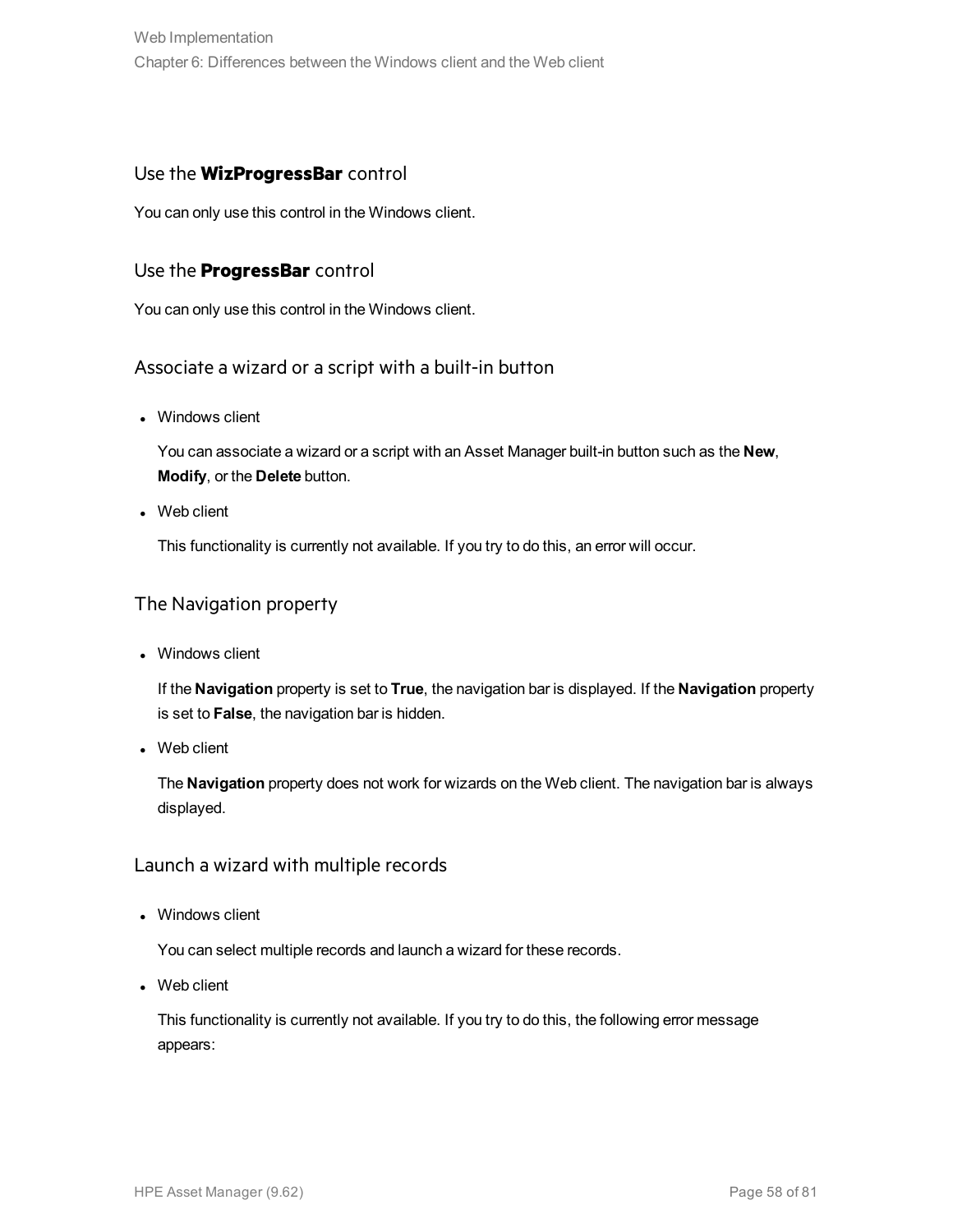This action is only possible when only one record is selected.

#### DBListbox control

• Windows client

In a DBListbox control, columns can be dynamically created by scripts.

• Web client

This functionality is currently not available. If columns are dynamically set, only the headings are created with no content.

# Reporting

#### Display reports that are automatically updated

• Windows client

Use the **Tools/ Reporting/ Crystal Reports statistics** menu.

• Web client

This functionality is currently not available.

### Display the software dashboard

• Windows client

Use the **Asset lifecycle/ Software Asset Management /Dashboards / Software dashboard** navigation menu link.

**Note:** All components of the dashboard are shown.

• Web client

Use the **Asset lifecycle/ Software Asset Management /Dashboards / Software dashboard** navigation menu link.

**Note:** Only one component of the dashboard is shown.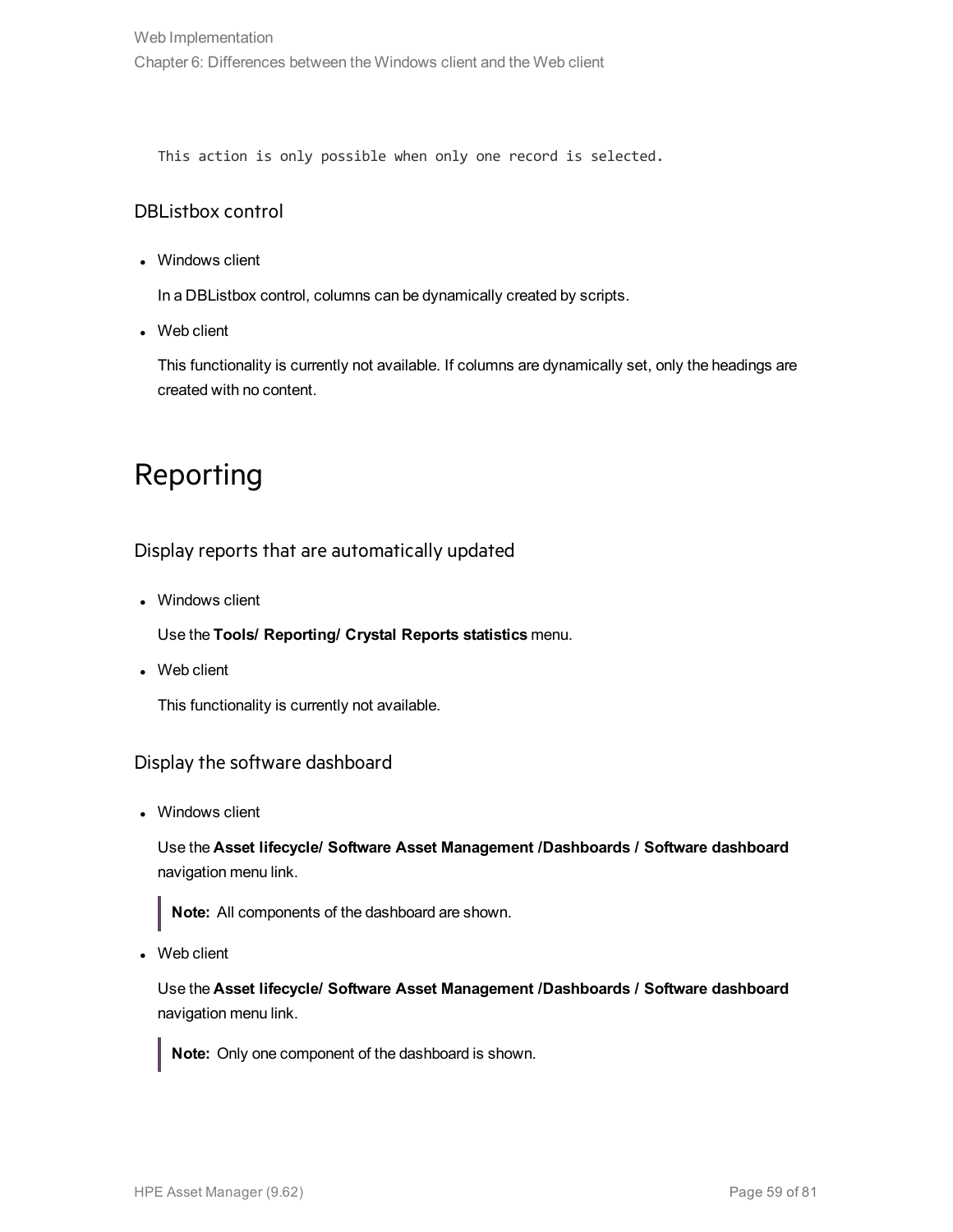## Display a detail report (a report that displays the detail information for one or more records selected in a list)

• Windows client

Display the list containing the record that is the object of the report.

- a. Select the record that is the object of the report.
- b. Expand the navigation bar link corresponding to the report's functional domain.
- c. Click the report name in the navigation bar.

#### Display the reports (**Administration/ Reporting/ Reports** link on the navigation bar).

- a. Display the report detail.
- b. Click **Preview**.
- c. Select the record that is the object of the report.
- d. Click **OK**.

Display the list of records that are the object of the report.

- a. Select the records that are the object of the report.
- b. Select the **File/ Print** menu item.
- c. Set the **Type** field to **Detail report (Crystal Reports)**.
- d. Select the report in the **Report** list.
- e. Click **Preview**.
- Web client

This functionality is currently not available.

#### Print a detail report

• Windows client

Method 1:

- a. Expand the navigation bar link corresponding to the report's functional domain (report detail, **Domain** (SQL name: Domain) field)).
- b. Click the **Print** icon.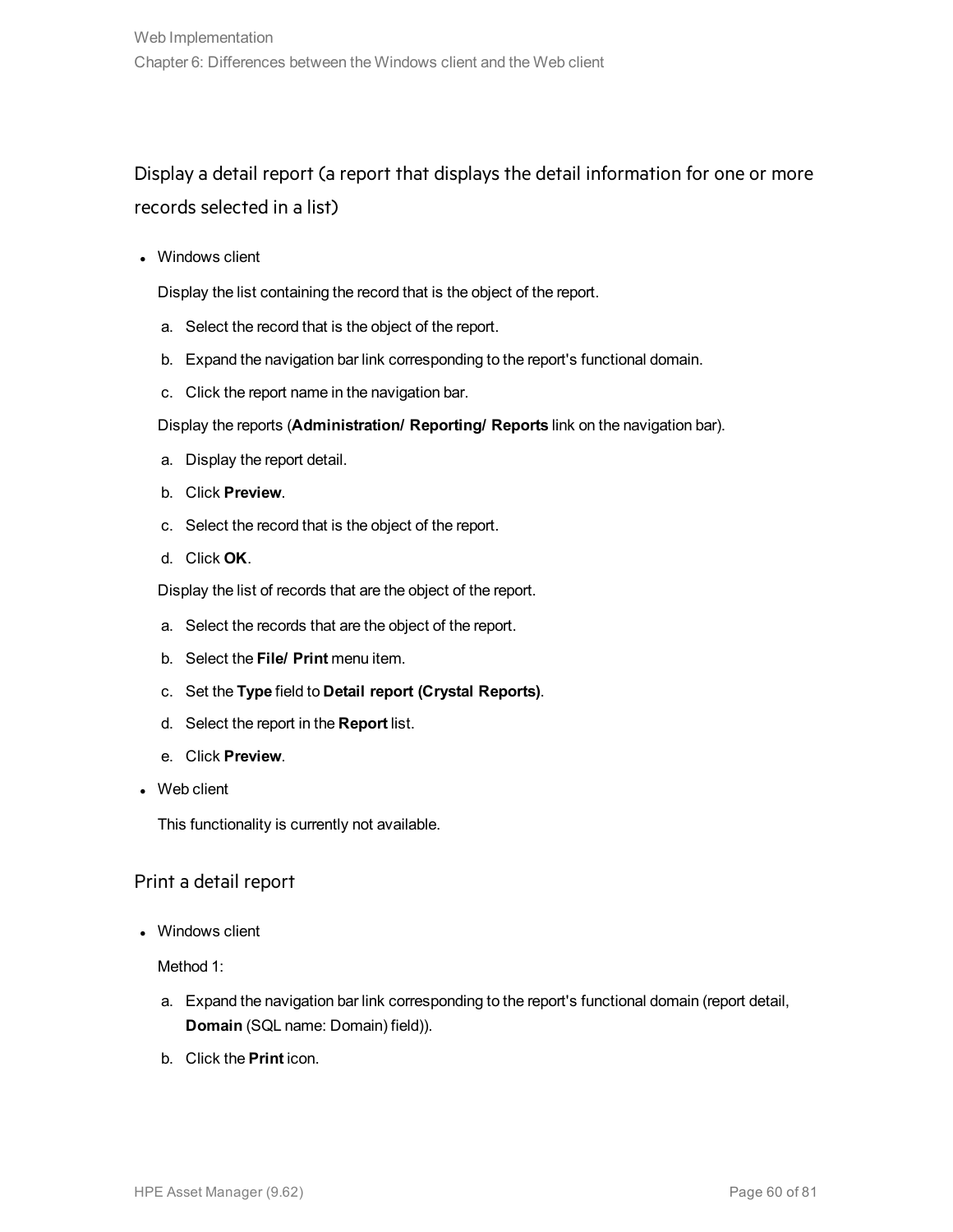#### Method 2:

- a. Display the report detail.
- b. Click **Preview**.
- c. Select the record that is the object of the report.
- d. Click **OK**.
- e. Click the  $\triangleq$  button.

#### Method 3:

- a. Select the record that is the object of the report.
- b. Select the **File/ Print** menu item.
- c. **Type**: **Detail report (Crystal)**.
- d. **Report**: Select the report.
- e. Click the **Print** button.
- Web client

This functionality is currently not available.

#### Use new possibilities available in SAP Crystal Reports version XI and above

For example: the possibility to select a record in a list generated when the request to display or print the report is sent.

• Windows client

Supported for both reports stored in the Asset Manager database and the SAP BusinessObjects Enterprise (or Crystal Reports server previously) database.

- Web client
	- o Not supported for reports stored in the Asset Manager database
	- Supported for reports stored in the SAP BusinessObjects Enterprise (or Crystal Reports server previously) database

#### Import an **.rpt** file into the Asset Manager database

• Windows client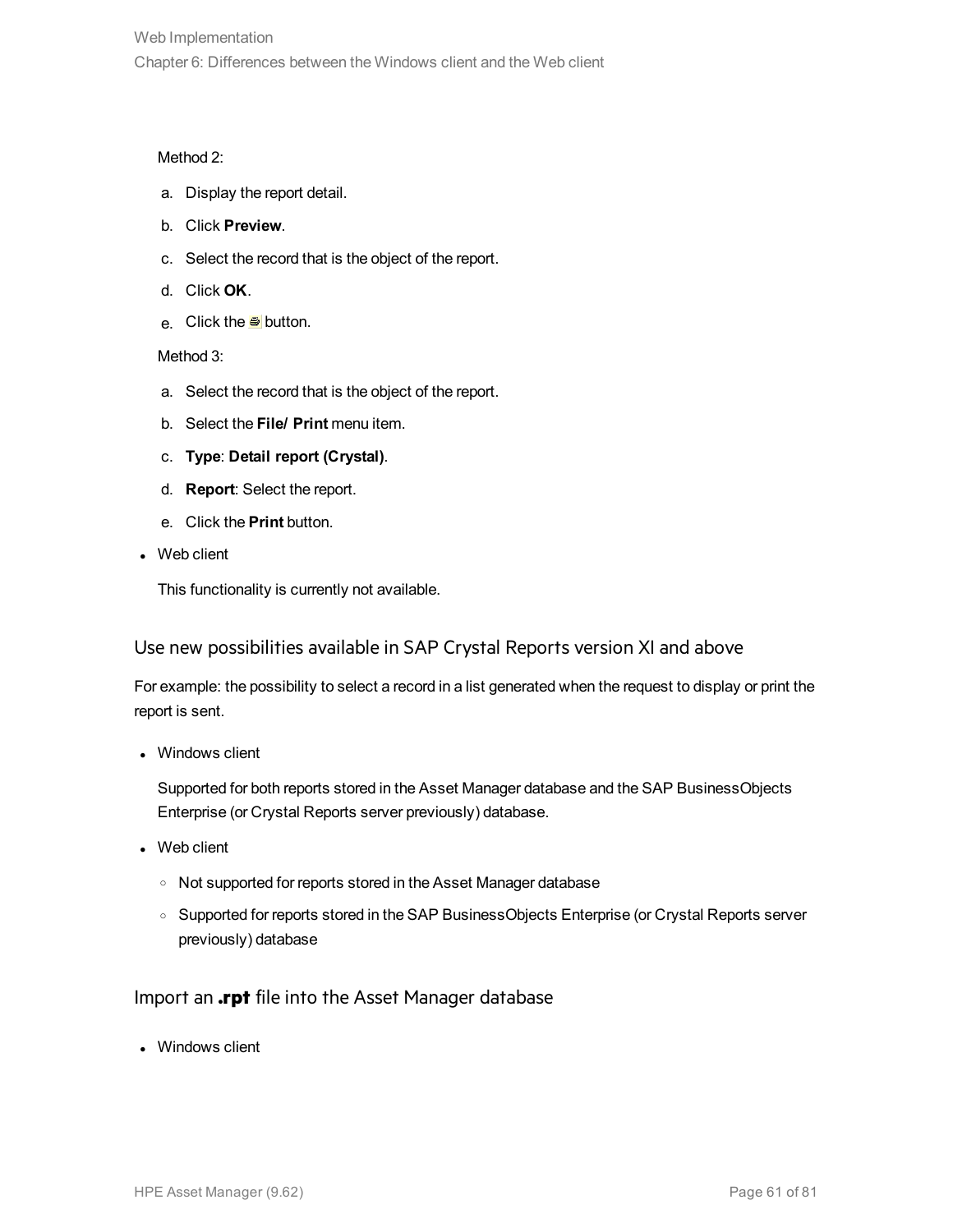- a. Display the report detail.
- b. Click the **Import** button.
- Web client

This functionality is currently not available.

### Export an **.rpt** file from the Asset Manager database

- Windows client
	- a. Display the report detail.
	- b. Click the **Export** button.
- Web client

This functionality is currently not available.

## **Contracts**

| <b>Desired action</b>                                              | <b>Using the Windows client</b>                                                                                                                              | <b>Using the Web client</b>                                                                      |
|--------------------------------------------------------------------|--------------------------------------------------------------------------------------------------------------------------------------------------------------|--------------------------------------------------------------------------------------------------|
| Manage application<br>service contracts                            | • Asset lifecycle/ IT services and<br>virtualization/ ASP/<br><b>Application services navigation</b><br>menu<br><b>Contracts/ Application services</b>       | Asset lifecycle/ IT services and<br>virtualization/ ASP/ Application<br>services navigation menu |
| Only display<br><b>Blanket purchase</b><br>order type<br>contracts | <b>Asset lifecycle/ Supplier</b><br>contract management/ Blanket<br>purchase orders navigation<br>menu<br><b>Contracts / Blanket purchase</b><br>orders menu | Asset lifecycle/ Supplier contract<br>management/ Blanket purchase<br>orders navigation menu     |
| Only display Master<br>lease type<br>contracts                     | • Asset lifecycle/ Supplier<br>contract management/ Leasing/<br>Master leases navigation menu<br><b>Contracts/ Master leases menully</b>                     | Asset lifecycle/ Supplier contract<br>management/ Leasing/ Master<br>leases navigation menu      |
| Only display<br><b>Leasing type</b><br>contracts                   | <b>Asset lifecycle/ Supplier</b><br>contract management/ Leasing/<br>Lease schedules navigation                                                              | Asset lifecycle/ Supplier contract<br>management/ Leasing/ Lease<br>schedules navigation menu    |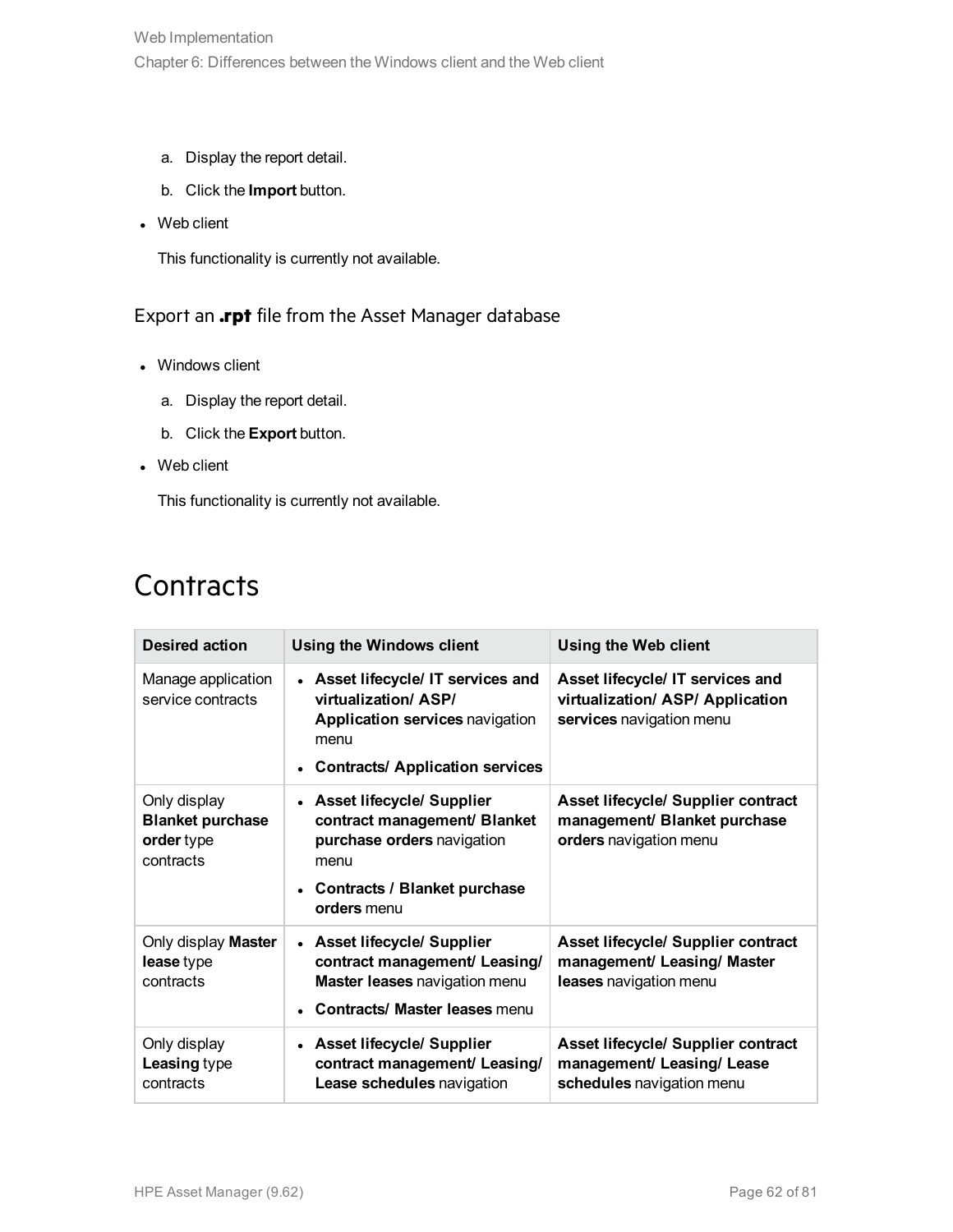| <b>Desired action</b>                     | <b>Using the Windows client</b>                        | <b>Using the Web client</b>                                                     |
|-------------------------------------------|--------------------------------------------------------|---------------------------------------------------------------------------------|
|                                           | menu<br>• Contracts/ Lease schedules<br>menu           |                                                                                 |
| Accept assets<br>under lease<br>schedule  | Detail of contract, <b>Accept</b> button               | Contract detail, select <b>Accept</b> from<br>the <b>Actions</b> drop-down list |
| Renew assets<br>under lease<br>schedule   | Detail of contract, <b>Renew</b> button                | Contract detail, select <b>Renew</b> from<br>the <b>Actions</b> drop-down list  |
| Buy out assets<br>under lease<br>schedule | Detail of contract, <b>Buy out</b> button              | Contract detail, select Buy out from<br>the <b>Actions</b> drop-down list       |
| Return assets<br>under lease<br>schedule  | Detail of contract, Return button                      | Contract detail, select Return from<br>the <b>Actions</b> drop-down list        |
| Add assets to a<br>lease schedule         | Contract detail, Assets (leased) tab,<br>adding a link | Contract detail, Assets (leased) tab,<br><b>Add button</b>                      |

# Procurement

| <b>Desired action</b>                       | Using the Windows client                                                        | Using the Web<br>client |
|---------------------------------------------|---------------------------------------------------------------------------------|-------------------------|
| Display procurement tracking<br>information | Request, estimate, PO, receiving slip or invoice<br>detail, <b>Tracking</b> tab | Not available           |

# Bar code

|                 | Desired action   Using the Windows client               | <b>Using the Web client</b> |
|-----------------|---------------------------------------------------------|-----------------------------|
| Print a catalog | <b>Portfolio/ Bar-code inventory menu</b> Not available |                             |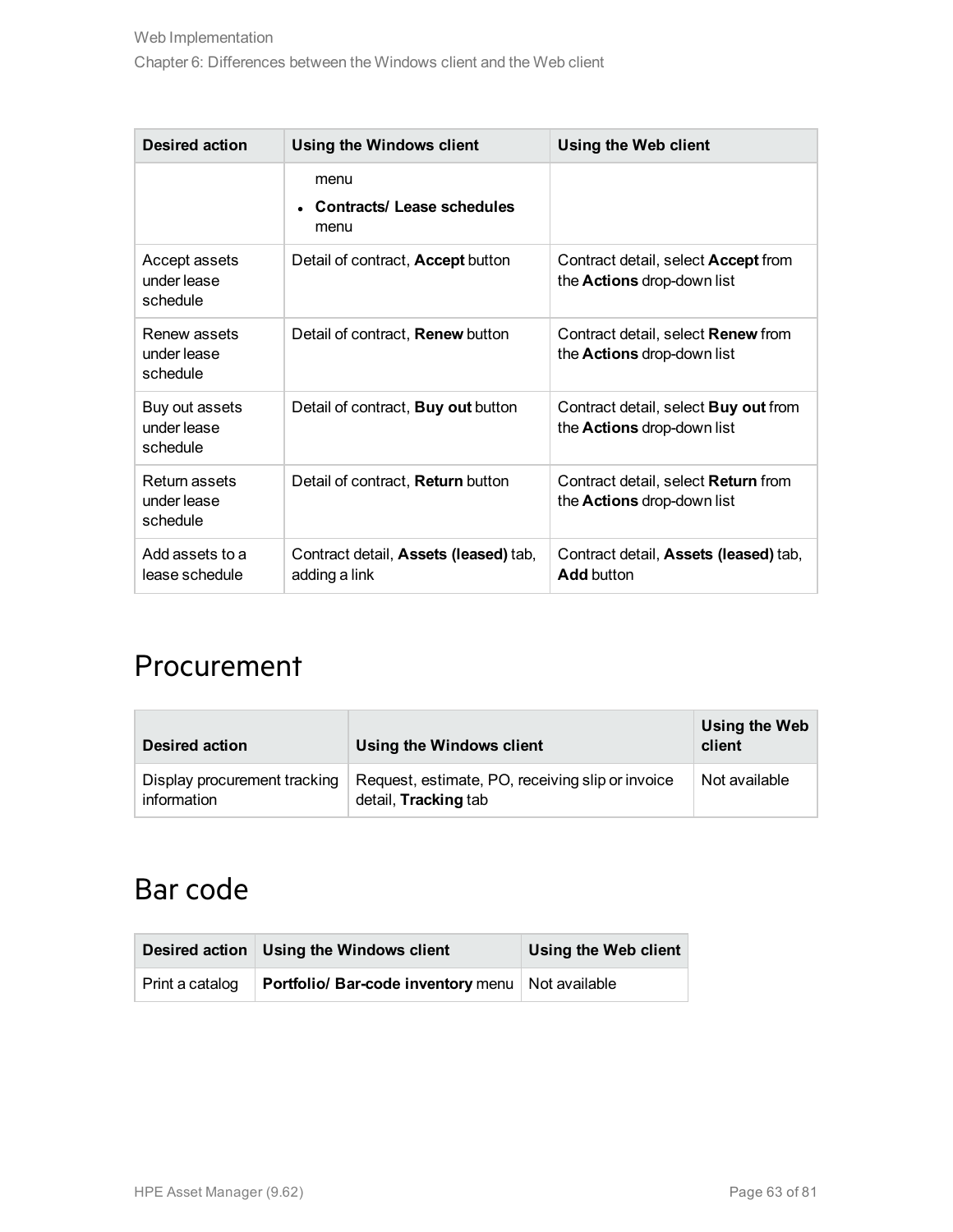# Helpdesk

| <b>Helpdesk</b>                  |                                |               |
|----------------------------------|--------------------------------|---------------|
| Use the answer-call wizard       | Helpdesk/ Answer call menu     | Not available |
| Display the helpdesk dashboard   | Helpdesk/ Dashboard menu       | Not available |
| Display helpdesk statistics      | Helpdesk/ Statistics menu      | Not available |
| Display helpdesk ticket tracking | Helpdesk/ Ticket tracking menu | Not available |

# Financials

| <b>Desired action</b>                                                         | <b>Using the Windows client</b>                           | Using the<br><b>Web client</b> |
|-------------------------------------------------------------------------------|-----------------------------------------------------------|--------------------------------|
| Display preview of applicable taxes for a tax<br>jurisdiction on a given date | Finance/ Tax jurisdictions and<br>rates menu, Preview tab | Not available                  |

# Cable and Circuit

| <b>Desired action</b>               | Using the<br><b>Windows</b><br>client | Using the Web client                                                                                         |
|-------------------------------------|---------------------------------------|--------------------------------------------------------------------------------------------------------------|
| Use the Cable and<br>Circuit module | Available                             | Certain functionalities are not available, such as displaying<br>device traces and device cross-connections. |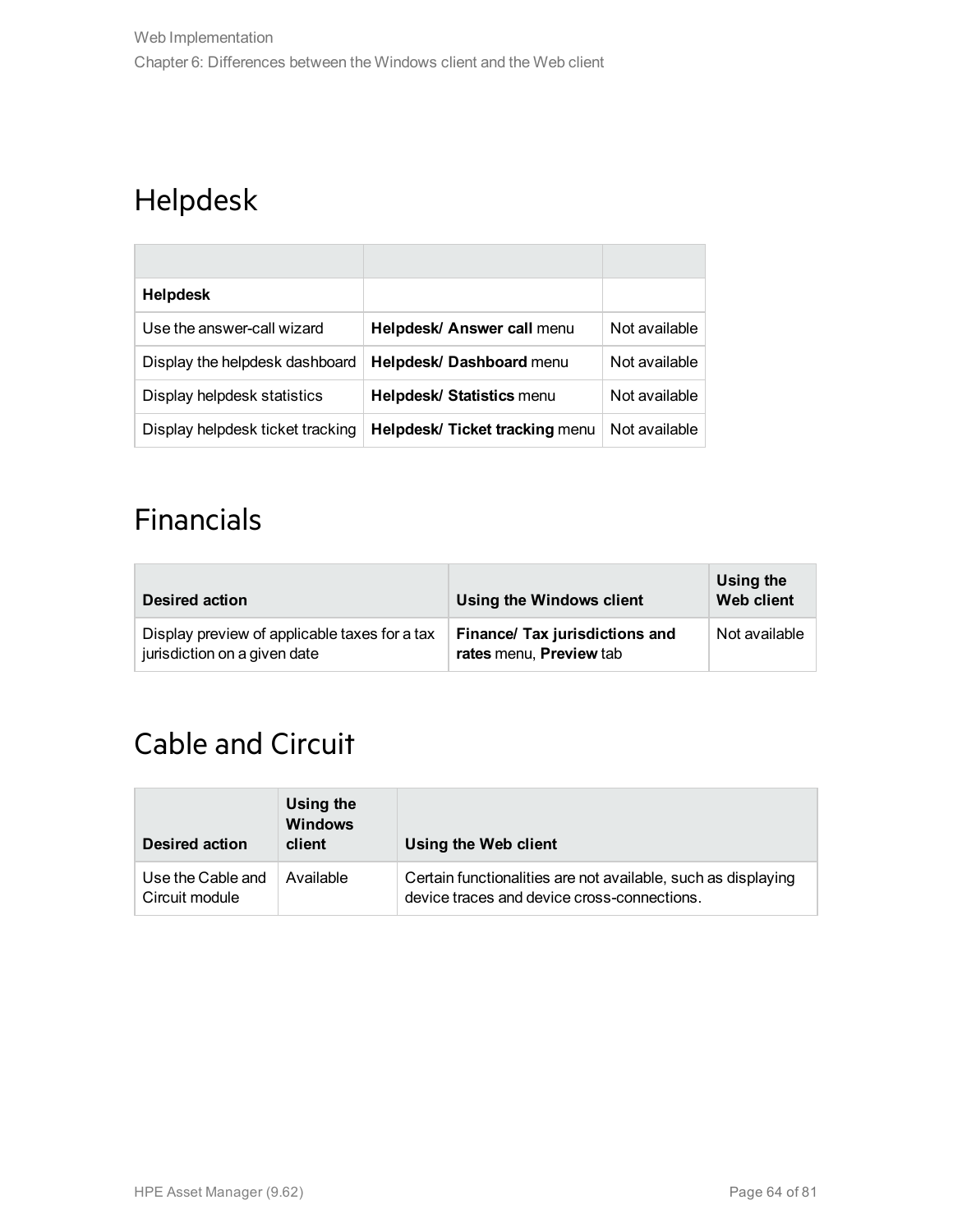# Advanced functions

| <b>Desired</b><br>action                                              | <b>Using the Windows client</b>                                                                                                               | <b>Using the Web client</b>                                                                                                                                                                                                                    |
|-----------------------------------------------------------------------|-----------------------------------------------------------------------------------------------------------------------------------------------|------------------------------------------------------------------------------------------------------------------------------------------------------------------------------------------------------------------------------------------------|
| Manage time<br>zones                                                  | The Asset Manager database<br>server and the Windows clients<br>can be installed on computers<br>with different time zones.                   | The Asset Manager database server, the<br>Asset Manager Web Tier server and the<br>Asset Manager Web Service server must be<br>installed on computers using the same time<br>zone.<br>Different time zones can be used for client<br>stations. |
| Connect to the<br>database using<br>Windows<br>integrated<br>security | Available                                                                                                                                     | Not available                                                                                                                                                                                                                                  |
| Edit queries                                                          | <b>Administration/ Queries</b><br>navigation menu<br><b>Tools/ Queries menu</b>                                                               | Administration/ Queries navigation menu                                                                                                                                                                                                        |
| Edit calendars                                                        | <b>Tools/ Calendars menu</b>                                                                                                                  | Not available                                                                                                                                                                                                                                  |
| Edit news                                                             | <b>Tools/ News menu</b>                                                                                                                       | Not available                                                                                                                                                                                                                                  |
| Display the list<br>of database<br>screens                            | <b>Administration/List of</b><br>screens menu                                                                                                 | Not available                                                                                                                                                                                                                                  |
| Select the<br><b>Preview tab of</b><br>the user<br>profiles detail.   | This tab displays the results of<br>combining user rights with user<br>profiles                                                               | Not available                                                                                                                                                                                                                                  |
| Edit database<br>options                                              | <b>Administration/ Database</b><br>options menu                                                                                               | Not available                                                                                                                                                                                                                                  |
| Edit workflow<br>schemes                                              | <b>Administration/</b><br><b>Workflows/ Workflow</b><br>schemes navigation menu<br><b>Tools/ Workflow/</b><br><b>Workflow schemes</b><br>menu | Not available                                                                                                                                                                                                                                  |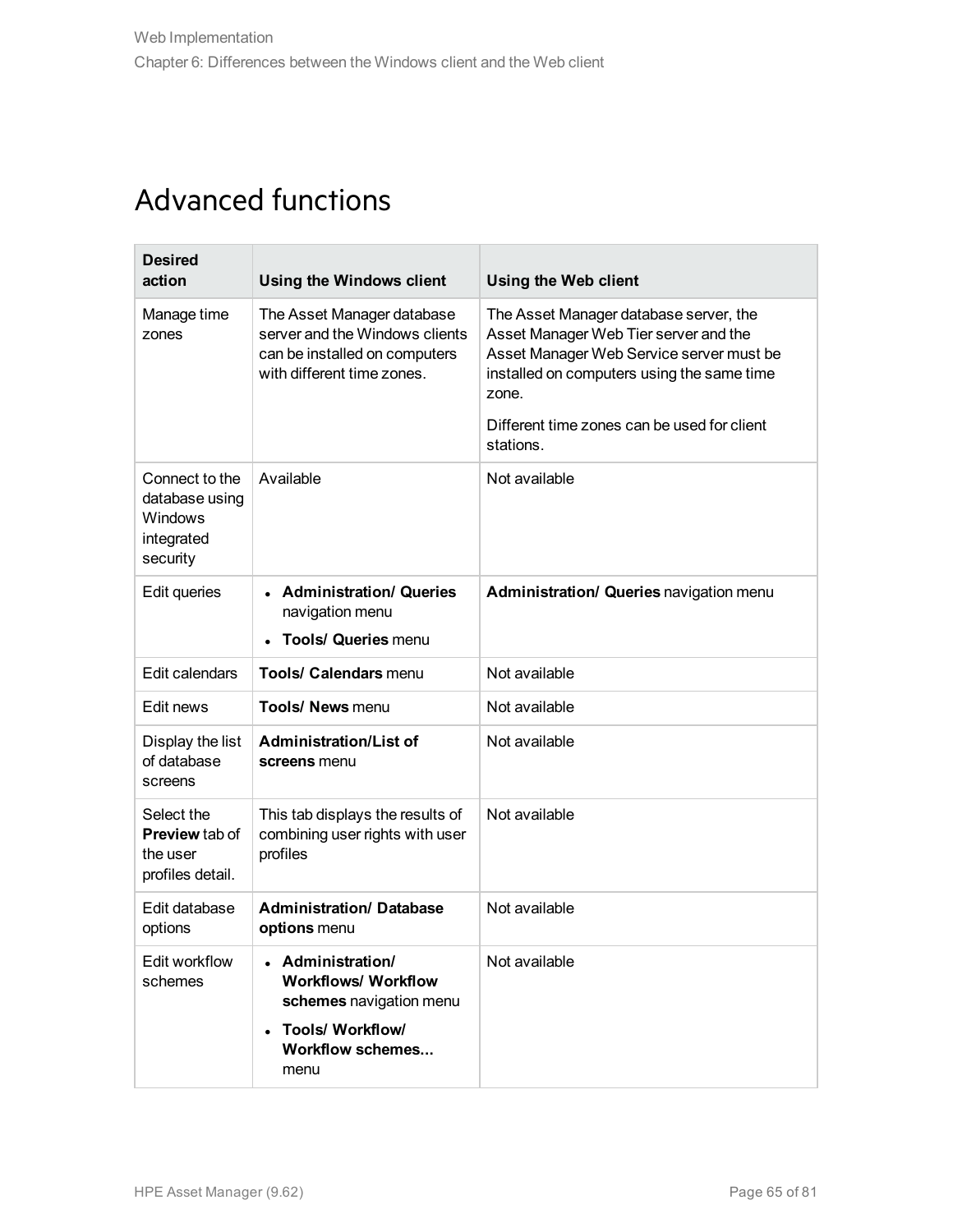Web Implementation Chapter 6: Differences between the Windows client and the Web client

| <b>Desired</b><br>action                     | Using the Windows client                                                                                                    | <b>Using the Web client</b>                                             |
|----------------------------------------------|-----------------------------------------------------------------------------------------------------------------------------|-------------------------------------------------------------------------|
| Edit<br>connections                          | File/ Manage connections<br>menu.                                                                                           | Not available                                                           |
| Import data                                  | File/ Import menu                                                                                                           | Not available                                                           |
| Modify a user's<br>Asset Manager<br>password | • Administration/ User<br>actions/ Change<br>password navigation menu<br><b>Tools/ Change password</b><br>$\bullet$<br>menu | <b>Administration/ User actions/ Change</b><br>password navigation menu |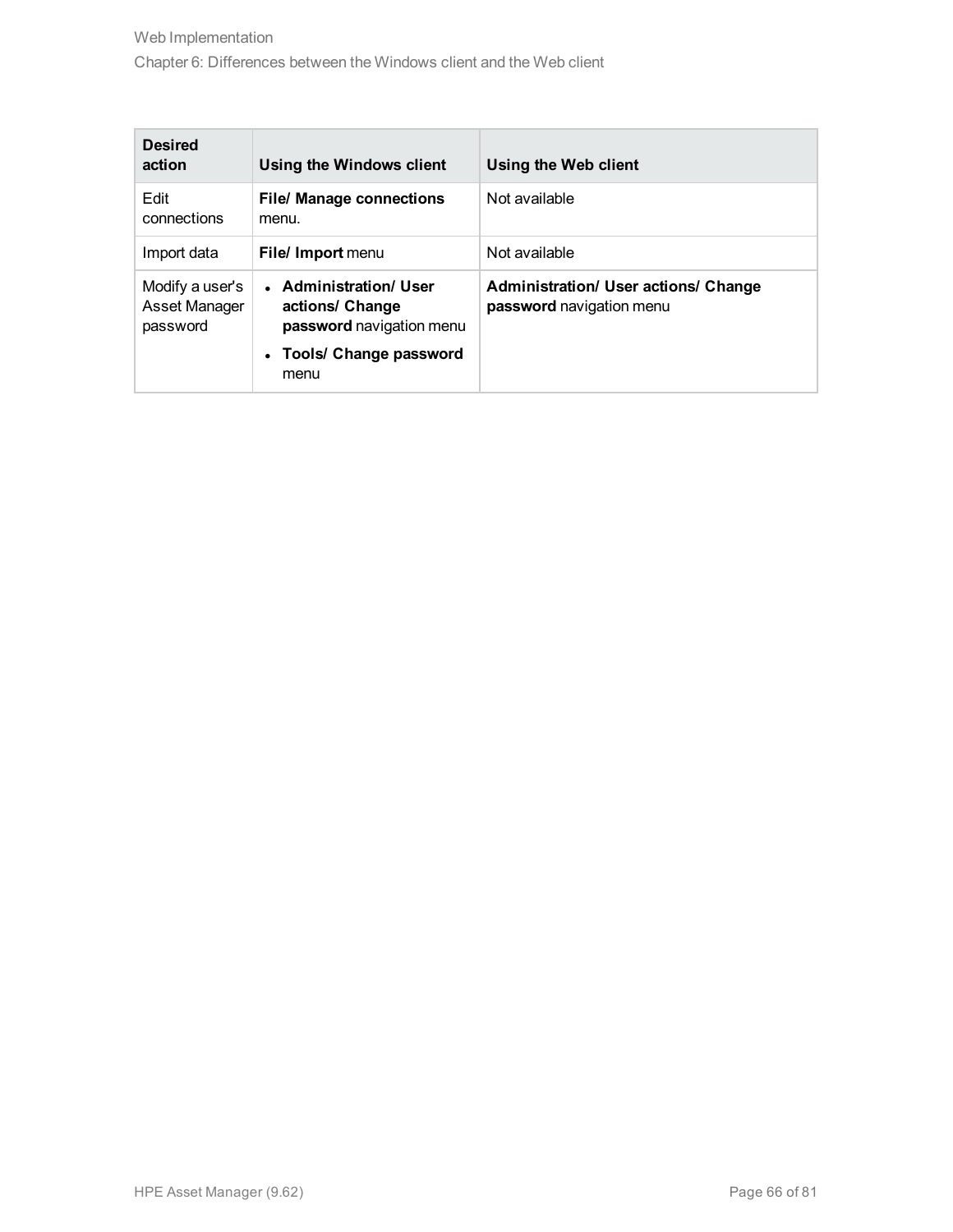# Chapter 7: Performance Tips and Problem **Diagnosis**

This chapter includes:

# <span id="page-66-0"></span>**Introduction**

The ability to optimize performance is key to a successful Asset Manager web client deployment. This process is complex because it involves all the elements of the architecture: database, web tiers, application, and so on.

The goal of this document is to focus on the web tier including:

- Making sure the web tier works correctly
- Identifying possible performance issues
- Optimizing the performance of the web client

You can refer to the Asset Manager sizing guide for hardware recommendations. The Asset Manager Performance Tuning guide will provide tactics and methods for back-end tuning and screen optimization.

Guides for older versions of Asset Manager as well as updated versions of this guide can be found at the following HP website:

#### <https://softwaresupport.hpe.com/>

The reference configuration data supplied in this guide is based on an Asset Manager out-of-box (OOB) environment, which includes the Web Tier, Web Service and Automated Process Manager (APM).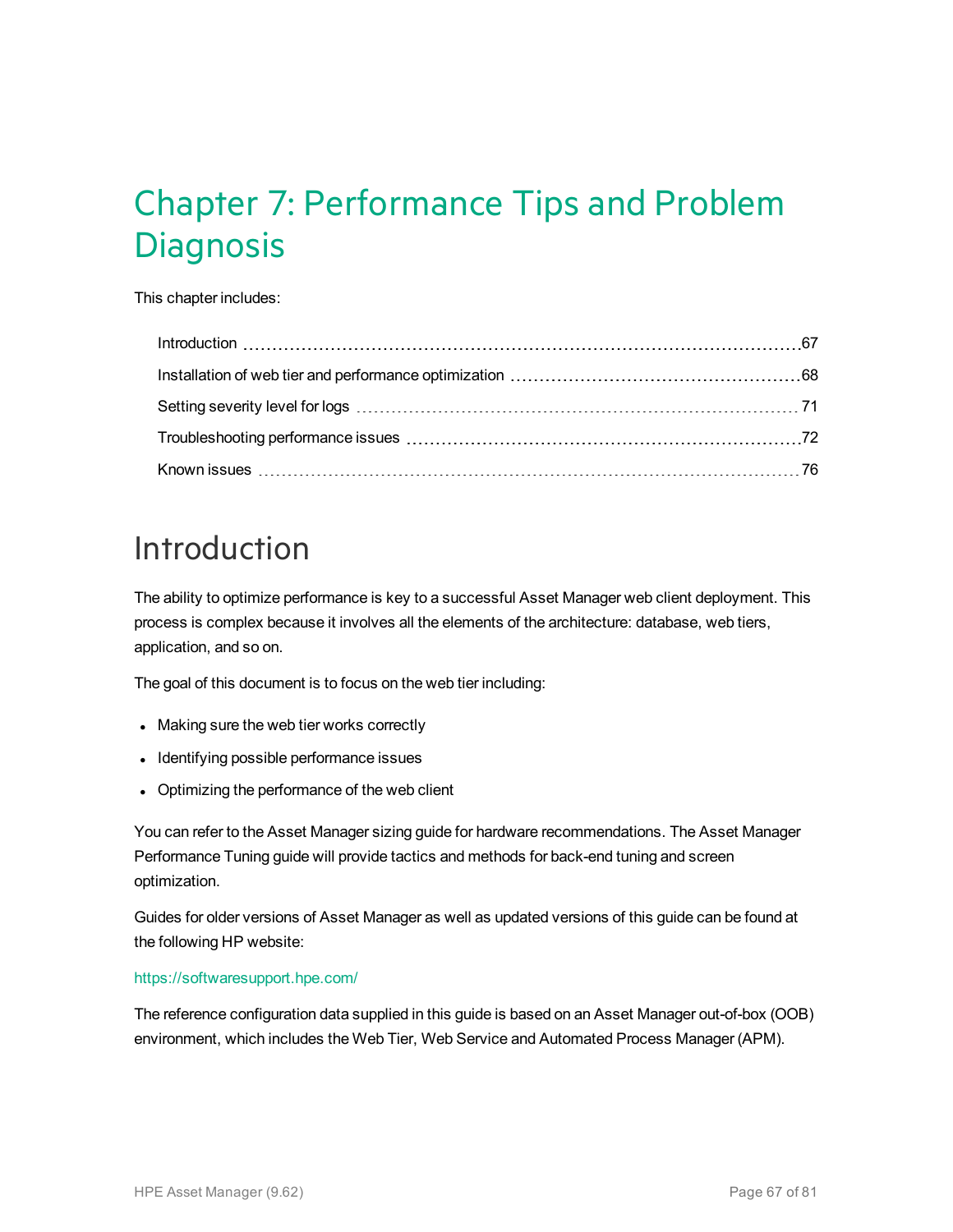# <span id="page-67-0"></span>Installation of web tier and performance optimization

This section includes:

<span id="page-67-1"></span>

# Check first that Asset Manager Web Tier works correctly

Tag the web service in amdba, this action will create a static version of the web service stored in Asset Manager. The tag will check the consistency of the web service.

Note that you can check consistency of the web service, service by service, with the Asset Manager Windows client (sysCoreWebServiceCheck wizard). The logging is slightly more precise than with amdba.

While following these steps, any error encountered MUST be immediately dealt with in the database structure (often screen and page definitions). Typical errors include:

- Buttons referring to missing actions
- Look up on exposed pages to screens belonging to non exposed functional domains (seWebService = none or seWebService = "from within parent domain" with parent not exposed))
- Field in a page that no longer exists
- Two links to the same table in a screen with different filters (you must use the APIName property to distinguish the uses of two link)
- A calculated field with wrong format (AQL in text will pass in the Windows client, but not in the web)

Without following these web service consistency check and fix of errors, Asset Manager web client is likely to have errors and even may not start correctly.

Once the web service is successfully tagged, make sure you can connect to the web service (typically: http://WebServiceServer:8080/AssetManagerWebService, deploy a wsdl and verify that it has valid contents (not empty).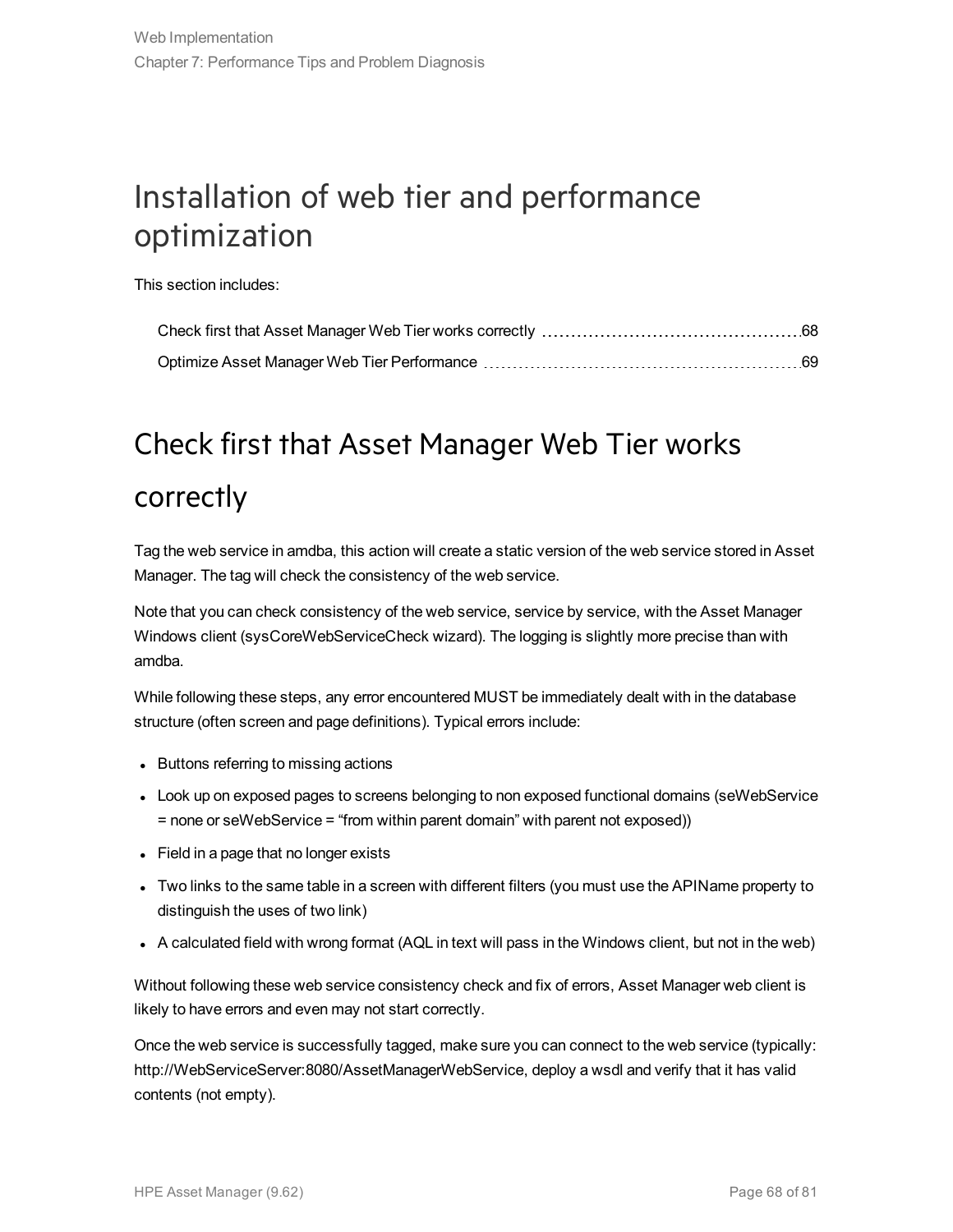## <span id="page-68-0"></span>Optimize Asset Manager Web Tier Performance

After you make sure that the web tier works correctly, you can start optimize the performance of the web tier.

## Log on to a static version of the web service

After having tagged a version of the web service, change the settings in AssetManager.xml file with

```
<Environment name="AssetManager.WS.Version" value="Tagged version"
type="java.lang.String" override="false"/>
```
## **Split web service and web tier**

Have web service and web tiers on two different Tomcat instances, or even better on two different servers (for scalability).

## Decrease the size of the Asset Manager web service wsdl

- In Asset Manager, the exposed services reflect the way functional domains are set. Hierarchy of functional domains with the "from within parent domain" setting in the seWebService value will result in a large web service (and a large wsdl) with numerous sub sections in it. If children of the functional domain node are set as "Stand alone", the web services exposed will be independent, and the wsdl will be much smaller. This independent services structure is highly recommended if functional domain contains numerous screens, actions, wizards and queries. Following this recommendation, performance for opening the parent node will be optimized the first time. A good example for splitting functional domains into independent services is the structure of the OOB "Portfolio" functional domain.
- Do not expose unnecessary data. For instance, if you have some very complex screens or wizards that are very unlikely to be used by the Web Client, it would be better to place them in a functional domain that has "none" as the seWebService value.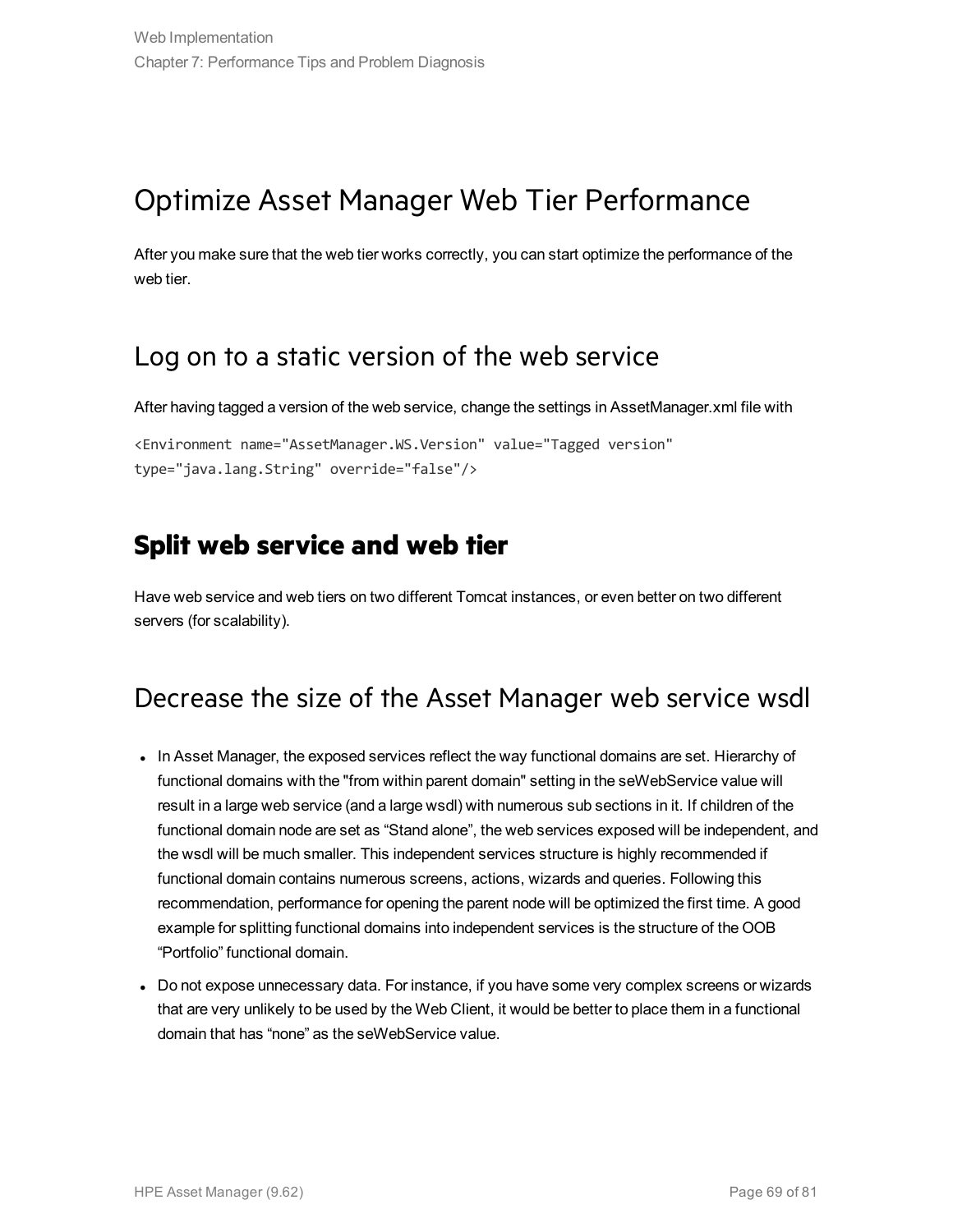# Implement the Java Vitual Machine (JVM) tuning guidance

#### **Web Service**

The Web Service calls Asset Manager's APIs through jni. It also has to be taken into account that the XMX memory allocated for Java will be solely used for Java, but the overall java program memory (as seen by the OS) will indeed contain both:

- Java memory (with max specified by XMX)
- The extra memory necessary for the AM DLL, DBMS client layers, and so on.

Only the Java memory can be set explicitly with JVM parameter. So generally at least 512 MB free memory should be left in the system for AM DLL to allocate for a few concurrent connections and about 1.5 GB set as both minimal and maximum JVM heap size.

#### **WebTier**

The Asset Manager WebTier is based on pure java. XMX can be set to the largest value available for a java application on the system, (2 GB on a sample benchmark Windows Server 2008 system).

#### *Do not restart Tomcat when it is not necessary*

The result of restarting Tomcat is that all profiles will have to be loaded the again and all pages will be compiled on the server side, which will considerably slow down the performance until the profiles are loaded again.

For more information about JVM settings for multiple concurrent connections in production environment, refer to Asset Manager Deployment Sizing Guide.

Run a script opening tree view nodes and main pages after a Tomcat re- start.

Tools like wget [\(http://www.gnu.org/software/wget/](http://www.gnu.org/software/wget)) can generate scripts that open wsdls and "warm up" the Web Tier. You can download this free software from the official GNU web site. The ACWPerformancesHintsAndDiagnosis.zip file contains a .bat file that allows opens Asset Manager wsdls. it can be customized to any implementation's environment.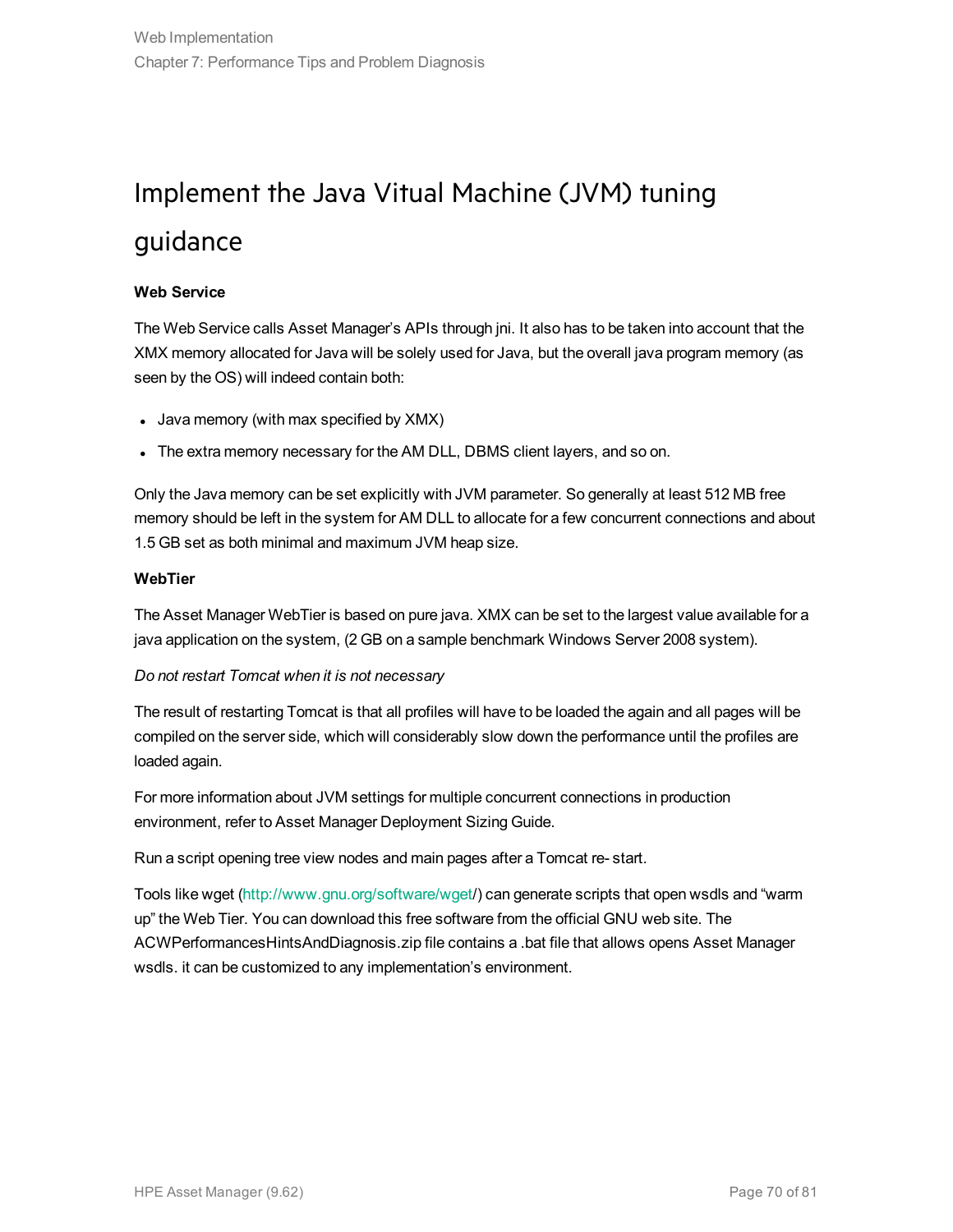# <span id="page-70-0"></span>Setting severity level for logs

In Tomcat and WebSphere, you can set severity level for logs. Any warning/error message that is lower than this level will not be logged.

## In Tomcat

Add the following lines in the *logging.properties* file under the *<Tomcat\_home>/conf* folder:

javax.faces.level= <level> com.sun.faces.level= <level> javax.enterprise.resource.webcontainer.jsf.level = <level>

The levels in descending order can be:

- SEVERE
- WARNING
- INFO
- <sup>l</sup> CONFIG
- $\blacksquare$ FINE
- **.** FINER
- FINEST

## In Websphere

- 1. In the Websphere administrator console, click **Troubleshooting** > **Logs and trace**.
- 2. Click your server on the **Logging and tracing** page.
- 3. Click **Change log detail levels**.
- 4. Enter the following content in the text box.

```
*=info: javax.faces.*=<level>:
javax.enterprise.resource.webcontainer.jsf.*=<level>: com.sun.faces.*=<level>
```
The levels in descending order can be: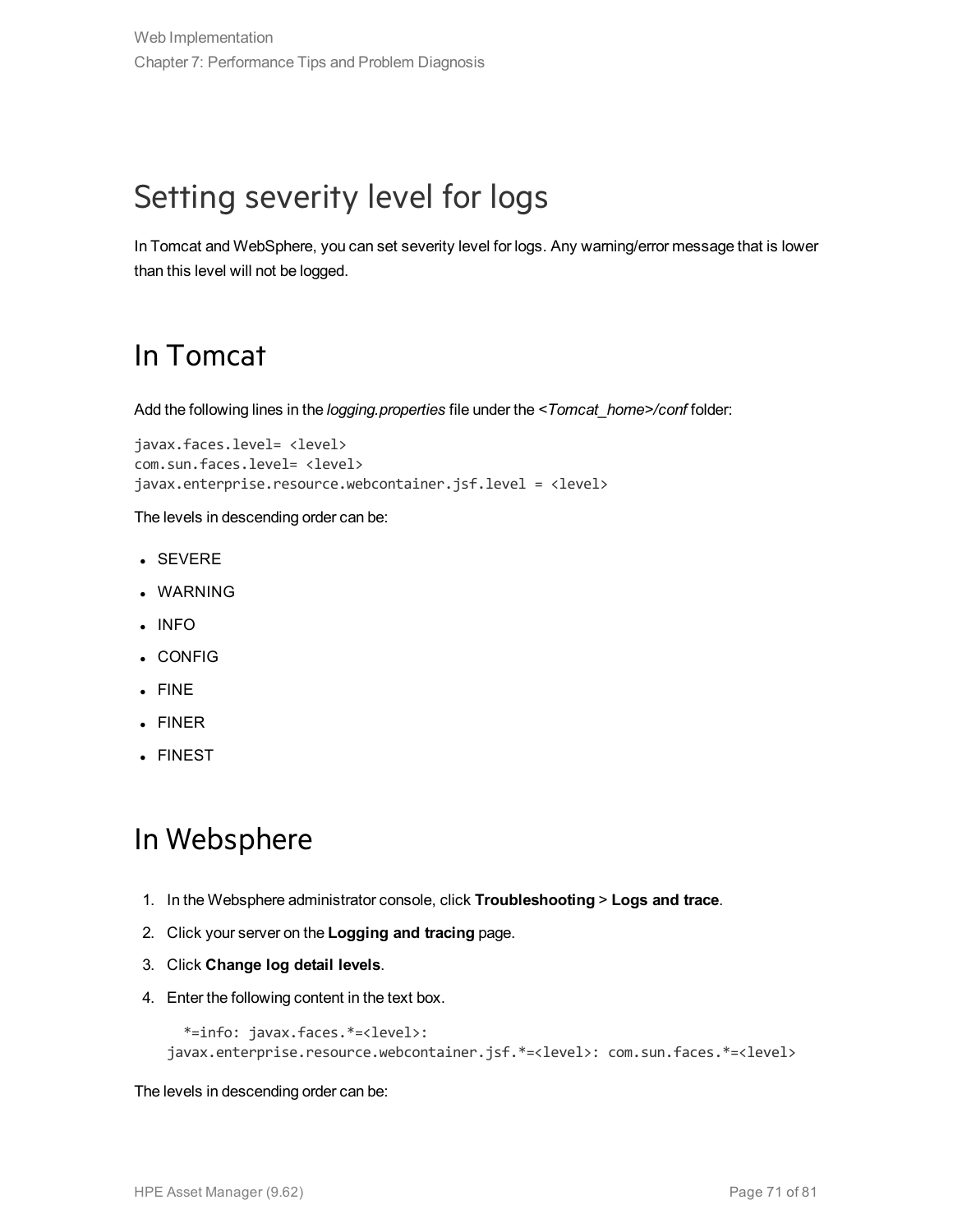Web Implementation Chapter 7: Performance Tips and Problem Diagnosis

- SEVERE
- **.** WARNING
- INFO
- <sup>l</sup> CONFIG
- . FINE
- **.** FINER
- FINEST

# <span id="page-71-0"></span>Troubleshooting performance issues

This section includes:

| Checking performance with low impact on the system (Tomcat, Windows & Linux)              |  |
|-------------------------------------------------------------------------------------------|--|
| Checking performance for diagnosis with performance impact on the system (Tomcat, Windows |  |
| Tracking performance by starting ADBLOGS in Asset Manager Web (Tomcat & Websphere,        |  |
| Tracking performance by storing the http requests sent (Tomcat, Windows and Linux)  75    |  |
| Diagnosing errors on the UserLogin and UPPEREmplDept UserLogin fields of amEmplDept       |  |

# <span id="page-71-1"></span>Checking performance with low impact on the system (Tomcat, Windows & Linux)

**Note:** This only applies to Web clients with Tomcat as the application server based on Windows and Linux operation system.

Replace the log4j.properties in the WebTier (or edit it to add an Asset Manager Performance trace) to add:

```
## Appender for performances logger
log4j.appender.perflogfile=org.apache.log4j.RollingFileAppender
log4j.appender.perflogfile.File=c:/AssetManagerWeb_perf.log
log4j.appender.perflogfile.MaxFileSize=500KB
```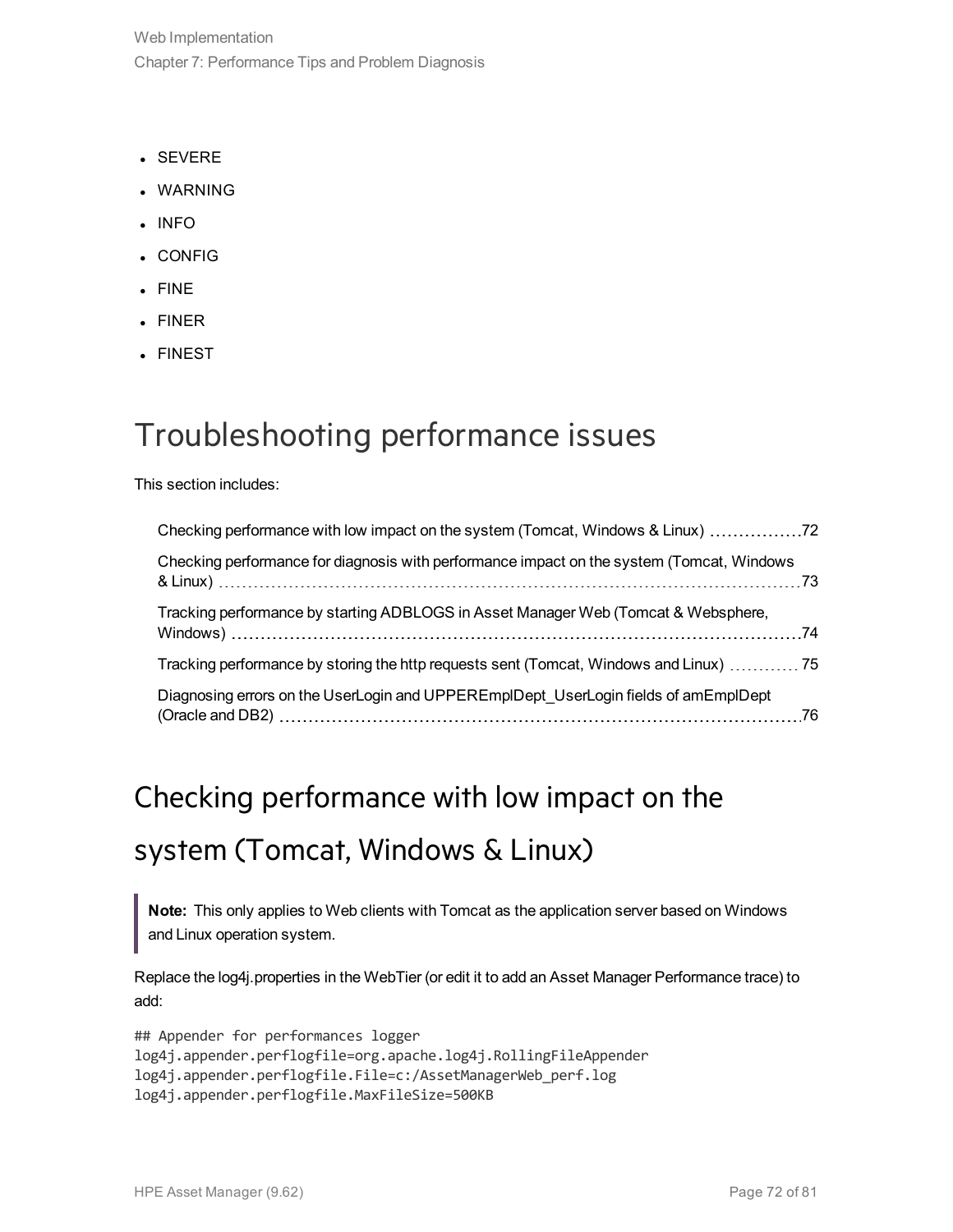Web Implementation Chapter 7: Performance Tips and Problem Diagnosis

log4j.appender.perflogfile.MaxBackupIndex=5 log4j.appender.perflogfile.layout=org.apache.log4j.PatternLayout log4j.appender.perflogfile.layout.ConversionPattern=%d{ABSOLUTE} %5p - %c - %m%n ## uncomment to enable performance logging ## edit the log4J.appender.perflogfile.File property if needed log4j.logger.PERF=DEBUG,perflogfile

In Tomcat this log4j.properties file may be in the <tomcat>/webapps\AssetManager\WEB-INF\classes directory.

You need to restart the WebTier server after running this script to make these changes take effect. This will generate a file, in the given example, in the c:/AssetManagerWeb\_perf.log with information like below. The duration information will show you which web service call takes most time.

```
<Time> DEBUG - PERF - ws call
'{http://openview.hp.com/AssetManager/Custom/101/Currency/Wsdl}retrieveAl
lCurrencyList' duration=297ms
<Time> DEBUG - PERF - ws call
'{http://openview.hp.com/AssetManager/Custom/101/Core/Wsdl}retrieveFirstE
mplDeptListByUserLogin' duration=375ms
<Time> DEBUG - PERF - ws call
'{http://openview.hp.com/AssetManager/Custom/101/Core/Wsdl}retrieveFirstE
mplDeptListByUserLogin' duration=406ms
<Time> DEBUG - PERF - ws call
'{http://openview.hp.com/AssetManager/Custom/101/Administration/Wsdl}retr
ieveProfileBySQLName' duration=1094ms
```
# Checking performance for diagnosis with performance impact on the system (Tomcat, Windows & Linux)

Edit the log4j.properties file in the WebTier (or edit it to add an Asset Manager Performance trace) to change the first lines from  $log4j$ . rootLogger=ERROR, stdout tolog4j.rootLogger=DEBUG, stdoutIn Tomcat, this file may be in the <tomcat>/webapps\AssetManager\WEB-INF\classes directory. You need to restart the WebTier server afterwards to make these changes take effect.This will create a file, in the given example, in <Tomcat>/logs/AssetManager.log file with information that can be used for support and pinpointing issues. In addition, if you see an error in index. jsf, you need to check the validity of the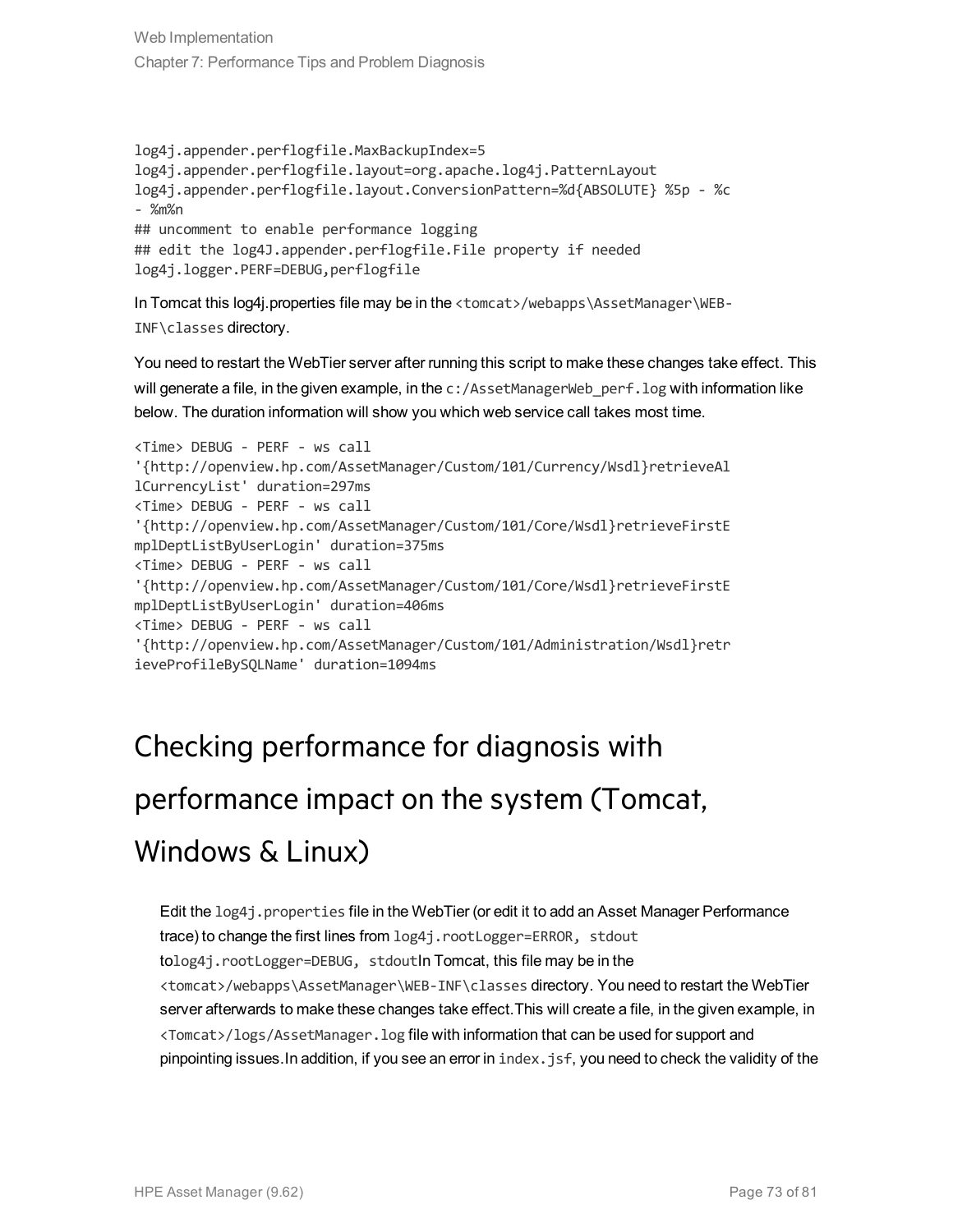AssetManager.xml and AssetManagerWebServices.xml files in the <Tomcat>\conf\Catalina\localhost directory.

## Tracking performance by starting ADBLOGS in Asset Manager Web (Tomcat & Websphere, Windows)

The aamapi9x.ini file in the %USERPROFILE% directory of the account that is starting the WebService is necessary. In this file, the entries enabling the adblog and specification of the log file should be added.

An adblog is a text log file that is used to capture the SQL data sent to the backend from the Asset Manager APIs. It stores a variety of results that can be analyzed by specialists if necessary.

A typical example is as follows.

```
[Option]
/AdbLog/AdbLogFileName=c:\temp\adblog.log
/AdbLog/AdbLogFileSize=83886080
/AdbLog/LogViewer=uedit32
/AdbLog/LogApiCalls=1
#/AdbLog/AdbLogStartup=1
#/Advanced/LogAPICalls=Orcl
#/LDAP/LdapCertDir=c:\temp
#/LDAP/LdapCertFile=ldapcert.crtt
```
See other technical notes with explanations about what an adblog is and how to set it up.

Then, to start the adblog, use the following URL (replace localhost:8080) with the correct system and port that is used for the Asset Manager WebService.

### To start the log

http://localhost:8080/AssetManagerWebService/adblog?start=-1

Asset Manager web page will display "ACAPI Log started"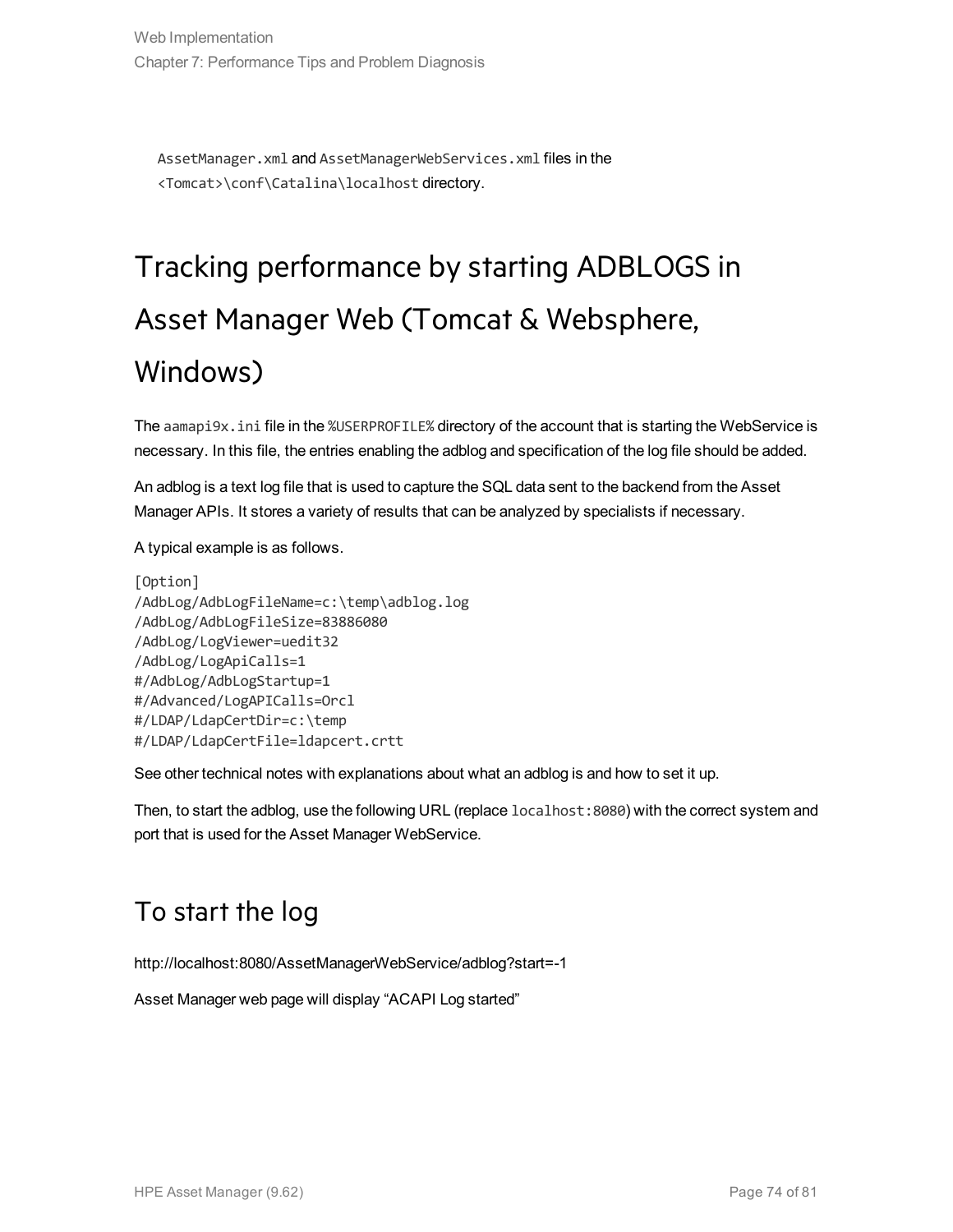## To stop the log

http://localhost:8080/AssetManagerWebService/adblog?stop

Asset Manager web page will display "ACAPI Log stopped"

Notice in cases where this setting is not working properly, especially when Tomcat/WebSphere is started as a service or when you do not have the license to use the web services directly, the adblog trace can be ran from the beginning by removing the comment tag on this line:

/AdbLog/AdbLogStartup=1 in aamapi9x.ini. The WebService needs to be restarted to take these changes into account.

## Tracking performance by storing the http requests sent (Tomcat, Windows and Linux)

Tomcat can be configured to store all http requests in a file. Basically, this can be set by enabling the **AccessLogValve** valve:

In <tomcat>/conf/server.xml, set the line:

<Valve className="org.apache.catalina.valves.AccessLogValve" directory="logs" prefix="localhost access log ws." suffix=".txt" pattern="%h %l %u %t %r %s %b %D" resolveHosts="false"/>

Refer to Tomcat documentation for more information. HPE does not provide any Tomcat support for Asset Manager implementations. Extra help is available through HPE professional services or third parties companies.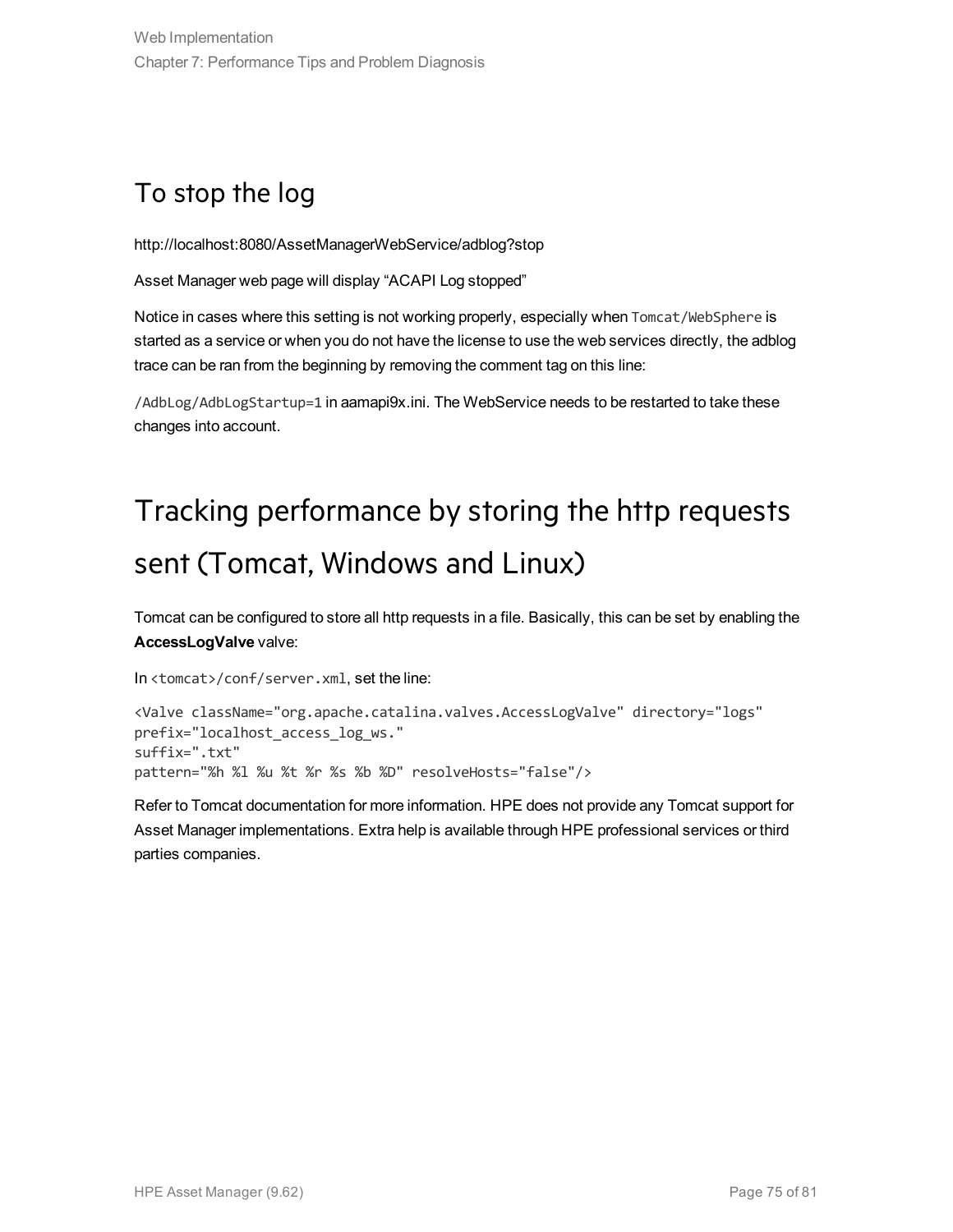# Diagnosing errors on the UserLogin and UPPEREmplDept\_UserLogin fields of amEmplDept (Oracle and DB2)

For convenience, this paragraph is written with the Oracle SQLPLUS syntax, it can be applied almost the same way (but the trigger is different) for DB2. No check is necessary for MS SQL Server.

First, connect to the Asset Manager database through sqlplus.

Then, make sure that all the user logon names are in uppercase.

select count(1) from amemplDept where (upper(UserLogin)<>UPPEREmplDept UserLogin or UPPEREmplDept\_UserLogin is null) and Userlogin is not null;

If the result is not "0," it means the Asset Manager database has issues and requires modifications. Please contact Customer Support to solve this issue. Support will guide you. You may refer to technical note TN91311811, "How to diagnose and repair login issues in Asset Manager" to understand the process and make modifications.

## Known issues

This section includes:

### <span id="page-75-0"></span>Problem with customized functional domains

Out of box, some services are exposed from predefined functional domains like Currencies (AssetManager.WS.CurrencyService), which are called at the logon phase in Asset Manager Web.

Some services use predefined functional domains in Asset Manager.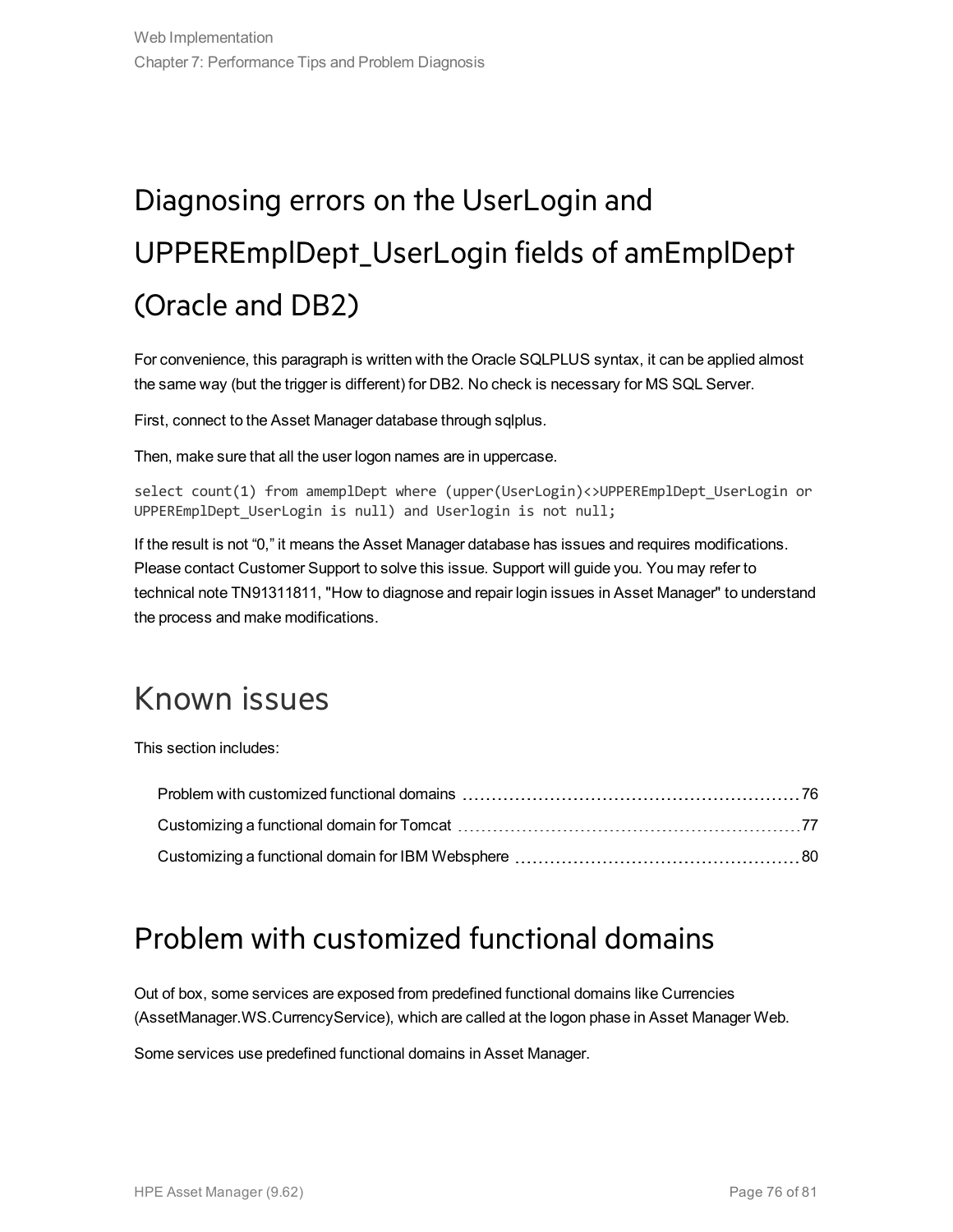| <b>Description of</b><br><b>Web Service</b>              | Web service                                 | <b>Functional domain</b><br><b>SQL name</b> |
|----------------------------------------------------------|---------------------------------------------|---------------------------------------------|
| <b>ItemizedList</b><br>service provider                  | WebService Service Itemized List            | Administration                              |
| Functional domain<br>service provider                    | WebService.Service.FunctionalDomain         | Administration                              |
| Read mail wizard<br>service provider                     | WebService Service ReadMailWizard           | Core                                        |
| Mail service<br>provider                                 | WebService.Service.Mail                     | Administration                              |
| Employee service<br>provider                             | AssetManager.WS.EmplDeptService             | Core                                        |
| DateAlarm service<br>provider                            | WebService Service DateAlarm                | Administration                              |
| <b>Functional Domain</b><br>Homepage service<br>provider | WebService.Service.FunctionalDomainHomePage | Core                                        |
| <b>Functional Domain</b><br>Homepage name                | WebService.Object.FunctionalDomainHomePage  | FuncDomainHomePage                          |
| Download service<br>provider                             | WebService.Service.DocBlob                  | Administration                              |
| Currencies service<br>provider                           | WebService.Service.Currency                 | Currency                                    |

<span id="page-76-0"></span>If you wish to customize the functional domain of any of these Web services, you will need to apply a specific procedure for an xml file.

## Customizing a functional domain for Tomcat

#### Best Practice

Asset Manager Web uses the definition of the WSDL document described in the file **<Tomcat installation folder>\webapps\AssetManager\WEB-INF\web.xml**

For instance, in this file (that should be left unchanged), the Web Provider Service defaults to **Currency**.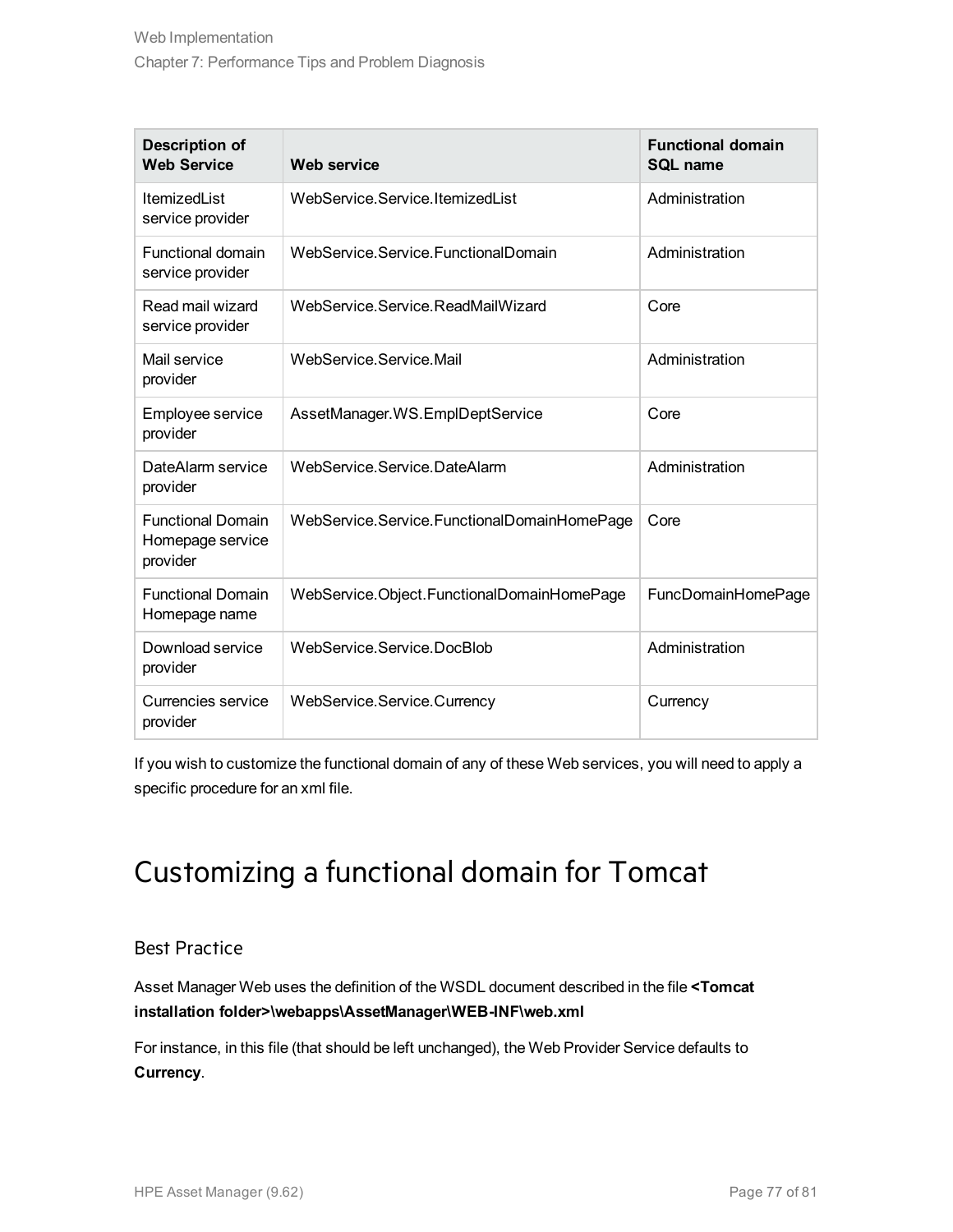Web Implementation Chapter 7: Performance Tips and Problem Diagnosis

```
...
<env-entry>
<description>Currency service provider</description>
<env-entry-name>WebService.Service.Currency</env-entry-name>
<env-entry-type>java.lang.String</env-entry-type>
<env-entry-value>Currency</env-entry-value>
</env-entry>
...
```
If the implementer needs to customize the **Currencies** to use the same Web service as the parent (**Financials** for example), this setting must be replicated to reflect the change in another file: **AssetManager.xml** in the Asset Manager Web Tier (**<Tomcat installation folder>\conf\Catalina\localhost**) .

**Note:** All predefined functional domains exposed as Web services that are customized in the Asset Manager database need to be added in the **AssetManager.xml** file.

#### Procedure of customizing a functional domain

If a functional domain:

- <sup>l</sup> Name: **Currencies**
- <sup>l</sup> SQLName: **Currency**
- <sup>l</sup> seWebService: **From within parent domain**

Which is a child of:

- <sup>l</sup> Name: **Financials**
- <sup>l</sup> SqlName: **Finance**
- <sup>l</sup> seWebService: **stand-alone**

Needs a change to its Web service from **Currency** (the sqlName in the out-of-the-box settings in demo database) to **Finance** (the sqlName) will result in an extra line update in the **AssetManager.xml** context section.

<Environment name="WebService.Service.Currency" value="Finance" type="java.lang.String" override="false">

#### As a result, **AssetManager.xml** will look like:

```
<?xml version="1.0" encoding="UTF-16"?>
<Context path="/AssetManager" docBase="C:\Program Files\HPE\AssetManager
5.10
en\webclient\AssetManager.war">
```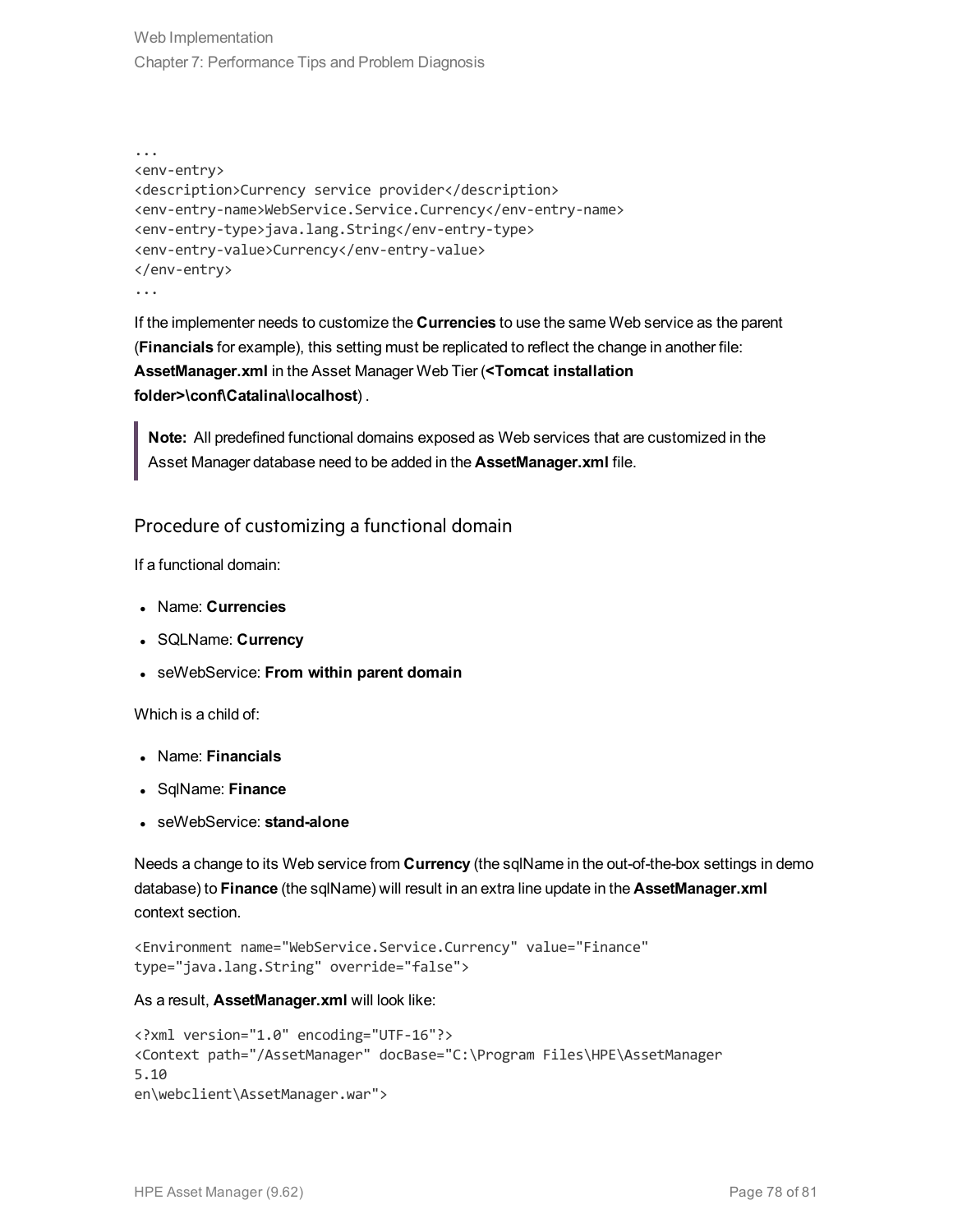```
<Parameter name="isIntegratedInCwc" value="true" override="false">
</Parameter>
<Environment name="WebService.EndPoint.SOAP"
value="http://localhost:8081/AssetManagerWebService/services/"
type="java.lang.String" override="false">
</Environment>
<Parameter name="useRefresh" value="true" override="false">
</Parameter>
<Environment name="Fields.All.Mandatory.Prompt.Aural" value=""
type="java.lang.String"
override="false">
</Environment>
<Environment name="Lists.Paging.Count.Maximum.Default" value="20"
type="java.lang.Integer" override="false">
</Environment>
<Environment name="WebService.Service.Currency" value="Finance"
type="java.lang.String" override="false">
</Environment>
</Context>
All other functional domains listed below for which the OOB Web Service
was modified will need to be modified too with the same technique.
<env-entry>
<description>ItemizedList service provider</description>
<env-entry-name>WebService.Service.ItemizedList</env-entry-name>
<env-entry-value>Administration</env-entry-value>
<env-entry-type>java.lang.String</env-entry-type>
</env-entry>
<env-entry>
<description>Functional domain service provider</description>
<env-entry-name>WebService.Service.FunctionalDomain</env-entry-name>
<env-entry-value>Administration</env-entry-value>
<env-entry-type>java.lang.String</env-entry-type>
</env-entry>
<env-entry>
<description>Read mail wizard service provider</description>
<env-entry-name>WebService.Service.ReadMailWizard</env-entryname>
<env-entry-value>Core</env-entry-value>
<env-entry-type>java.lang.String</env-entry-type>
</env-entry>
<env-entry>
<description>Mail service provider</description>
<env-entry-name>WebService.Service.Mail</env-entry-name>
<env-entry-value>Administration</env-entry-value>
<env-entry-type>java.lang.String</env-entry-type>
</env-entry>
...
```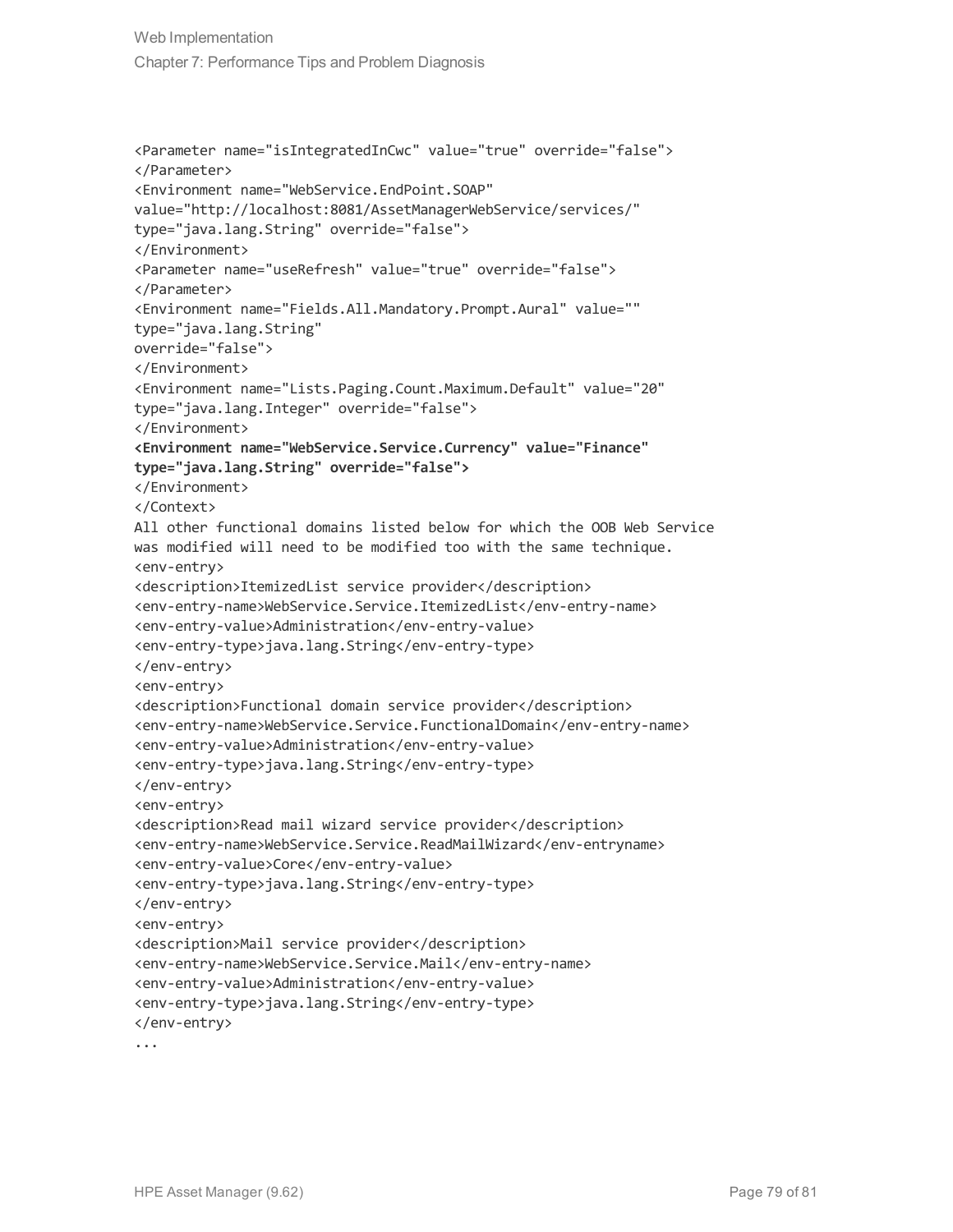## <span id="page-79-0"></span>Customizing a functional domain for IBM Websphere

As opposed to Tomcat, in Websphere, the file **AssetManager.xml** does not exist.

The same procedure as Tomcat applies to the customization, except that the file **web.xml** should be modified directly in the WAR before deployment and the parameters changed accordingly, with respect to the out-of-box parameter structure definition.